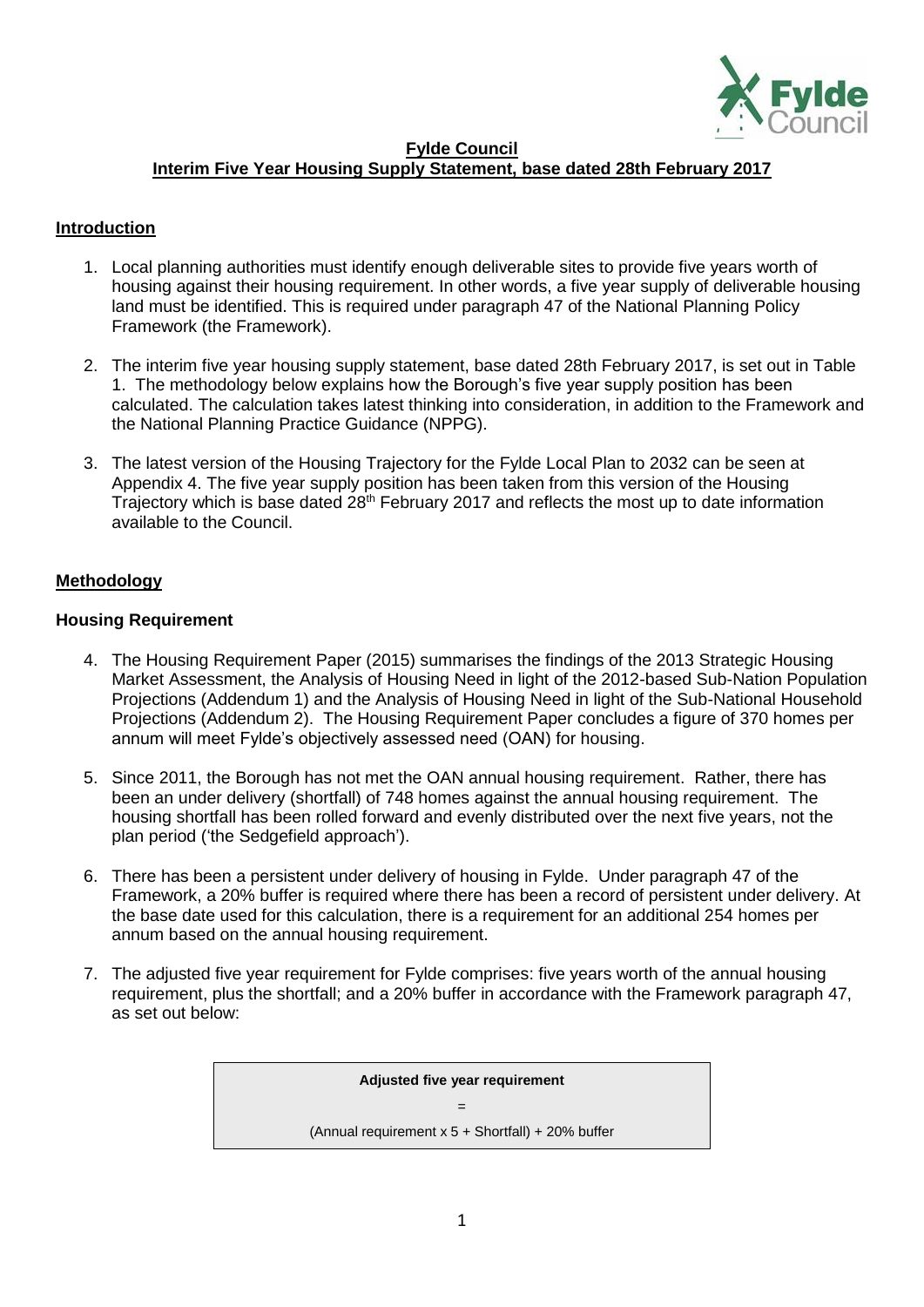

#### **Deliverable sites**

- 8. Only deliverable sites can be identified to meet the five year housing requirement. The following types of sites have been considered deliverable:
	- Sites with planning permission, including 'outline' permission;
	- Sites where planning permission has been agreed, but the Section 106 agreement has not yet been signed (if applicable);
	- Sites where the council is minded to approve<sup>a</sup>; and
	- Any other sites which are allocated in the Submission Version of the Fylde Local Plan to 2032.
- 9. Only where there would be definite obstacles to the implementation of a planning permission, such as evidence of a lack of viability, will a site be excluded. Where viability is questioned, each case will be assessed on its own merits. The applicant will be expected to undertake and submit a viability assessment, at their own expense, as evidence that a site is not viable.
- 10. In those instances where the local planning authority agrees that a site is not viable, the site will be removed from the existing supply.

#### **Build out rates and phasing**

<u>.</u>

- 11. The build-out rates that are used in the calculations are the same as those that are used in the emerging Local Plan and the SHLAA 2015. The SHLAA is a robust piece of evidence that is produced with input from a SHLAA Steering Group. The SHLAA assumes that 15 homes will be built in the first year and 30 homes in subsequent years. If the site has a capacity of more than 300 homes then it assumes that there will be two developers and the output will be doubled.
- 12. Using these build-out rates means that a small number of large sites will not be fully delivered within the five years. The remainder would be delivered from year six onwards and is not factored into the five year supply.
- 13. Only on sites with full planning permission and a signed Section 106 agreement (if applicable) will development be able to commence in year 1. Sites with outline planning permission, or sites where a Section 106 agreement is yet to be signed, will not be able to commence in year 1. It is anticipated that development will be able to commence on these sites as follows:

| Full planning permission, with signed Section 106                      | 1-5 years |  |  |  |  |
|------------------------------------------------------------------------|-----------|--|--|--|--|
| Full planning permission, awaiting signing of Section 106              | 2-5 years |  |  |  |  |
| Change of use, awaiting signing of Section 106                         | 2-5 years |  |  |  |  |
| Outline planning permission, with signed Section 106                   | 2-5 years |  |  |  |  |
| Outline planning permission, awaiting signing of Section 106           | 3-5 years |  |  |  |  |
| Full planning application received and proposed allocation in emerging | 3-5 years |  |  |  |  |
| Local Plan                                                             |           |  |  |  |  |
| Outline planning application received and proposed allocation in       | 4-5 years |  |  |  |  |
| emerging Local Plan                                                    |           |  |  |  |  |
| Allocated Site without a full or outline planning application          | 5 years   |  |  |  |  |

a Addendum III of the Interim Housing Policy (February 2013) increased the dwelling threshold for proposed developments requiring Section 106 contributions. There are however a number of planning applications which the council determined and was minded to approve, subject to Section 106 contributions, based upon a lower dwelling threshold. Therefore, at the 31st March 2016, these planning applications no longer required a Section 106 and the council is currently processing the planning applications. For the purposes of this five year housing supply, these planning applications are identified as 'minded to approve'. All of these sites would deliver within five years.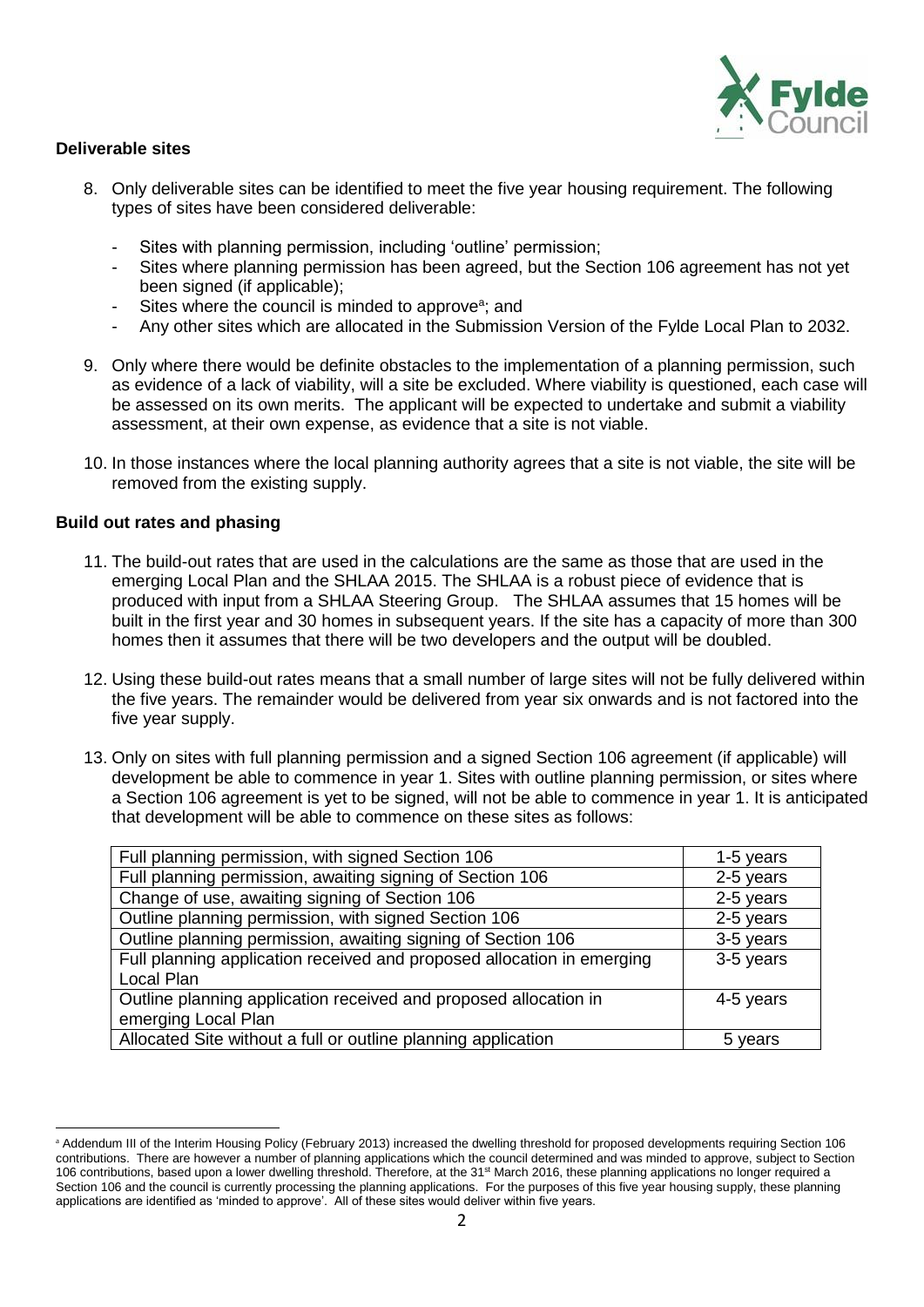

#### **The Framework paragraph 47 buffer**

14. The buffer is not an additional 20% to the housing requirement. Rather, it brings sites forward from later in the plan period and consequently the annual housing requirement for later in the plan period will be lower to reflect this.

#### **Development not being implemented**

15. It is recognised that not all developments identified within the five year supply will be developed. Within Fylde the number of residential planning permission not brought forward is relatively low and it is considered that it is reasonable to make a 10% allowance for sites not coming forward.

#### **Five year housing supply position**

16. The adjusted annual housing requirement at 28<sup>th</sup> February 2017 base date provides a 5.58 year housing supply.

#### **Change of approach upon adoption of the Fylde Local Plan to 2032**

17. In line with the decision of the Development Management Committee of  $9<sup>th</sup>$  March 2016, the Council will continue to calculate the five year housing land supply based on the 'Sedgefield' approach. While the submitted version of the Fylde Local Plan to 2032 aspires towards using the 'Liverpool' approach, it is considered that the 'Sedgefield' approach is the more robust methodology until the Local Plan has been the subject of an Examination in Public and that the 'Liverpool' approach has been accepted as being sound. At this time, the methodology preferred by the Council is to address any shortfall overt the immediate 5 year period in line with the 'Sedgefield' approach. However, the consequences of using the 'Liverpool' approach can be seen at Appendix 2 for comparative purposes only.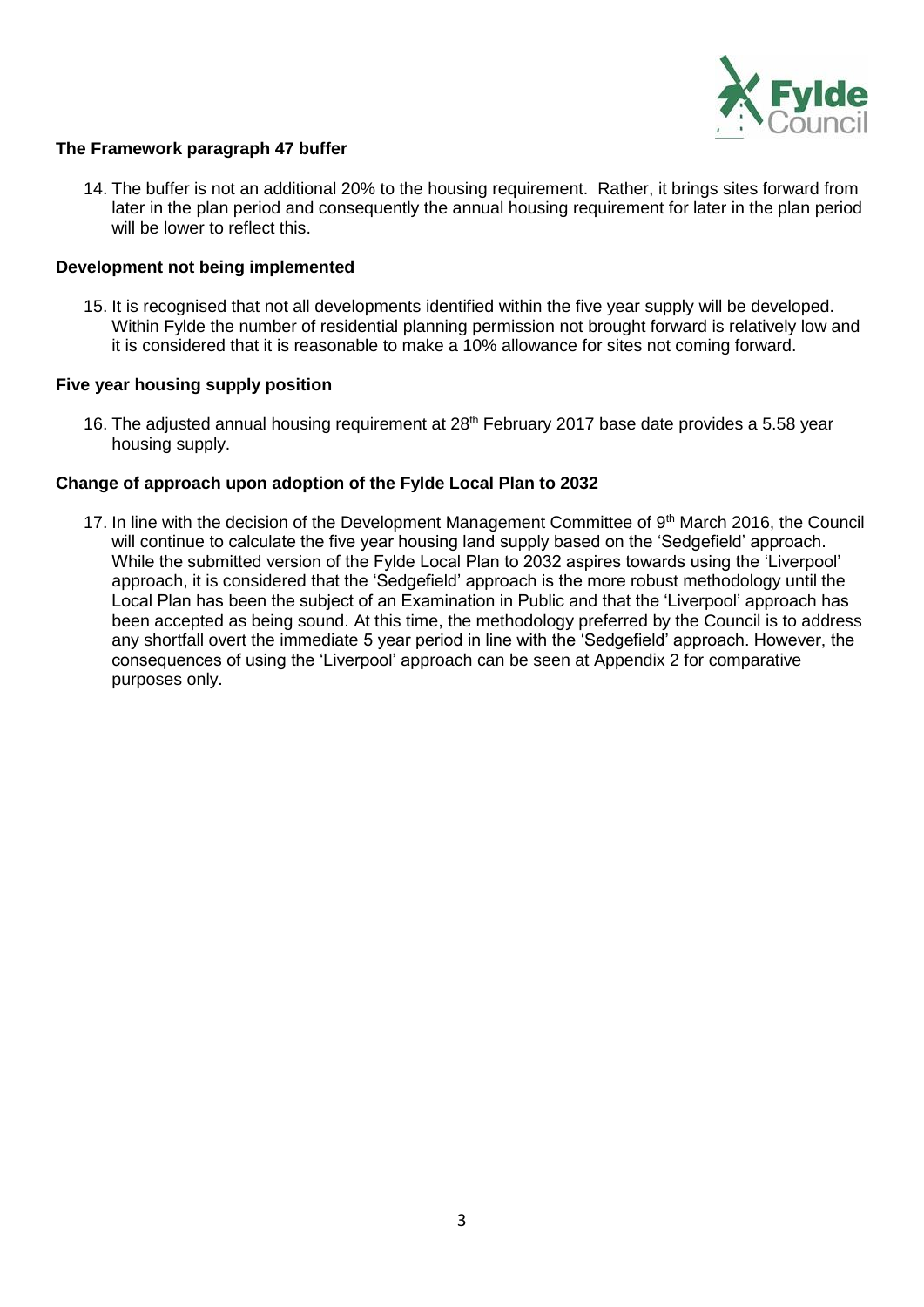

# **Table 1: 370dpa OAN Five Year Housing Supply Position – base dated 28th February 2017**

| Table 1(a): OAN Plan Period Housing Requirement at 28 <sup>th</sup> February 2017                             | <b>No. of Homes</b> |
|---------------------------------------------------------------------------------------------------------------|---------------------|
| OAN plan period housing requirement 2011 - 2032 (21 years) (370dpa x 21)                                      | 7,770               |
| OAN housing requirement between 1 <sup>st</sup> April 2011 and 31 <sup>st</sup> March 2017 (6 x 370dpa)       | 2,220               |
| Completions between 1 <sup>st</sup> April 2011 and 31 <sup>st</sup> March 2017 (6 years)                      | 1,472               |
| Under delivery (shortfall) between 1 <sup>st</sup> April 2011 and 31 <sup>st</sup> March 2016 (2,220 - 1,472) | 748                 |

| Table 1(b): Five Year Housing Requirement at 28th February 2017                       | <b>No. of Homes</b> |  |  |  |  |
|---------------------------------------------------------------------------------------|---------------------|--|--|--|--|
| Annual housing requirement                                                            | 370                 |  |  |  |  |
| 5 year housing requirement and shortfall $((370 \times 5) + 748)$                     | 2,598               |  |  |  |  |
| Adjusted 5 year housing requirement, including shortfall and 20% buffer (2,598 + 520) | 3,118               |  |  |  |  |
| Adjusted annual housing requirement for $0 - 5$ year period (3,118 $\div$ 5)          | 624                 |  |  |  |  |

| Table 1(c): Five Year Housing Supply at 28th February 2017                  | No. of Homes |  |  |  |  |  |  |  |
|-----------------------------------------------------------------------------|--------------|--|--|--|--|--|--|--|
| <b>Requirement</b>                                                          |              |  |  |  |  |  |  |  |
| Adjusted 5 year housing requirement including shortfall and buffer          | 3,118        |  |  |  |  |  |  |  |
| <b>Supply</b>                                                               |              |  |  |  |  |  |  |  |
| Existing supply <sup>1</sup>                                                | 3,816        |  |  |  |  |  |  |  |
| Potential supply <sup>2</sup>                                               | 50           |  |  |  |  |  |  |  |
| 10% allowance for supply not coming forward <sup>3</sup>                    | 387          |  |  |  |  |  |  |  |
| Total Supply $((3,816 + 50) - 387)$                                         | 3,479        |  |  |  |  |  |  |  |
| Over/Under Supply 5 year period (Total Supply – Requirement, 3,479 – 3,118) | 362          |  |  |  |  |  |  |  |
| Equivalent Years Supply 5.58 $(3,479 \div 624)$                             |              |  |  |  |  |  |  |  |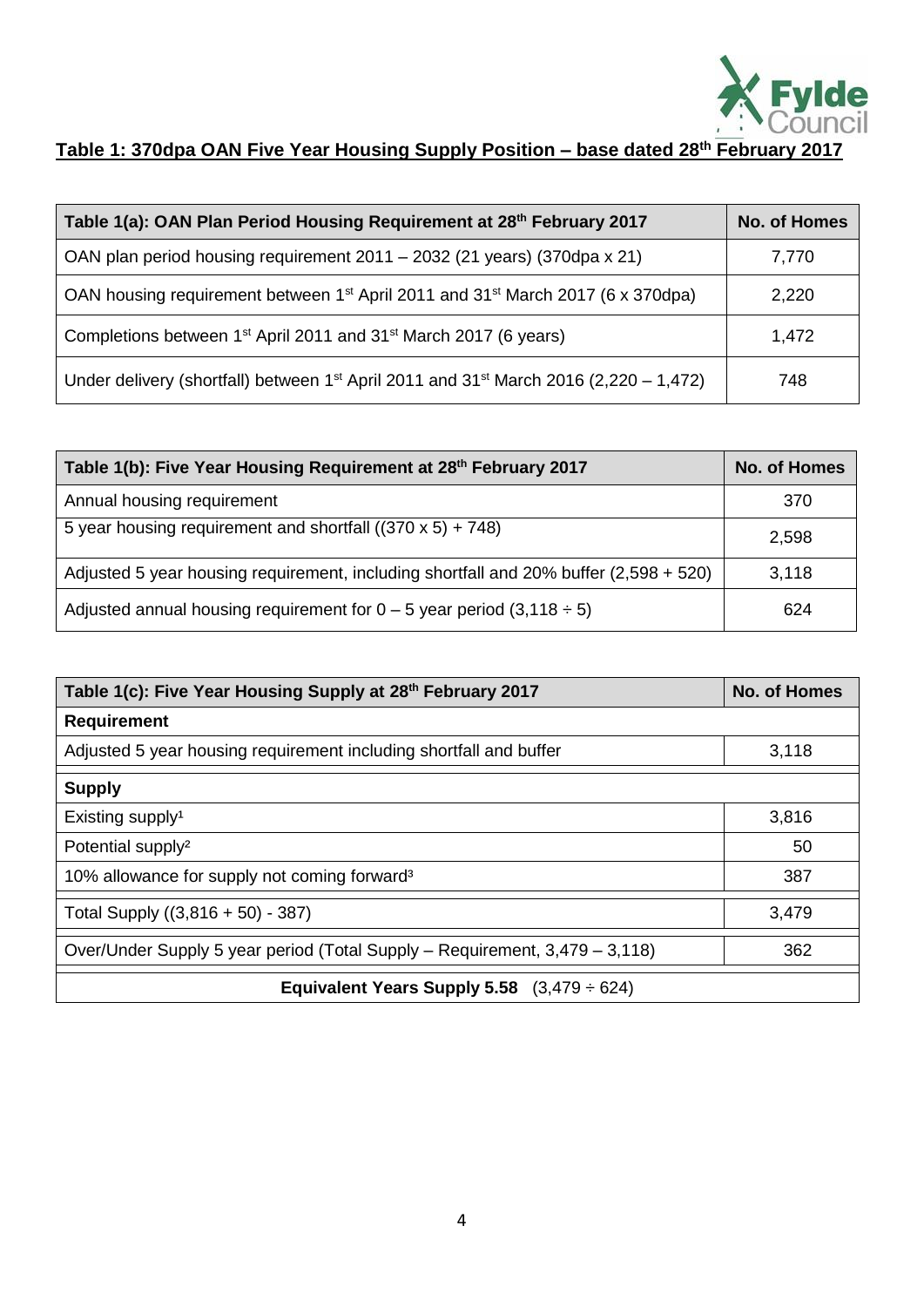

### **APPENDIX 1: Delivery Notes**

# <sup>1</sup> Existing Supply

The existing supply includes:

- 1(a) Existing commitments;
- 1(b) Planning applications approved subject to a signed Section 106 and planning applications minded to approve;
- <sup>1</sup> 1(c) Any other sites which are allocated in the Submission Version of the Fylde Local Plan to 2032.
- 1(d) A deduction for expired planning permissions;
- 1(e) A deduction for planning permissions that are no longer considered deliverable in accordance with the Framework paragraph 47.

Appendix 1 to this position statement presents the trajectory for years  $0 - 5$  which sets out existing commitments.

## ² **Potential Supply**

An allowance for long term empty homes of 10 homes per annum is made for homes re-entering the market (see Table 3). The existing supply (Table 2) includes the commitments and minded to approve homes yields on sites of  $0 - 9$  net homes. These sites are expected to complete, therefore an allowance for small sites is not included in the potential supply for years  $1 - 5$ .

| Table 3: Potential Long Term Empty Homes (net) |  |              |  |  |  |    |  |  |  |  |  |  |
|------------------------------------------------|--|--------------|--|--|--|----|--|--|--|--|--|--|
| 5 year total<br>3<br>5<br>Year                 |  |              |  |  |  |    |  |  |  |  |  |  |
| No. of long term empty homes                   |  | 10   10   10 |  |  |  | 50 |  |  |  |  |  |  |

Potential supply: **50 homes**

## ³ **10% Allowance for Sites Not Coming Forward**

A 10% allowance for sites not coming forward has been calculated from the existing and potential supply (see Table 4).

|                    | Table 4: Calculation of 10% allowance                                   |       |  |  |  |  |  |  |  |
|--------------------|-------------------------------------------------------------------------|-------|--|--|--|--|--|--|--|
|                    | <b>Existing Supply</b>                                                  | 3,816 |  |  |  |  |  |  |  |
| $\mathcal{P}$      | <b>Potential Supply</b>                                                 | 50    |  |  |  |  |  |  |  |
| $1 + 2$            | <b>Total Supply</b>                                                     | 3,866 |  |  |  |  |  |  |  |
| $(1 + 2)$<br>x 10% | 10% of existing and potential supply not coming<br>forward (rounded up) | 387   |  |  |  |  |  |  |  |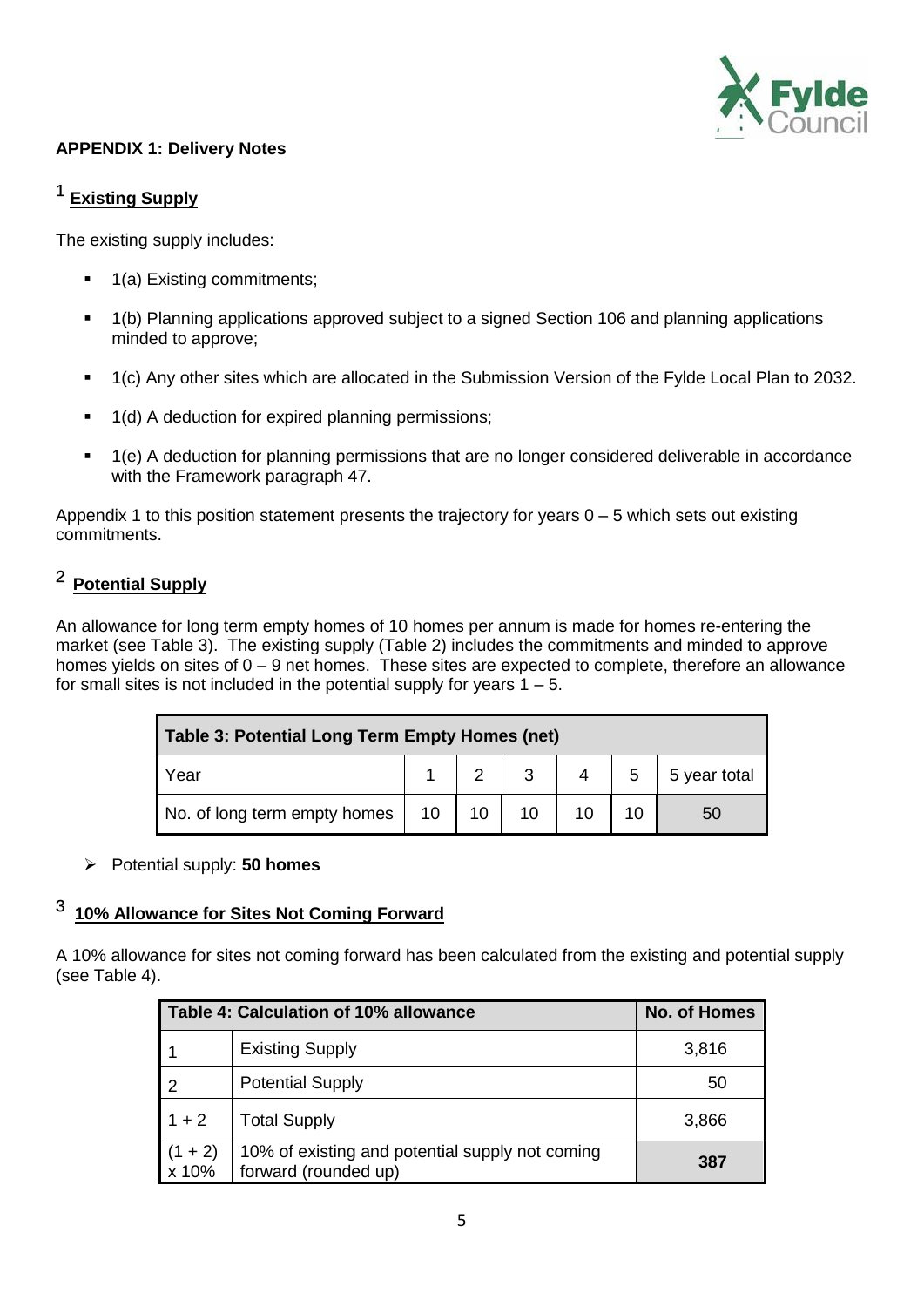

### **APPENDIX 2: Liverpool Approach**

## **Table 2: 370dpa OAN Five Year Housing Supply Position – base dated 28th February 2017**

| Table 1(a): OAN Plan Period Housing Requirement at 28 <sup>th</sup> February 2017                             | <b>No. of Homes</b> |  |  |  |  |
|---------------------------------------------------------------------------------------------------------------|---------------------|--|--|--|--|
| OAN plan period housing requirement 2011 - 2032 (21 years) (370dpa x 21)                                      | 7,770               |  |  |  |  |
| OAN housing requirement between 1 <sup>st</sup> April 2011 and 31 <sup>st</sup> March 2017 (6 x 370dpa)       | 2,220               |  |  |  |  |
| Completions between 1 <sup>st</sup> April 2011 and 31 <sup>st</sup> March 2017 (6 years)                      | 1,472               |  |  |  |  |
| Under delivery (shortfall) between 1 <sup>st</sup> April 2011 and 31 <sup>st</sup> March 2016 (2,220 – 1,472) | 748                 |  |  |  |  |

| Table 1(b): Five Year Housing Requirement at 28th February 2017                       | <b>No. of Homes</b> |  |  |  |  |
|---------------------------------------------------------------------------------------|---------------------|--|--|--|--|
| Annual housing requirement                                                            | 370                 |  |  |  |  |
| 5 year housing requirement and shortfall ((748/15)+370)*5                             | 2,099               |  |  |  |  |
| Adjusted 5 year housing requirement, including shortfall and 20% buffer (2,099 + 420) | 2,519               |  |  |  |  |
| Adjusted annual housing requirement for $0 - 5$ year period (2,519 $\div$ 5)          | 504                 |  |  |  |  |

| Table 1(c): Five Year Housing Supply at 28 <sup>th</sup> February 2017      | No. of Homes |  |  |  |  |  |  |  |  |
|-----------------------------------------------------------------------------|--------------|--|--|--|--|--|--|--|--|
| <b>Requirement</b>                                                          |              |  |  |  |  |  |  |  |  |
| Adjusted 5 year housing requirement including shortfall and buffer          | 2,519        |  |  |  |  |  |  |  |  |
| <b>Supply</b>                                                               |              |  |  |  |  |  |  |  |  |
| Existing supply <sup>1</sup>                                                | 3,816        |  |  |  |  |  |  |  |  |
| Potential supply <sup>2</sup>                                               | 50           |  |  |  |  |  |  |  |  |
| 10% allowance for supply not coming forward <sup>3</sup>                    | 387          |  |  |  |  |  |  |  |  |
| Total Supply $((3,816 + 50) - 387)$                                         | 3,479        |  |  |  |  |  |  |  |  |
| Over/Under Supply 5 year period (Total Supply – Requirement, 3,479 – 2,519) | 960          |  |  |  |  |  |  |  |  |
| Equivalent Years Supply 6.90 $(3,479 \div 504)$                             |              |  |  |  |  |  |  |  |  |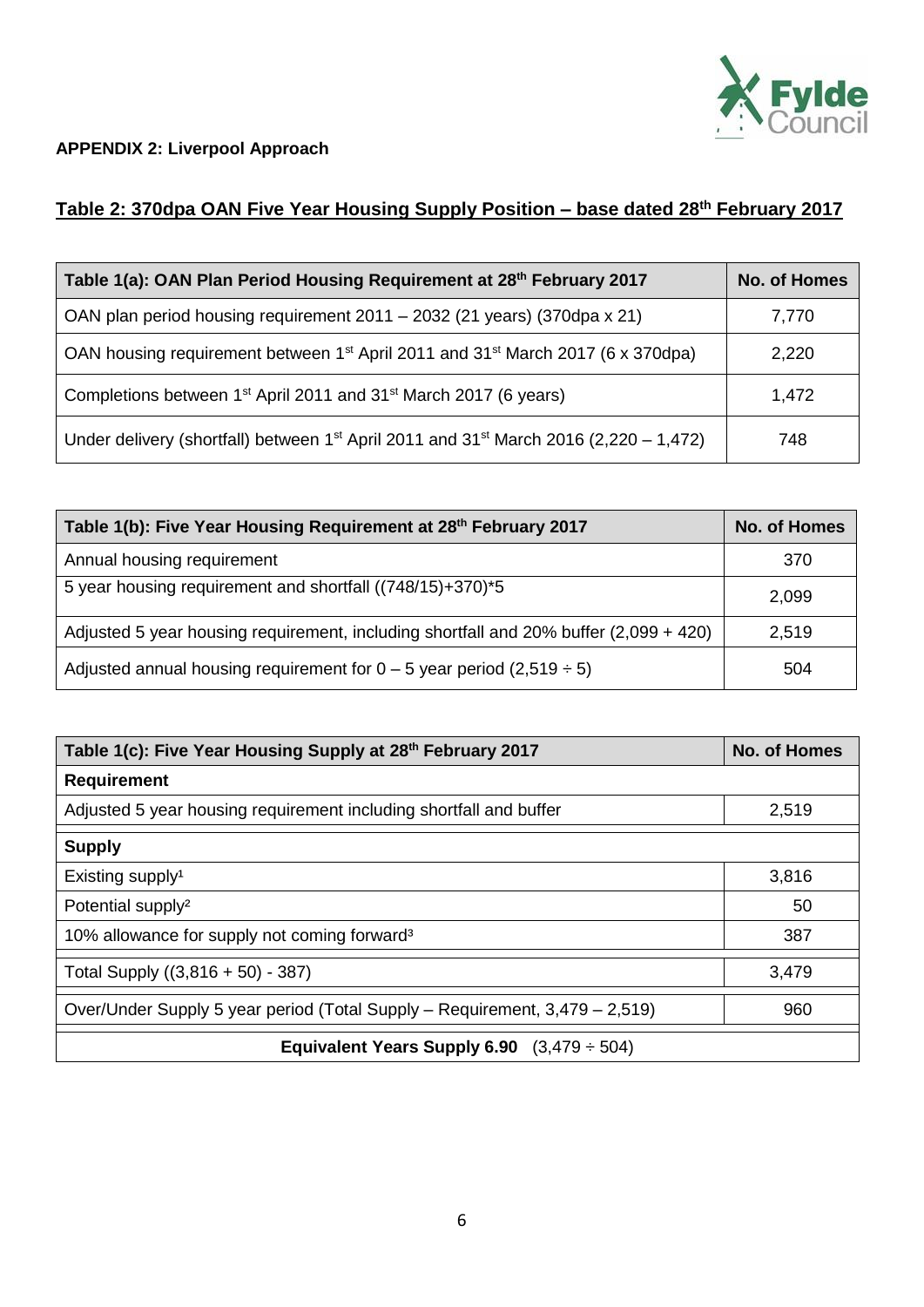

## **APPENDIX 3: 5 Year Housing Land Supply Trajectory**

|                                                              |                 |                               |                                         |                 |                  |                               |                                                   |                                      |                             |  |                                            |                          |                              |                 |                       | Years 7 to 11   |                           |                 |                 |
|--------------------------------------------------------------|-----------------|-------------------------------|-----------------------------------------|-----------------|------------------|-------------------------------|---------------------------------------------------|--------------------------------------|-----------------------------|--|--------------------------------------------|--------------------------|------------------------------|-----------------|-----------------------|-----------------|---------------------------|-----------------|-----------------|
| Site                                                         | Site Reference  | <b>HLAS Site</b><br>Reference | Planning<br>Application<br>Number       | Allowances<br>ፈ | Allocations<br>ø | C. Minded to<br>Approve (net) | D. Planning<br>Application<br>Commitment<br>(net) | E. Total<br>Dwellings<br>(B+C+D = E) | Start<br>Earliest S<br>Date |  | F. Completions<br>(Sum of Years 1<br>to 6) | Balance (E-<br>F=G)<br>Ġ | UC/NS (net)<br>(D-F=H)<br>Ĩ. | 2017-2018<br>r  | 2018-2019<br>$\infty$ | 2019-2020<br>o  | 2020-2021<br>$\mathsf{e}$ | 2021-2022<br>H, |                 |
| SL1 - Lytham and St Annes Strategic Location for Development |                 |                               |                                         |                 |                  |                               |                                                   |                                      |                             |  |                                            |                          |                              |                 |                       |                 |                           |                 |                 |
| Queensway, St Annes                                          | HSS1            | 1A782                         | 08/0058 OL<br>13/0257 RM<br>15/400 FULL |                 |                  |                               | 1150                                              | 1150                                 | 2017-2018 7                 |  | $\mathbf{0}$                               | 1150                     | 1150                         | 30 <sup>°</sup> | 60                    | 60              | 60                        | 60              | 270             |
| Heyhouses Lane, St Annes                                     | MUS4            | 1A783                         | 12/0465 OL<br>13/0448 RM                |                 |                  |                               | 162                                               | 162                                  | 2014-2015 4                 |  | 93                                         | 69                       | 69                           | 30 <sup>°</sup> | 30 <sup>°</sup>       | 9               | $\mathbf{0}$              | $\mathbf{0}$    | 69              |
| Heyhouses Lane, St Annes                                     | MUS4            | 1A783                         | 15/787 OL                               |                 |                  |                               | 160                                               | 160                                  | 2018-2019 8                 |  | $\mathbf{0}$                               | 160                      | 160                          | $\mathbf{0}$    | 15                    | 30              | 30 <sup>°</sup>           | 30              | 105             |
| Jubilee House, East Beach, Lytham                            | HS <sub>2</sub> | 1A847                         | 13/0001 FULL                            |                 |                  |                               | 20                                                | 20                                   | 2017-2018 7                 |  | $\mathbf{0}$                               | 20                       | 20                           | 15              | 5                     | $\Omega$        | $\overline{0}$            | $\overline{0}$  | 20              |
| Ashton Nurseries, Mythop Road,<br>Lytham                     | HS3             | 1A858                         | 07/1264 OL<br>16/0413 OL                |                 | 12               |                               |                                                   | 12                                   | 2020-2021 10                |  | $\mathbf{0}$                               | 12                       | $\overline{0}$               | $\mathbf{0}$    | $\mathbf{0}$          | $\mathbf{0}$    | 12                        | $\mathbf{0}$    | 12              |
| The Gables, 35-39 Orchard Road, St<br>Annes                  | HS4             | 1A594                         | 05/0648 FULL<br>16/0639 FULL            |                 |                  | 19                            |                                                   | 19                                   | 2018-2019 8                 |  | $\mathbf{0}$                               | 19                       | $\mathbf{0}$                 | $\mathbf{0}$    | <b>15</b>             | 4               | $\mathbf{0}$              | $\mathbf{0}$    | 19              |
| 68 North Promenade & 1 Sandgate, St<br>Annes                 | HS <sub>6</sub> | 1A828                         | 08/0853 FULL                            |                 |                  |                               | 12                                                | 12                                   | 2017-2018 7                 |  | $\mathbf{0}$                               | 12                       | 12                           | 12              | $\mathbf{0}$          | $\overline{0}$  | $\mathbf{0}$              | $\mathbf{0}$    | 12              |
| Petros House, St Andrews Road North,<br><b>St Annes</b>      | HS7             | 1A931                         | 14/0418 COU                             |                 |                  |                               | 35                                                | 35                                   | 2017-2018 7                 |  | $\mathbf{0}$                               | 35                       | 35                           | 15              | 20                    | $\mathbf{0}$    | $\mathbf{0}$              | $\mathbf{0}$    | 35              |
| 23 - 33 Fairhaven Road, St Annes                             | HS <sub>9</sub> | 1A990                         | 14/0320 FULL                            |                 |                  |                               | 32                                                | 32                                   | 2017-2018 7                 |  | $\mathbf{0}$                               | 32                       | 32                           | 15              | 17                    | $\Omega$        | $\overline{0}$            | $\overline{0}$  | 32 <sub>2</sub> |
| 34-36 Orchard Road, Lytham St Annes                          | <b>HS10</b>     | 1A998                         | 15/0176 FULL                            |                 |                  |                               | 12                                                | 12                                   | 2017-2018 7                 |  | $\mathbf{0}$                               | 12                       | 12                           | 12              | $\bf{0}$              | $\mathbf{0}$    | $\mathbf{0}$              | $\mathbf{0}$    | 12              |
| The Galleries, 2-4 Kingsway, Lytham                          | <b>HS11</b>     | 1A1010                        | 15/0486 FULL                            |                 |                  |                               | 10                                                | 10                                   | 2017-2018 7                 |  | $\mathbf{0}$                               | 10                       | 10                           | 10              | $\mathbf{0}$          | $\mathbf{0}$    | $\overline{0}$            | $\overline{0}$  | 10              |
| Fairways, Heeley Road, St Annes                              | <b>HS12</b>     |                               | 08/0092 OL                              |                 |                  | 20                            |                                                   | <b>20</b>                            | 2019-2020 9                 |  | $\mathbf{0}$                               | 20                       | $\overline{0}$               | $\mathbf{0}$    | $\mathbf{0}$          | 15              | 5                         | $\mathbf{0}$    | 20              |
| Kingsway Garage, St Annes                                    | <b>HS13</b>     |                               | 11/0667 OL                              |                 |                  | 30 <sup>°</sup>               |                                                   | 30                                   | 2019-2020 9                 |  | $\mathbf{0}$                               | 30                       | $\mathbf{0}$                 | $\mathbf{0}$    | $\mathbf{0}$          | 15              | 15                        | $\mathbf{0}$    | 30 <sup>°</sup> |
| Axa, Lytham                                                  | <b>HS14</b>     |                               | 13/0152 OL                              |                 |                  | 45                            |                                                   | 45                                   | 2019-2020 9                 |  | $\mathbf{0}$                               | 45                       | $\overline{0}$               | $\mathbf{0}$    | $\mathbf{0}$          | 15              | 30 <sup>°</sup>           | $\mathbf{0}$    | 45              |
| Land to the West, Ballam Road, Lytham                        | <b>HS15</b>     |                               | 14/0161 FULL                            |                 |                  | 12                            |                                                   | 12                                   | 2018-2019 8                 |  | $\mathbf{0}$                               | 12                       | $\mathbf{0}$                 | $\mathbf{0}$    | 12                    | $\mathbf{0}$    | $\mathbf{0}$              | $\mathbf{0}$    | 12              |
| Westmoreland House, 29-31 Orchard<br>Road, St Annes          |                 |                               | 16/0285 PA<br>16/0470 FULL              |                 |                  |                               | 25                                                | 25                                   | 2017-2018 7                 |  | $\mathbf{0}$                               | 25                       | 25                           | 15              | 10                    | $\mathbf{0}$    | $\mathbf{0}$              | $\mathbf{0}$    | 25              |
| Land to East Sefton Road, Lytham St<br>Annes                 |                 |                               | 16/0239 FULL                            |                 |                  |                               | 12                                                | 12                                   | 2017-2018 7                 |  | $\overline{0}$                             | 12                       | 12                           | 12              | $\mathbf{0}$          | $\mathbf{0}$    | $\mathbf{0}$              | $\mathbf{0}$    | 12              |
| Valentines Kennels, Wildings Lane, St<br>Annes               |                 |                               | 16/0903 OL                              |                 |                  | 53                            |                                                   | 53                                   | 2019-2020 9                 |  | $\mathbf{0}$                               | 53                       | $\overline{0}$               | $\mathbf{0}$    | $\mathbf{0}$          | 15              | 30 <sup>°</sup>           | 8               | 53              |
| Land at Roseacre, Wilding Lane, St<br>Annes                  |                 |                               | 16/0061 FULL                            |                 |                  | 45                            |                                                   | 45                                   | 2018-2019 8                 |  | $\overline{0}$                             | 45                       | $\mathbf{0}$                 | $\mathbf{0}$    | 15                    | 30 <sup>°</sup> | $\mathbf{0}$              | $\mathbf{0}$    | 45              |
| Keenans Mill, Lord Street, Lytham St.<br>Annes               |                 |                               | 16/0905 FULL                            |                 |                  |                               | 26                                                | 26                                   | 2017-2018 7                 |  | $\mathbf{0}$                               | 26                       | 26                           | 15              | <b>11</b>             | $\mathbf{0}$    | $\mathbf{0}$              | $\mathbf{0}$    | 26              |
| <b>Lytham and St Annes Sub Total</b>                         |                 |                               |                                         |                 |                  |                               |                                                   |                                      |                             |  |                                            | 181                      | 210                          | 193             | 182                   | 98              |                           |                 |                 |
|                                                              |                 |                               |                                         | $\mathbf{0}$    | 12               | 224                           | 1977                                              | 2213                                 |                             |  | 414                                        | 1799                     | 1563                         |                 |                       | 864             |                           |                 |                 |

|                                                                          | SL2 - Fylde - Blackpool Periphery Strategic Location for Development |        |                                              |              |     |      |     |      |              |  |              |      |                |                                |                        |              |                 |                 |                 |
|--------------------------------------------------------------------------|----------------------------------------------------------------------|--------|----------------------------------------------|--------------|-----|------|-----|------|--------------|--|--------------|------|----------------|--------------------------------|------------------------|--------------|-----------------|-----------------|-----------------|
| Coastal Dunes, Clifton Drive North,<br><b>Blackpool Airport Corridor</b> | HSS4                                                                 | 1A833  | 08/1049 OL<br>10/0877 OL<br>14/0392 RM       |              |     |      | 76  | 76   | 2015-2016 5  |  | 42           | 34   | 34             | 30 <sup>°</sup>                | $\boldsymbol{\Lambda}$ | $\Omega$     | $\mathbf{0}$    | $\Omega$        | 34              |
| Coastal Dunes, Clifton Drive North,<br><b>Blackpool Airport Corridor</b> | HSS4                                                                 | 1A834  | 08/1049 OL<br>16/0062 FULL                   |              |     | 353  |     | 353  | 2018-2019 8  |  | $\mathbf{0}$ | 353  | $\overline{0}$ | $\overline{0}$                 | 30                     | 60           | 60              | 60              | 210             |
| Land at Lytham St Annes Way,<br>Whitehills                               | HSS6                                                                 | 4A771  | 13/0726 FULL                                 |              |     |      | 26  | 26   | 2016-2017 6  |  | 21           | 5    | 5 <sup>5</sup> | 5                              | $\Omega$               | $\Omega$     | $\Omega$        | $\Omega$        | 5               |
| Land at Lytham St Annes Way,<br>Whitehills                               | HSS6                                                                 |        |                                              |              | 22  |      |     | 22   | 2021-2022 11 |  | $\mathbf{0}$ | 22   | $\mathbf{0}$   | $\overline{0}$                 | $\mathbf{0}$           | $\mathbf{0}$ | $\mathbf{0}$    | 15              | 15              |
| <b>Cropper Road East, Whitehills</b>                                     | MUS1                                                                 | 4A911  | 12/0717 OL<br>14/0310 RM                     |              |     |      | 145 | 145  | 2016-2017 6  |  | 17           | 128  | 128            | 30 <sup>°</sup>                | 30                     | 30           | 30 <sup>°</sup> | 8               | 128             |
| <b>Cropper Road East, Whitehills</b>                                     | MUS1                                                                 |        | 13/0753 OL                                   |              |     |      | 25  | 25   | 2018-2019 8  |  | $\mathbf{0}$ | 25   | 25             | $\mathbf{0}$                   | 15                     | 10           | $\mathbf{0}$    | $\overline{0}$  | 25              |
| <b>Cropper Road East, Whitehills</b>                                     | MUS1                                                                 |        | 15/0114 OL                                   |              |     | 265  |     | 265  | 2019-2020 9  |  | $\mathbf{0}$ | 265  | $\overline{0}$ | $\Omega$                       | $\Omega$               | 15           | 30 <sup>°</sup> | 30              | 75              |
| <b>Cropper Road East, Whitehills</b>                                     | MUS1                                                                 | 4A1050 | 15/0472 OL                                   |              |     |      | 80  | 80   | 2018-2019 8  |  | $\mathbf{0}$ | 80   | 80             | $\Omega$                       | 15                     | 30           | 30 <sup>°</sup> | 5               | 80              |
| Whyndyke Farm, Preston New Road,<br>Whitehills                           | MUS <sub>2</sub>                                                     |        | 11/0221 OL                                   |              |     | 1310 |     | 1310 | 2019-2020 9  |  | $\mathbf{0}$ | 1310 | $\mathbf{0}$   | $\mathbf{0}$                   | $\Omega$               | 30           | 60              | 60              | 150             |
| Land to the rear of 23-63 Westgate<br>Road, Squires Gate                 | <b>HS21</b>                                                          | 1A677  | 08/0992 FULL<br>12/0499 FULL<br>16/0194 FULL |              |     |      | 25  | 25   | 2017-2018 7  |  | $\mathbf{0}$ | 25   | 25             | 15                             | 10                     | $\mathbf{0}$ | $\overline{0}$  | $\Omega$        | 25              |
| Former Clock Garage, Preston New<br>Road, Westby                         | <b>HS22</b>                                                          | 4A821  | 11/0847 OL<br>15/0891 RM                     |              |     |      | 14  | 14   | 2018-2019 8  |  | $\mathbf{0}$ | 14   | 14             | $\overline{0}$                 | 14                     | $\mathbf{0}$ | $\mathbf{0}$    | $\overline{0}$  | 14              |
| Land South of Bridgeside, Squires Gate                                   | <b>HS23</b>                                                          | 1A873  | 13/0231 FULL                                 |              |     |      | 22  | 22   | 2017-2018 7  |  | $\mathbf{0}$ | 22   | 22             | 15                             | $\overline{7}$         | $\Omega$     | $\Omega$        | $\Omega$        | 22              |
| Spengarth, Cropper Road, Westby                                          |                                                                      |        | 15/0807 OL                                   |              |     | 14   |     | 14   | 2019-2020 9  |  | $\mathbf{0}$ | 14   | $\overline{0}$ | $\overline{0}$                 | $\mathbf{0}$           | 14           | $\overline{0}$  | $\overline{0}$  | 14              |
| <b>Cropper Road West, Whitehills</b>                                     | HSS5                                                                 |        |                                              |              | 442 |      |     | 442  | 2021-2022 11 |  | $\mathbf{0}$ | 442  | $\overline{0}$ | $\Omega$                       | $\Omega$               | $\Omega$     | $\Omega$        | 30 <sup>°</sup> | 30 <sup>°</sup> |
| <b>Fylde-Blackpool Periphery Sub Total</b>                               |                                                                      |        |                                              |              |     |      |     |      |              |  |              |      |                | 95<br>125<br>189<br>210<br>208 |                        |              |                 |                 |                 |
|                                                                          |                                                                      |        |                                              | $\mathbf{0}$ | 464 | 1942 | 516 | 2922 |              |  | 183          | 2739 | 333            |                                | 827                    |              |                 |                 |                 |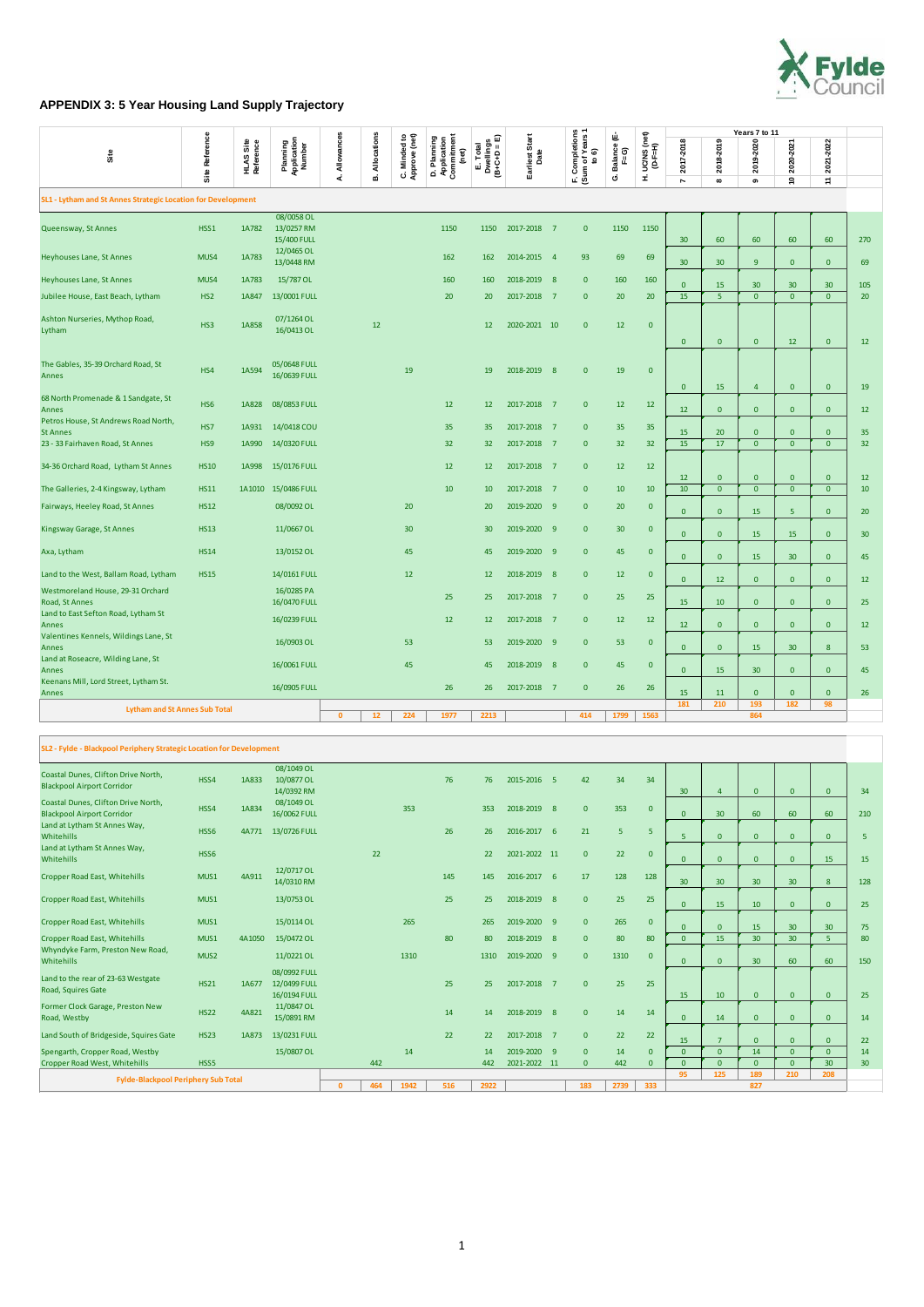|                                                   |                  |        |                                       | $\mathbf{0}$ | n | 53 | 1277 | 1330 |             | 183            | 1147 | 1094           |                 |          | 691             |                 |                 |     |
|---------------------------------------------------|------------------|--------|---------------------------------------|--------------|---|----|------|------|-------------|----------------|------|----------------|-----------------|----------|-----------------|-----------------|-----------------|-----|
| <b>Warton Sub Total</b>                           |                  |        |                                       |              |   |    |      |      |             |                |      |                | 82              | 61       | 150             | 210             | 188             |     |
| Clifton House Farm, Lytham Road,<br>Warton        |                  |        | 15/0562 OL                            |              |   |    | 115  | 115  | 2019-2020 9 | $\overline{0}$ | 115  | 115            | $\Omega$        | $\Omega$ | 15              | 30 <sup>°</sup> | 30 <sup>°</sup> | 75  |
| Land North of Freckleton Bypass,<br>Warton        |                  |        | 15/0410 OL                            |              |   |    | 375  | 375  | 2019-2020 9 | $\overline{0}$ | 375  | 375            |                 |          | 30              | 60              | 60              | 150 |
| Oaklands Caravan Park, 252 Lytham<br>Road, Warton | <b>HS27</b>      |        | 15/194 OL                             |              |   | 53 |      | 53   | 2019-2020 9 | $\mathbf{0}$   | 53   | $\overline{0}$ |                 |          | 15              | 30              | 8 <sup>°</sup>  | 53  |
| Georges Garage, Warton                            | <b>HS26</b>      | 2A955  | 14/0833 FULL                          |              |   |    | 16   | 16   | 2017-2018 7 | $\mathbf{0}$   | 16   | 16             | 15              |          |                 |                 | $\mathbf{0}$    | 16  |
| Nine Acres Nursery, Harbour Lane<br>Phase 1       | <b>HS25</b>      | 2A765  | 10/0766 OL<br>11/0816 RM              |              |   |    | 75   | 75   | 2012-2013 2 | 66             | 9    | 9              | Q               | $\Omega$ |                 |                 | $\mathbf{0}$    | 9   |
| Riversleigh Farm, Warton                          | <b>HS24</b>      | 2A985  | 13/0526 FULL                          |              |   |    | 82   | 82   | 2015-2016 5 | 54             | 28   | 28             | 28              | $\Omega$ |                 |                 | $\mathbf{0}$    | 28  |
| Highgate Park, Lytham Road, Warton                | HSS7             | 2A879  | 12/0550 OL<br>13/0786 RM<br>15/706 RM |              |   |    | 254  | 254  | 2014-2015 4 | 63             | 191  | 191            | 30 <sup>°</sup> | 30       | 30 <sup>°</sup> | 30              | 30 <sup>°</sup> | 150 |
| Land Opposite Blackfield End Farm,<br>Warton      | HSS <sub>2</sub> | 2A1020 | 13/674 OL                             |              |   |    | 360  | 360  | 2018-2019 8 | $\mathbf{0}$   | 360  | 360            |                 | 30       | 60              | 60              | 60              | 210 |
|                                                   |                  |        |                                       |              |   |    |      |      |             |                |      |                |                 |          |                 |                 |                 |     |



| <b>SL3 - Warton</b> |  |
|---------------------|--|
|                     |  |

#### The Pastures, Fleetwood Road, Wesham HSS8 3A890 11/0763 OL 14/0041 RM 14/0779 OL 16/0195 FULL 264 264 2015-2016 5 66 198 198 30 30 30 30 30 150 Land North of Blackpool Road, Kirkham HSS9 3A894 12/419 OL 117 117 2015-2016 5 27 90 90 30 30 30 0 0 90 Land North of Blackpool Road, Kirkham HSS9 3A895 12/0635 OL 180 180 180 2016-2017 6 9 171 171 30 30 30 30 30 150 Land North of Blackpool Road, Kirkham HSS9 15/0177 FULL 291 2019 291 2019-2020 9 0 291 0 0 0 15 30 30 75 Sunnybank Mill, Kirkham HS28 HS28 31 31 31 32021-2022 11 0 31 0 0 0 0 0 0 0 15 15 Pennine View, Weeton Road, Wesham HS30 3A891 13/0364 OL 12 12 12 12 12 2021-2022 11 0 12 0 0 0 0 0 12 12 West End Residential Park, Kirkham HS32 12/0376 COU 27 2018-2019 8 0 27 0 0 15 12 0 0 27 Land at Brookfarm, Dowbridge, Kirkham (Newton) 15/0547 OL <sup>170</sup> <sup>170</sup> 2018-2019 <sup>8</sup> <sup>0</sup> <sup>170</sup> <sup>170</sup> 0 15 30 30 30 105 Campbells Caravans, Blackpool Road,<br>Kirkham Kirkham 16/0112 OL <sup>30</sup> <sup>30</sup> 2019-2020 <sup>9</sup> <sup>0</sup> <sup>30</sup> <sup>0</sup> 0 0 15 15 0 30 **90 120 162 135 147 0 334 57 941 1332 312 1020 629 Kirkham and Wesham Sub Total 654 SL4 - Kirkham and Wesham**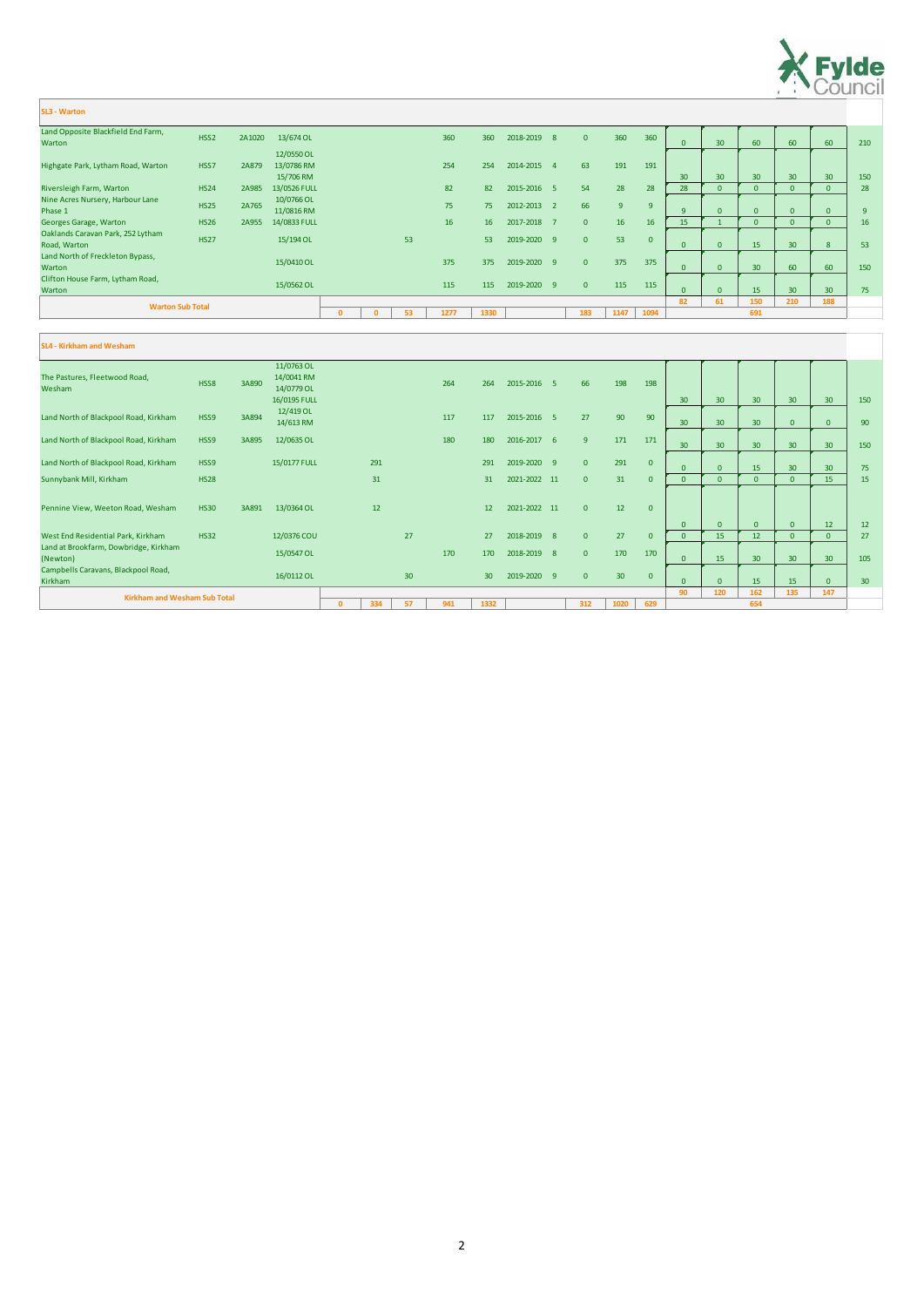| <b>Freckleton</b>                                                         |              |        |                                        |                      |                 |                 |                 |              |                            |                |                 |                 |                |                 |                 |              |                |                 |
|---------------------------------------------------------------------------|--------------|--------|----------------------------------------|----------------------|-----------------|-----------------|-----------------|--------------|----------------------------|----------------|-----------------|-----------------|----------------|-----------------|-----------------|--------------|----------------|-----------------|
| The Refuge, Ruskin Road, Freckleton                                       | <b>HS37</b>  | 2A880  | 13/0262 OL<br>16/0609 FULL             |                      |                 | 11              | 11              | 2017-2018 7  |                            | $\mathbf{0}$   | 11              | 11              | 11             | $\overline{0}$  | $\overline{0}$  | $\mathbf{0}$ | $\overline{0}$ | 11              |
| Land rear of High Meadows, Lower<br>Lane, Freckleton                      | <b>HS38</b>  |        |                                        | 13                   |                 |                 | 13              | 2021-2022 11 |                            | $\mathbf{0}$   | <b>13</b>       | $\mathbf{0}$    | $\mathbf{0}$   | $\overline{0}$  | $\mathbf{0}$    | $\mathbf{0}$ | 13             | 13              |
| <b>Elswick</b>                                                            |              |        |                                        |                      |                 |                 |                 |              |                            |                |                 |                 |                |                 |                 |              |                |                 |
| Neighbourhood Development Plan<br>allocation                              |              |        |                                        | 50                   |                 |                 | 50              | 2021-2022 11 |                            | $\mathbf{0}$   | 50              | $\mathbf{0}$    | $\mathbf{0}$   | $\overline{0}$  | $\mathbf{0}$    | $\mathbf{0}$ | 15             | 15              |
| <b>Staining</b>                                                           |              |        |                                        |                      |                 |                 |                 |              |                            |                |                 |                 |                |                 |                 |              |                |                 |
| Land at Kings Close, Staining                                             | <b>HS40</b>  | 4A978  | 13/0590 OL<br>15/0901 RM               |                      |                 | 30 <sup>°</sup> | 30              | 2017-2018 7  |                            | $\mathbf{0}$   | 30 <sup>°</sup> | 30 <sup>°</sup> | 15             | 15              | $\mathbf{0}$    | $\mathbf{0}$ | $\overline{0}$ | 30 <sup>°</sup> |
| Thornfield Caravan Park, Staining                                         | <b>HS41</b>  |        |                                        | 28                   |                 |                 | 28              | 2021-2022 11 |                            | $\mathbf{0}$   | 28              | $\overline{0}$  | $\overline{0}$ | $\overline{0}$  | $\overline{0}$  | $\mathbf{0}$ | 15             | 15              |
| <b>Wrea Green</b>                                                         |              |        |                                        |                      |                 |                 |                 |              |                            |                |                 |                 |                |                 |                 |              |                |                 |
| Land off Willow Drive, Wrea Green                                         | <b>HSS11</b> | 4A1037 | 15/0458 OL<br>14/0302 OL<br>16/0280 RM |                      |                 | 86              | 86              | 2017-2018 7  |                            | $\mathbf{0}$   | 86              | 86              | 15             | 30 <sup>°</sup> | 30 <sup>°</sup> | 11           | $\mathbf{0}$   | 86              |
| Land Adj Richmond Avenue, Wrea<br>Green                                   | <b>HS44</b>  | 4A822  | 12/0408 OL<br>13/0097 RM               |                      |                 | 54              | 54              | 2014-2015 4  |                            | 52             | $\overline{2}$  | $\overline{2}$  | $\overline{2}$ | $\mathbf{0}$    | $\mathbf{0}$    | $\mathbf{0}$ | $\mathbf{0}$   | 2 <sup>2</sup>  |
| Rear of 54 Bryning Lane, Wrea Green                                       | <b>HS45</b>  | 4A969  | 12/0456 OL                             |                      |                 | 25              | 25              | 2018-2019    | $\overline{\phantom{0}}$ 8 | $\mathbf{0}$   | 25              | 25              | $\overline{0}$ | 15              | 10              | $\mathbf{0}$ | $\overline{0}$ | 25              |
| North View Farm, 22 Ribby Road, Wrea<br>Green                             | <b>HS46</b>  | 4A970  | 13/0507 OL                             |                      |                 | 42              | 42              | 2015-2016 5  |                            | 14             | 28              | 28              | 28             | $\overline{0}$  | $\mathbf{0}$    | $\mathbf{0}$ | $\mathbf{0}$   | 28              |
| Land North of North View Farm, Wrea<br>Green                              | <b>HS47</b>  |        |                                        | 15                   |                 |                 | 15              | 2021-2022 11 |                            | $\mathbf{0}$   | 15              | $\mathbf{0}$    | $\mathbf{0}$   | $\overline{0}$  | $\mathbf{0}$    | $\mathbf{0}$ | 15             | 15              |
| <b>Clifton</b>                                                            |              |        |                                        |                      |                 |                 |                 |              |                            |                |                 |                 |                |                 |                 |              |                |                 |
| Land North of Preston Road, Clifton                                       | <b>HS49</b>  |        | 15/0763 OL<br>16/0488 RM               |                      |                 | 74              | 74              | 2017-2018 7  |                            | $\mathbf{0}$   | 74              | 74              | 15             | 30 <sup>°</sup> | 29              | $\mathbf{0}$ | $\overline{0}$ | 74              |
| Land East of Rowan Close, Ash Lane,<br>Clifton                            | <b>HS50</b>  |        | 15/0165 OL                             |                      | 30 <sup>°</sup> |                 | 30 <sup>°</sup> | 2019-2020 9  |                            | $\mathbf{0}$   | 30 <sup>°</sup> | $\mathbf{0}$    | $\Omega$       | $\overline{0}$  | 15              | 15           | $\mathbf{0}$   | 30 <sup>°</sup> |
| <b>Newton</b>                                                             |              |        |                                        |                      |                 |                 |                 |              |                            |                |                 |                 |                |                 |                 |              |                |                 |
| Newton Hall, School Lane, Newton                                          | <b>HS51</b>  |        |                                        | 86                   |                 |                 | 86              | 2021-2022 11 |                            | $\mathbf{0}$   | 86              | $\mathbf{0}$    | $\mathbf{0}$   | $\overline{0}$  | $\overline{0}$  | $\mathbf{0}$ | 15             | 15              |
| Cobweb Barn, Oak Lane, Newton                                             | <b>HS52</b>  |        |                                        | 29                   |                 |                 | 29              | 2021-2022 11 |                            | $\mathbf{0}$   | 29              | $\mathbf{0}$    | $\Omega$       | $\mathbf{0}$    | $\overline{0}$  | $\mathbf{0}$ | 15             | 15              |
| <b>Singleton</b>                                                          |              |        |                                        |                      |                 |                 |                 |              |                            |                |                 |                 |                |                 |                 |              |                |                 |
| Singleton Village, Singleton                                              | <b>HS53</b>  |        |                                        | 15                   |                 |                 | 15              | 2021-2022 11 |                            | $\overline{0}$ | 15              | $\mathbf{0}$    | $\mathbf{0}$   | $\overline{0}$  | $\mathbf{0}$    | $\mathbf{0}$ | 15             | 15              |
| <b>Weeton</b>                                                             |              |        |                                        |                      |                 |                 |                 |              |                            |                |                 |                 |                |                 |                 |              |                |                 |
| Land West of Church Road, Weeton                                          |              |        | 16/0811 OL                             |                      | 25              |                 | 25              | 2019-2020 9  |                            | $\overline{0}$ | 25              | $\overline{0}$  | $\overline{0}$ | $\overline{0}$  | 15              | 10           | $\overline{0}$ | 25              |
| Little Eccleston                                                          |              |        |                                        |                      |                 |                 |                 |              |                            |                |                 |                 |                |                 |                 |              |                |                 |
| Sunnydale Nurseries, Garstang Road,<br><b>Little Eccleston</b>            | <b>HS56</b>  | 4A1031 | 15/0124 OL<br>16/0817 RM               |                      | 41              |                 | 41              | 2018-2019 8  |                            | $\overline{0}$ | 41              | $\mathbf{0}$    | $\overline{0}$ | 15              | 26              | $\mathbf{0}$ | $\overline{0}$ | 41              |
| <b>Non Strategic Locations Sub Total</b>                                  |              |        |                                        | $\mathbf{0}$<br>236  | 96              | 455             | 787             |              |                            | 199            | 588             | 256             | 86             | 105             | 125<br>455      | 36           | 103            |                 |
| <b>Strategic Locations Sub Total</b>                                      |              |        |                                        | 810<br>$\mathbf{0}$  | 2276            | 4711            | 7797            |              |                            | 1092           | 6705            | 3619            | 448            | 516             | 694<br>3036     | 737          | 641            |                 |
| <b>Strategic and Non Strategic Locations Sub Total</b>                    |              |        |                                        | 1046<br>$\mathbf{0}$ | 2372            | 5166            | 8584            |              |                            | 1291           | 7293            | 3875            | 534            | 621             | 819<br>3491     | 773          | 744            |                 |
|                                                                           |              |        |                                        |                      |                 |                 |                 |              |                            |                |                 |                 |                |                 |                 |              |                |                 |
| <b>Allowances and Small Sites</b>                                         |              |        |                                        |                      |                 |                 |                 |              |                            |                |                 |                 |                |                 |                 |              |                |                 |
| <b>Small Site Commitment and Minded to</b><br>Approve (unallocated sites) |              |        |                                        |                      | $\overline{4}$  | 323             | 327             | 2017-2018 7  |                            | $\overline{0}$ | 327             | 323             | 65             | 65              | 65              | 65           | 65             | 325             |

**Non Strategic Locations for Development**

Long Term Empty Home Re-entering

Market <sup>50</sup> <sup>0</sup> 2017-2018 <sup>7</sup> <sup>0</sup> <sup>0</sup> <sup>0</sup>



10 10 10 10 10 50

**75 75 75 75 75**

**450 0 4 504 508 181 327 323**

**609 696 894 848 819 450 1046 2376 5670 9092 1472 7620 4198 Total Housing Provision (Non Strategic, Strategic and Allowances) 3866**

**Allowances Sub Total**

**375**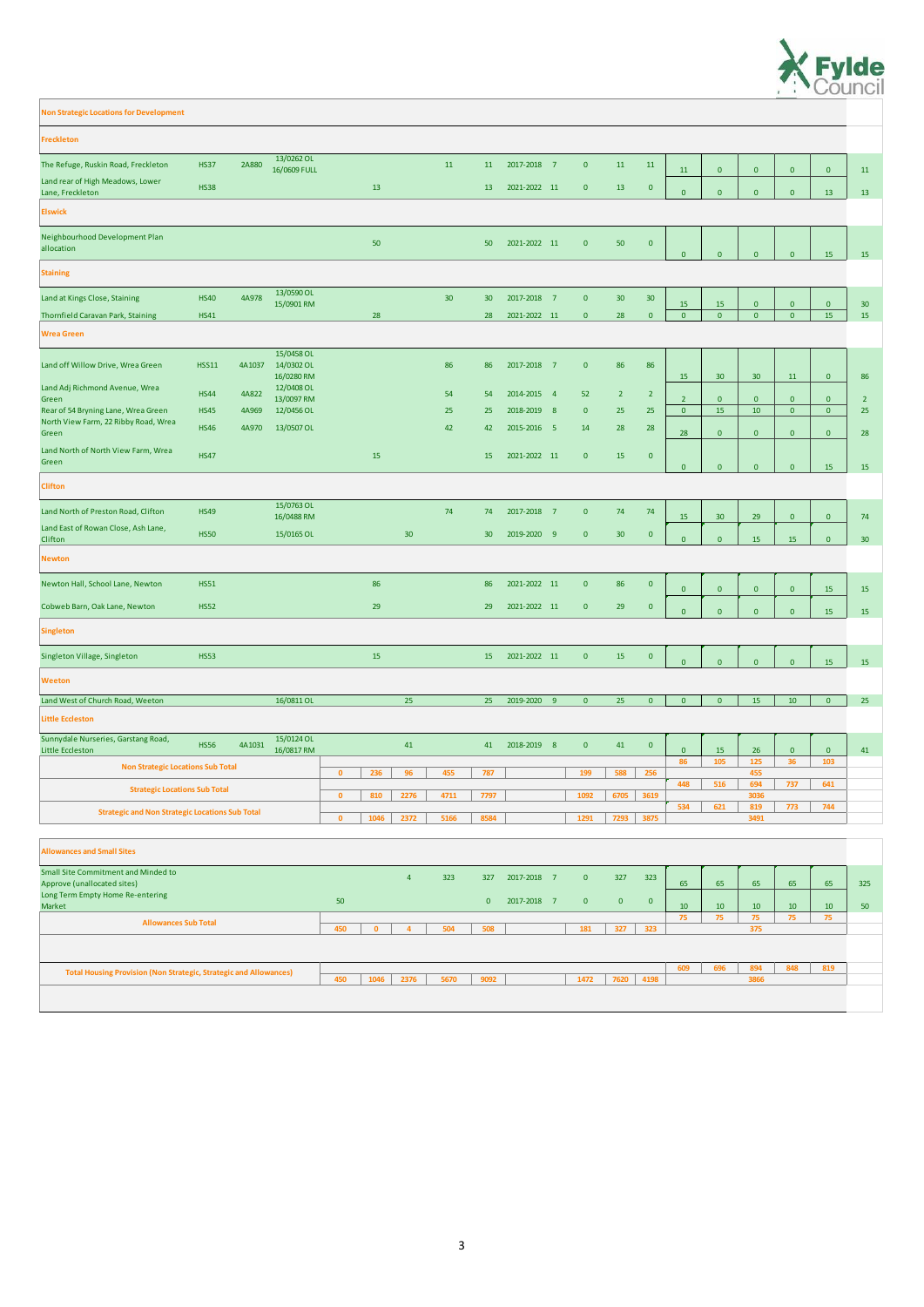

**APPENDIX 4: 2011 to 2032 Fylde Local Plan Housing Trajectory (base dated 28th February 2017)**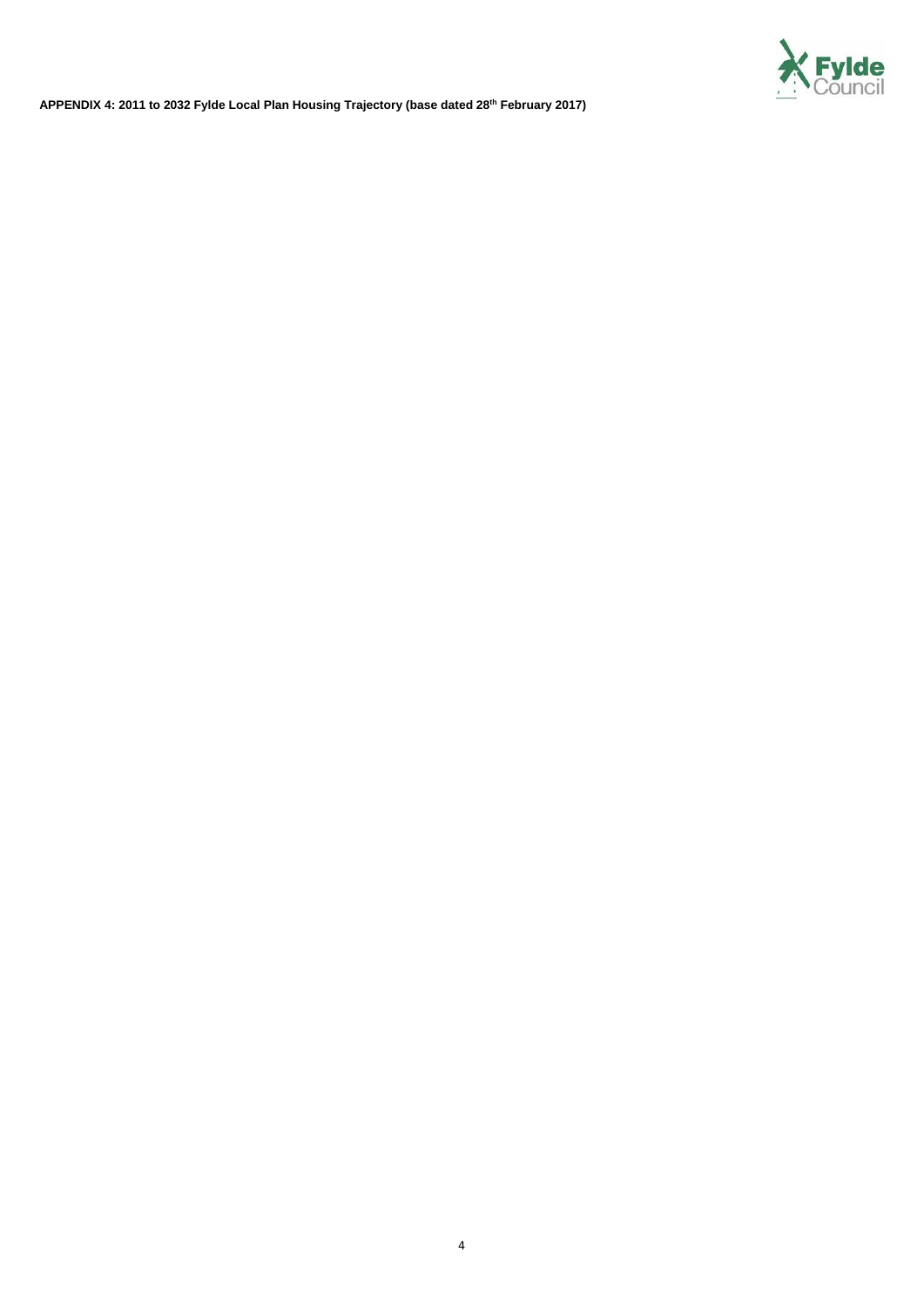|                                                              |                 |                         |                                                      | (net)<br>Years 1 to 6<br>Years 7 to 11<br>Δ<br>(Sum of 6)<br>(net) |            |                     |                           |                                  |                                                |                             |                          |                          |                |                       |                      | <b>Years 12 to 16</b> |                |                 |                 |                | Years 17 to 21  |                 |                |                |                |                |                |                |                |                |                |                |                 |                          |
|--------------------------------------------------------------|-----------------|-------------------------|------------------------------------------------------|--------------------------------------------------------------------|------------|---------------------|---------------------------|----------------------------------|------------------------------------------------|-----------------------------|--------------------------|--------------------------|----------------|-----------------------|----------------------|-----------------------|----------------|-----------------|-----------------|----------------|-----------------|-----------------|----------------|----------------|----------------|----------------|----------------|----------------|----------------|----------------|----------------|----------------|-----------------|--------------------------|
| Site                                                         | Site Refer      | Site<br>S.<br>로         | Planning Application<br>Number                       | Allowances                                                         | Allocation | Approv<br>Minded to | Application<br>Commitment | ellings (B+<br>ଢ<br><b>Total</b> | $\mathbf{S}$<br><b>ompletions</b><br>ears<br>Ŏ | e (E-F=G)<br><b>Balance</b> | UC/NS (net) (D-F=H)<br>H | 2011-2012                | 2012-2013      | 2013-2014             | 2014-2015            | 2015-2016             | 2016-2017      | 2017-2018       | 2018-2019       | 2019-2020      | 2020-2021       | 2021-2022       | 2022-2023      | 2023-2024      | 2024-2025      | 2025-2026      | 2026-2027      | 2027-2028      | 2028-2029      | 2029-2030      | 2030-2031      | 2031-2032      | Period Total    | Out of Plan Period Total |
|                                                              |                 |                         |                                                      |                                                                    |            | ن                   | $\dot{\mathbf{a}}$        | ய்                               |                                                |                             |                          | $\overline{\phantom{0}}$ | $\sim$         | $\boldsymbol{\omega}$ | $\blacktriangledown$ | 5                     | ဖ              |                 |                 | თ              | $\tilde{a}$     |                 | $\mathbf{z}$   | ှာ             | $\frac{4}{4}$  | 5              | $\frac{6}{1}$  | $\frac{1}{2}$  | $\frac{8}{1}$  | ဇ္             | $\mathbf{S}$   | $\mathbf{z}$   |                 |                          |
| SL1 - Lytham and St Annes Strategic Location for Development |                 |                         |                                                      |                                                                    |            |                     |                           |                                  |                                                |                             |                          |                          |                |                       |                      |                       |                |                 |                 |                |                 |                 |                |                |                |                |                |                |                |                |                |                |                 |                          |
| Queensway, St Annes                                          | HSS1            | 1A782                   | 08/0058 OL<br>13/0257 RM<br>15/400 FULL              |                                                                    |            |                     | 1150 1150                 |                                  | $\overline{0}$                                 | 1150                        | 1150                     | $\mathbf{0}$             | $\overline{0}$ | $\overline{0}$        | $\overline{0}$       | $\overline{0}$        | $\overline{0}$ | 30              | 60              | 60             | 60              | 60              | 60             | 60             | 60             | 60             | 60             | 60             | 60             | 60             | 60             | 60             |                 | 870 280                  |
| Lytham Quays, Lytham                                         | HSS3            | 1A200<br>1A354<br>1A735 | 02/0641 OL<br>06/0074 RM<br>09/0659 OL<br>11/0374 RM |                                                                    |            |                     | 119                       | 119                              | 119                                            | $\overline{0}$              | $\overline{0}$           | 5                        | 22             | 48                    | 40                   |                       | $\overline{0}$ | $\mathbf{0}$    | $\mathbf{0}$    | $\Omega$       | $\mathbf{0}$    | $\mathbf{0}$    | $\Omega$       | $\overline{0}$ | $\overline{0}$ | $\mathbf{0}$   | $\overline{0}$ | $\overline{0}$ | $\Omega$       | $\overline{0}$ | $\overline{0}$ | $\overline{0}$ | $119$ 0         |                          |
| <b>Heyhouses Lane, St Annes</b>                              |                 | MUS4 1A783              | 12/0465 OL<br>13/0448 RM                             |                                                                    |            |                     | 162                       | 162                              | 93                                             | 69                          | 69                       | $\mathbf{0}$             | $\overline{0}$ | $\mathbf{0}$          | 10                   | 33                    | 50             | 30 <sup>°</sup> | 30 <sup>°</sup> | 9              | $\overline{0}$  | $\overline{0}$  | $\bf{0}$       | $\overline{0}$ | $\overline{0}$ | $\overline{0}$ | $\overline{0}$ | $\overline{0}$ | $\overline{0}$ | $\overline{0}$ | $\overline{0}$ | $\mathbf{0}$   | $162$ 0         |                          |
| Heyhouses Lane, St Annes                                     |                 | MUS4 1A783              | 15/787 OL                                            |                                                                    |            |                     | 160                       | 160                              | $\mathbf{0}$                                   | 160                         | 160                      | $\mathbf{0}$             | $\overline{0}$ | $\Omega$              | $\overline{0}$       | $\mathbf{0}$          | $\overline{0}$ | $\overline{0}$  | 15              | 30             | 30              | 30 <sup>°</sup> | 30             | 25             | $\overline{0}$ | $\mathbf{0}$   |                | $\overline{0}$ |                |                | $\overline{0}$ | $\overline{0}$ | $160$ 0         |                          |
| Queen Mary School, Clifton Drive<br>South, St Annes          | HS1             |                         | 1A439 03/0157 COU                                    |                                                                    |            |                     | 35                        | 35                               | 35                                             | $\overline{0}$              | $\overline{0}$           | 21                       | 14             | $\mathbf{0}$          | $\overline{0}$       | $\mathbf{0}$          | $\mathbf{0}$   | $\overline{0}$  | $\overline{0}$  | $\overline{0}$ | $\overline{0}$  | $\mathbf{0}$    | $\overline{0}$ | $\overline{0}$ | $\overline{0}$ | $\overline{0}$ | $\overline{0}$ | $\overline{0}$ | $\Omega$       | $\overline{0}$ | $\mathbf{0}$   | $\mathbf{0}$   | 35              | $\overline{0}$           |
| Jubilee House, East Beach, Lytham                            | HS <sub>2</sub> |                         | 1A847 13/0001 FULL                                   |                                                                    |            |                     | 20                        | 20                               | $\overline{0}$                                 | 20                          | 20                       | $\mathbf{0}$             | $\overline{0}$ | $\mathbf{0}$          | $\overline{0}$       | $\overline{0}$        | $\overline{0}$ | 15              | 5 <sub>1</sub>  | $\Omega$       | $\overline{0}$  | $\overline{0}$  | $\overline{0}$ | $\overline{0}$ | $\overline{0}$ | $\overline{0}$ | $\overline{0}$ | $\overline{0}$ | $\Omega$       | $\overline{0}$ | $\overline{0}$ | $\overline{0}$ | 20              | $\overline{0}$           |
| Ashton Nurseries, Mythop Road,<br>Lytham                     | HS3             | 1A858                   | 07/1264 OL<br>16/0413 OL                             |                                                                    | 12         |                     |                           | 12                               | $\overline{0}$                                 | 12                          | $\overline{0}$           | $\mathbf{0}$             | $\overline{0}$ | $\mathbf{0}$          | $\overline{0}$       | $\mathbf{0}$          | $\overline{0}$ | $\overline{0}$  | $\mathbf{0}$    | $\bf{0}$       | 12 <sub>2</sub> | $\mathbf{0}$    | $\bf{0}$       | $\overline{0}$ | $\overline{0}$ | $\overline{0}$ | $\overline{0}$ | $\overline{0}$ |                | $\overline{0}$ | $\overline{0}$ | $\mathbf{0}$   | 12              | $\overline{0}$           |
| The Gables, 35-39 Orchard Road,<br><b>St Annes</b>           | HS4             | 1A594                   | 05/0648 FULL<br>16/0639 FULL                         |                                                                    |            | 19                  |                           | 19                               | $\overline{0}$                                 | 19                          | $\overline{0}$           | $\mathbf{0}$             | $\overline{0}$ | $\mathbf{0}$          | $\overline{0}$       | $\mathbf{0}$          | $\mathbf{0}$   | $\overline{0}$  | 15              |                | $\mathbf{0}$    | $\mathbf{0}$    | 0              | $\overline{0}$ | $\mathbf{0}$   | $\mathbf{0}$   |                | $\mathbf{0}$   |                | $\mathbf{0}$   | $\mathbf{0}$   | $\mathbf{0}$   | 19              | $\overline{0}$           |
| 7-8 St Georges Square, St Annes                              | HS5             |                         | 1A760 10/0891 COU                                    |                                                                    |            |                     | 11                        | 11                               | 11                                             | $\overline{0}$              | $\overline{\mathbf{0}}$  | $\overline{0}$           | $\overline{0}$ | $\mathbf{0}$          | $\overline{0}$       | $\overline{0}$        | 11             | $\overline{0}$  | $\overline{0}$  | $\mathbf{0}$   | $\mathbf{0}$    | $\overline{0}$  | $\mathbf{0}$   | $\overline{0}$ | $\overline{0}$ | $\overline{0}$ | $\mathbf{0}$   | $\overline{0}$ | $\mathbf{0}$   | $\overline{0}$ | $\overline{0}$ | $\overline{0}$ | 11              | $\overline{0}$           |
| 68 North Promenade & 1<br>Sandgate, St Annes                 | HS <sub>6</sub> |                         | 1A828 08/0853 FULL                                   |                                                                    |            |                     | 12                        | 12                               | $\overline{0}$                                 | 12                          | 12                       | $\mathbf{0}$             | $\overline{0}$ | $\mathbf{0}$          | $\overline{0}$       | $\mathbf{0}$          | $\overline{0}$ | 12              | $\overline{0}$  | $\bf{0}$       | $\overline{0}$  | $\mathbf{0}$    | $\bf{0}$       | $\overline{0}$ | $\overline{0}$ | $\overline{0}$ |                | $\overline{0}$ |                | $\overline{0}$ | $\overline{0}$ | $\mathbf{0}$   | 12              | $\overline{0}$           |
| Petros House, St Andrews Road<br>North, St Annes             | HS7             |                         | 1A931 14/0418 COU                                    |                                                                    |            |                     | 35                        | 35                               | $\overline{0}$                                 | 35                          | 35                       | $\overline{0}$           | $\overline{0}$ | $\overline{0}$        | $\overline{0}$       | $\mathbf{0}$          | $\overline{0}$ | 15              | 20              | $\overline{0}$ | $\overline{0}$  | $\mathbf{0}$    | $\overline{0}$ | $\overline{0}$ | $\overline{0}$ | $\overline{0}$ | $\overline{0}$ | $\mathbf{0}$   | $\Omega$       | $\overline{0}$ | $\mathbf{0}$   | $\mathbf{0}$   | 35              | $\overline{0}$           |
| 35-37 South Promenade, St Annes                              | HS8             |                         | 1A1003 14/0327 FULL                                  |                                                                    |            |                     | 36                        | 36                               | 36                                             | $\overline{0}$              | $\overline{0}$           | $\overline{0}$           | $\overline{0}$ | $\overline{0}$        | $\overline{0}$       | $\overline{0}$        | 36             | $\overline{0}$  | $\overline{0}$  | $\Omega$       | $\overline{0}$  | $\overline{0}$  | $\overline{0}$ | $\overline{0}$ | $\overline{0}$ | $\overline{0}$ | $\Omega$       | $\overline{0}$ |                | $\overline{0}$ | $\overline{0}$ | $\mathbf{0}$   | 36              | $\overline{0}$           |
| 23 - 33 Fairhaven Road, St Annes                             | HS9             |                         | 1A990 14/0320 FULL                                   |                                                                    |            |                     | 32                        | 32                               | $\overline{0}$                                 | 32                          | 32                       | $\mathbf{0}$             | $\overline{0}$ | $\mathbf{0}$          | $\overline{0}$       | $\mathbf{0}$          | $\mathbf{0}$   | 15              | 17              | $\mathbf{0}$   | $\overline{0}$  | $\overline{0}$  | $\mathbf{0}$   | $\overline{0}$ | $\mathbf{0}$   | $\overline{0}$ | $\overline{0}$ | $\overline{0}$ | $\mathbf{0}$   | $\overline{0}$ | $\overline{0}$ | $\mathbf{0}$   | 32              | $\overline{0}$           |
| 34-36 Orchard Road, Lytham St<br>Annes                       | <b>HS10</b>     |                         | 1A998 15/0176 FULL                                   |                                                                    |            |                     | 12                        | 12                               | $\mathbf{0}$                                   | 12                          | 12                       | $\mathbf{0}$             | $\overline{0}$ | $\overline{0}$        | $\overline{0}$       | $\overline{0}$        | $\overline{0}$ | 12              | $\overline{0}$  |                | $\overline{0}$  | $\overline{0}$  | $\overline{0}$ | $\overline{0}$ | $\overline{0}$ | $\overline{0}$ | $\Omega$       | $\overline{0}$ |                | $\overline{0}$ | $\overline{0}$ | $\overline{0}$ | 12 <sup>2</sup> | $\overline{0}$           |
| The Galleries, 2-4 Kingsway,<br>Lytham                       |                 |                         | HS11 1A1010 15/0486 FULL                             |                                                                    |            |                     | 10                        | 10                               | $\overline{0}$                                 | 10                          | 10                       | $\overline{0}$           | $\overline{0}$ | $\mathbf{0}$          | $\overline{0}$       | $\overline{0}$        | $\overline{0}$ | 10              | $\overline{0}$  | $\overline{0}$ | $\overline{0}$  | $\overline{0}$  | $\overline{0}$ | $\overline{0}$ | $\overline{0}$ | $\overline{0}$ | $\overline{0}$ | $\overline{0}$ | $\overline{0}$ | $\overline{0}$ | $\mathbf{0}$   | $\overline{0}$ | 10              | $\overline{0}$           |
| Fairways, Heeley Road, St Annes                              | <b>HS12</b>     |                         | 08/0092 OL                                           |                                                                    |            | 20                  |                           | 20                               | $\overline{0}$                                 | 20                          | $\overline{0}$           | $\overline{0}$           | $\overline{0}$ | $\overline{0}$        | $\overline{0}$       | $\overline{0}$        | $\overline{0}$ | $\overline{0}$  | $\overline{0}$  | 15             | 5 <sup>°</sup>  | $\overline{0}$  | $\overline{0}$ | $\overline{0}$ | $\overline{0}$ | $\overline{0}$ | $\Omega$       | $\overline{0}$ |                | $\overline{0}$ | $\overline{0}$ | $\mathbf{0}$   | 20              | $\overline{0}$           |
| Kingsway Garage, St Annes                                    | <b>HS13</b>     |                         | 11/0667 OL                                           |                                                                    |            | 30 <sup>°</sup>     |                           | 30 <sub>o</sub>                  | $\overline{0}$                                 | 30 <sup>°</sup>             | $\overline{0}$           | $\overline{0}$           | $\overline{0}$ | $\mathbf{0}$          | $\overline{0}$       | $\mathbf{0}$          | $\mathbf{0}$   | $\overline{0}$  | $\overline{0}$  | 15             | 15              | $\overline{0}$  | $\mathbf{0}$   | $\mathbf{0}$   | $\overline{0}$ | $\overline{0}$ | $\mathbf{0}$   | $\overline{0}$ | $\mathbf{0}$   | $\overline{0}$ | $\overline{0}$ | $\overline{0}$ | 30 <sup>°</sup> | $\overline{0}$           |

|      |                                                  |                  |                |        |        | ≎<br>こ                     | ≔<br>≏                    | ≏                                            |                               | $\widehat{\boldsymbol{\sigma}}$ |                                             |                                                                     |                                                            |                                                      | Years 1 to 6                                     |                                                             |                                                                           |                                                         |                                      | Years 7 to 11                                                                     |                                                    |                                  |                                          | Y                        |
|------|--------------------------------------------------|------------------|----------------|--------|--------|----------------------------|---------------------------|----------------------------------------------|-------------------------------|---------------------------------|---------------------------------------------|---------------------------------------------------------------------|------------------------------------------------------------|------------------------------------------------------|--------------------------------------------------|-------------------------------------------------------------|---------------------------------------------------------------------------|---------------------------------------------------------|--------------------------------------|-----------------------------------------------------------------------------------|----------------------------------------------------|----------------------------------|------------------------------------------|--------------------------|
| ູ້ຈັ | ω<br>o<br><b>Ref</b><br>$\mathbf{\omega}$<br>ູ້ລ | ≃<br>≔<br>ທ<br>ທ | ௨<br><b>යා</b> | o<br>= | ъ<br>മ | ω<br>O<br>ਠ<br>Φ<br>Σ<br>ပ | ං<br>≂<br>، م<br>$\Omega$ | ₾<br>ວາ<br>∽<br>ÎН<br>Ξ<br>◘<br>-<br>⊢<br>щі | (၁<br>(၁<br>(၁<br>O<br>ပ<br>щ | رت<br>ω<br>ပ<br>ala<br>മ<br>O   | ≏<br>$\check{ }$<br>≎<br>$\check{ }$<br>ပ္ဘ | N<br>$\overline{20}$<br>$\overline{20}$<br>$\overline{\phantom{0}}$ | ຕ<br>$\bullet$<br>$\mathbf{\Omega}$<br>N<br>$\bullet$<br>N | $\overline{20}$<br>∾<br>0<br>$\overline{\mathsf{N}}$ | $\bullet$<br>$\mathbf{\Omega}$<br>$\bullet$<br>N | co<br>$\bullet$<br>$\mathbf{\Omega}$<br>ທ<br>$\bullet$<br>N | ∼<br>$\overline{\mathbf{S}}$<br>ဖ<br>$\bullet$<br>$\overline{\mathbf{v}}$ | $\infty$<br>$\overline{20}$<br>r<br>$\bullet$<br>$\sim$ | $\overline{20}$<br>ထ<br>↽<br>0<br>ฺี | с<br>N<br>$\overline{5}$<br>ຶ<br>$\overline{\phantom{0}}$<br>$\overline{20}$<br>ຶ | 8<br>$\mathbf{\Omega}$<br>0<br>N<br>$\bullet$<br>N | 8<br>$\mathbf{\tilde{N}}$<br>202 | $\mathbf{S}$<br>N<br>202<br>$\mathbf{z}$ | $\bar{\mathbf{c}}$<br>57 |
|      |                                                  |                  |                |        |        |                            |                           |                                              |                               |                                 |                                             |                                                                     |                                                            |                                                      |                                                  |                                                             |                                                                           |                                                         |                                      |                                                                                   |                                                    | $\overline{\phantom{0}}$         |                                          |                          |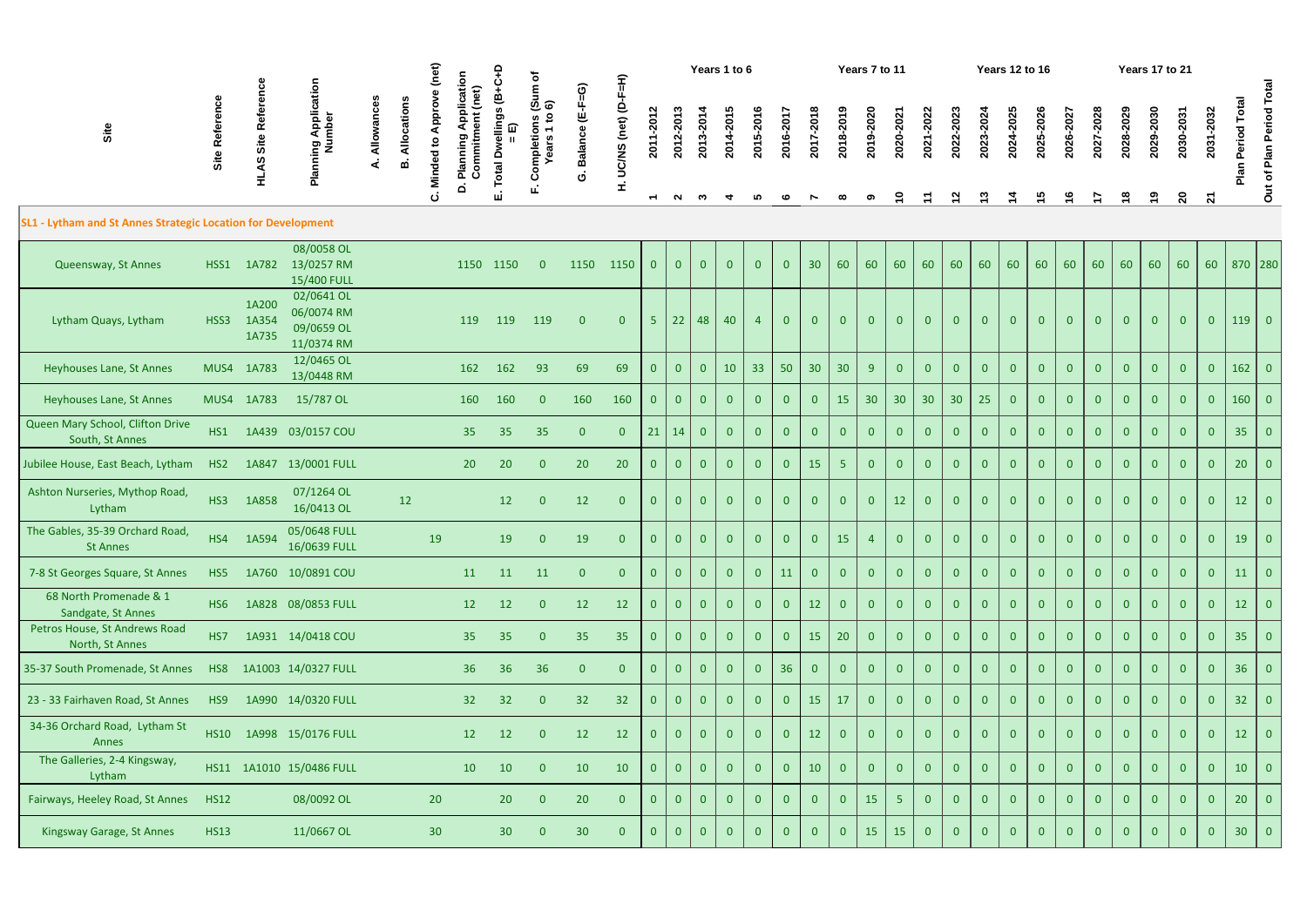|                                                                          |                  |                   |                                                      | (net)<br>Years 1 to 6<br>≏<br>Application<br>$\begin{array}{c} \text{(Sum of} \\ \text{6)} \end{array}$<br>$F=\overline{H}$<br>ပ<br>$(E-F=G)$<br>(net)<br>$\ddot{\mathbf{e}}$<br>ဇေ<br>Approv |                                |                                                      |            |                                |                             |                |                      |                             |                     |                |                 |                | Years 7 to 11  |                 |                 |                |                          | <b>Years 12 to 16</b> |                           |                  |                            |                 | Years 17 to 21             |                         |                            |                       |                           |                                                                                    |                 |                          |
|--------------------------------------------------------------------------|------------------|-------------------|------------------------------------------------------|-----------------------------------------------------------------------------------------------------------------------------------------------------------------------------------------------|--------------------------------|------------------------------------------------------|------------|--------------------------------|-----------------------------|----------------|----------------------|-----------------------------|---------------------|----------------|-----------------|----------------|----------------|-----------------|-----------------|----------------|--------------------------|-----------------------|---------------------------|------------------|----------------------------|-----------------|----------------------------|-------------------------|----------------------------|-----------------------|---------------------------|------------------------------------------------------------------------------------|-----------------|--------------------------|
| Site                                                                     | Site Reference   | Site<br>ဖာ့<br>Σ. | ing Application<br>Number<br>$\overline{\mathbf{a}}$ | Allowan                                                                                                                                                                                       | Allocation<br>മ്               | Minded to<br>Plannin<br>$\overline{\mathbf{a}}$<br>ن | Commitment | ellings<br>⋒<br>Total Dw<br>щі | ompletion:<br>Vars 1 t<br>Õ | Balance<br>Ġ   | UC/NS (net) (D-<br>Í | 2011-2012<br>$\overline{ }$ | 2012-2013<br>$\sim$ | 2013-2014<br>ო | 2014-2015       | 2015-2016<br>ທ | 2016-201<br>ဖ  | 2017-2018       | 2018-2019       | 2019-2020      | 2020-2021<br>$\tilde{=}$ | 2021-2022             | 2022-2023<br>$\mathbf{z}$ | 2023-2024<br>င္း | 2024-2025<br>$\frac{4}{7}$ | 2025-2026<br>45 | 2026-2027<br>$\frac{6}{1}$ | 2027-2028<br>$\ddot{ }$ | 2028-2029<br>$\frac{8}{1}$ | 2029-2030<br><u>ဇ</u> | 2030-2031<br>$\mathbf{S}$ | 2031-2032<br>$\mathbf{z}$                                                          | Total<br>eriod  | Out of Plan Period Total |
| Axa, Lytham                                                              | <b>HS14</b>      |                   | 13/0152 OL                                           |                                                                                                                                                                                               |                                | 45                                                   |            | 45                             | $\overline{0}$              | 45             | $\overline{0}$       | $\mathbf{0}$                | $\overline{0}$      | $\overline{0}$ | $\overline{0}$  | $\overline{0}$ | $\overline{0}$ | $\mathbf{0}$    | $\overline{0}$  | <b>15</b>      | 30 <sup>°</sup>          | $\mathbf{0}$          | $\overline{0}$            | $\overline{0}$   | $\overline{0}$             | $\mathbf{0}$    | $\overline{0}$             | $\overline{0}$          | $\overline{0}$             | $\overline{0}$        | $\overline{0}$            | $\mathbf{0}$                                                                       | 45              | $\vert 0 \vert$          |
| Land to the West, Ballam Road,<br>Lytham                                 | <b>HS15</b>      |                   | 14/0161 FULL                                         |                                                                                                                                                                                               |                                | 12                                                   |            | 12                             | $\overline{0}$              | 12             | $\overline{0}$       | $\mathbf{0}$                | $\overline{0}$      | $\overline{0}$ | $\mathbf{0}$    | $\overline{0}$ | $\mathbf{0}$   | $\overline{0}$  | 12              | $\overline{0}$ | $\mathbf{0}$             | $\overline{0}$        | $\overline{0}$            | $\overline{0}$   | $\overline{0}$             | $\mathbf{0}$    | $\overline{0}$             |                         | $\mathbf{0}$               | $\mathbf{0}$          | $\mathbf{0}$              | $\theta$                                                                           | 12              | $\overline{0}$           |
| 353 Clifton Drive North, St Annes                                        | <b>HS16</b>      |                   | 1A658 11/0312 FULL                                   |                                                                                                                                                                                               |                                |                                                      | 34         | 34                             | 34                          | $\overline{0}$ | $\overline{0}$       | $\mathbf{0}$                | $\overline{0}$      | $20$           | 14              | $\overline{0}$ | $\overline{0}$ | $\overline{0}$  | $\mathbf{0}$    | $\mathbf{0}$   | $\overline{0}$           | $\mathbf{0}$          | $\overline{0}$            | $\overline{0}$   | $\overline{0}$             | $\mathbf{0}$    | $\overline{0}$             | $\overline{0}$          | $\mathbf{0}$               | $\overline{0}$        | $\overline{0}$            | $\overline{0}$                                                                     | 34              | $\overline{0}$           |
| Hastings Point, Ballam Road,<br>Lytham                                   | <b>HS17</b>      |                   | 1A592 03/0157 FULL                                   |                                                                                                                                                                                               |                                |                                                      | 25         | 25                             | 25                          | $\overline{0}$ | $\mathbf{0}$         | $\mathbf{0}$                | $\overline{0}$      | $ 21\rangle$   | $\overline{4}$  | $\overline{0}$ | $\mathbf{0}$   | $\overline{0}$  | $\overline{0}$  | $\overline{0}$ | $\overline{0}$           | $\overline{0}$        | $\overline{0}$            | $\overline{0}$   | $\overline{0}$             | $\mathbf{0}$    | $\overline{0}$             | $\mathbf{0}$            | $\mathbf{0}$               | $\overline{0}$        | $\overline{0}$            | $\mathbf{0}$                                                                       | 25              | $\overline{0}$           |
| Former FBC Depot, St Davids Road<br>North, St Annes                      | <b>HS18</b>      |                   | 1A755 12/0537 FULL                                   |                                                                                                                                                                                               |                                |                                                      | 32         | 32                             | 32                          | $\overline{0}$ | $\mathbf{0}$         | $\mathbf{0}$                | $\overline{0}$      | $\overline{0}$ | 32 <sup>2</sup> | $\overline{0}$ | $\overline{0}$ | $\overline{0}$  | $\overline{0}$  | $\overline{0}$ | $\overline{0}$           | $\mathbf{0}$          | $\overline{0}$            | $\overline{0}$   | $\overline{0}$             | $\mathbf{0}$    | $\overline{0}$             | $\bf{0}$                | $\overline{0}$             | $\overline{0}$        | $\mathbf{0}$              | $\overline{0}$                                                                     | 32              | $\overline{0}$           |
| 1 Lord Street, St Annes                                                  | <b>HS19</b>      | 1A932             | 14/0178 FULL                                         |                                                                                                                                                                                               |                                |                                                      | 14         | 14                             | 14                          | $\overline{0}$ | $\overline{0}$       | $\mathbf{0}$                | $\overline{0}$      | $\overline{0}$ | $\overline{0}$  | 14             | $\mathbf{0}$   | $\overline{0}$  | $\overline{0}$  | $\overline{0}$ | $\overline{0}$           | $\overline{0}$        | $\overline{0}$            | $\mathbf{0}$     | $\mathbf{0}$               | $\mathbf{0}$    | $\overline{0}$             |                         | $\overline{0}$             | $\overline{0}$        | $\overline{0}$            | $\overline{0}$                                                                     | 14              | $\overline{0}$           |
| Former Kwik Save, St Annes                                               | <b>HS20</b>      | 1A943             | 14/0790 FULL                                         |                                                                                                                                                                                               |                                |                                                      | 15         | 15                             | 15                          | $\overline{0}$ | $\overline{0}$       | $\overline{0}$              | $\overline{0}$      | $\overline{0}$ | $\overline{0}$  | 15             | $\overline{0}$ | $\overline{0}$  | $\overline{0}$  | $\overline{0}$ | $\overline{0}$           | $\overline{0}$        | $\overline{0}$            | $\overline{0}$   | $\overline{0}$             | $\overline{0}$  | $\overline{0}$             | $\mathbf{0}$            | $\overline{0}$             | $\overline{0}$        | $\overline{0}$            | $\overline{0}$                                                                     | 15              | $\overline{0}$           |
| Westmoreland House, 29-31<br><b>Orchard Road, St Annes</b>               |                  |                   | 16/0285 PA<br>16/0470 FULL                           |                                                                                                                                                                                               |                                |                                                      | 25         | 25                             | $\overline{0}$              | 25             | 25                   | $\mathbf{0}$                | $\overline{0}$      | $\overline{0}$ | $\mathbf{0}$    | $\mathbf{0}$   | $\bf{0}$       | 15              | 10              | $\overline{0}$ |                          | $\overline{0}$        | 0                         | $\overline{0}$   | $\overline{0}$             | $\bf{0}$        | $\overline{0}$             |                         | $\overline{0}$             |                       | $\mathbf{0}$              | $\Omega$                                                                           | 25              | $\overline{0}$           |
| Land to East Sefton Road, Lytham<br><b>St Annes</b>                      |                  |                   | 16/0239 FULL                                         |                                                                                                                                                                                               |                                |                                                      | 12         | 12                             | $\overline{0}$              | 12             | 12                   | $\mathbf{0}$                | $\overline{0}$      | $\overline{0}$ | $\overline{0}$  | $\overline{0}$ |                | 12              | $\mathbf{0}$    | $\overline{0}$ | $\mathbf{0}$             | $\Omega$              | $\overline{0}$            | $\overline{0}$   | $\overline{0}$             |                 | $\overline{0}$             |                         | $\overline{0}$             | $\overline{0}$        | $\overline{0}$            | $\Omega$                                                                           | 12 <sub>2</sub> | $\overline{0}$           |
| Valentines Kennels, Wildings Lane,<br><b>St Annes</b>                    |                  |                   | 16/0903 OL                                           |                                                                                                                                                                                               |                                | 53                                                   |            | 53                             | $\overline{0}$              | 53             | $\overline{0}$       | $\mathbf{0}$                | $\overline{0}$      | $\overline{0}$ | $\overline{0}$  | $\overline{0}$ | $\mathbf{0}$   | $\overline{0}$  | $\overline{0}$  | 15             | 30 <sup>°</sup>          | 8                     | $\overline{0}$            | $\overline{0}$   | $\overline{0}$             | $\overline{0}$  | $\overline{0}$             | $\mathbf{0}$            | $\mathbf{0}$               | $\overline{0}$        | $\overline{0}$            | $\overline{0}$                                                                     | 53              | $\overline{0}$           |
| Land at Roseacre, Wilding Lane, St<br>Annes                              |                  |                   | 16/0061 FULL                                         |                                                                                                                                                                                               |                                | 45                                                   |            | 45                             | $\overline{0}$              | 45             | $\overline{0}$       | $\mathbf{0}$                | $\overline{0}$      | $\overline{0}$ | $\overline{0}$  | $\overline{0}$ | $\overline{0}$ | $\overline{0}$  | 15              | 30             | $\overline{0}$           | $\mathbf{0}$          | $\overline{0}$            | $\overline{0}$   | $\overline{0}$             | $\bf{0}$        | $\overline{0}$             | $\overline{0}$          | $\overline{0}$             | $\overline{0}$        | $\overline{0}$            | $\overline{0}$                                                                     | 45              | $\overline{0}$           |
| Keenans Mill, Lord Street, Lytham<br>St. Annes                           |                  |                   | 16/0905 FULL                                         |                                                                                                                                                                                               |                                |                                                      | 26         | 26                             | $\mathbf{0}$                | 26             | 26                   | $\mathbf{0}$                | $\overline{0}$      | $\overline{0}$ | $\mathbf{0}$    | $\mathbf{0}$   |                | 15              | 11              | $\mathbf{0}$   | $\overline{0}$           | $\mathbf{0}$          | $\overline{0}$            | $\overline{0}$   | $\overline{0}$             | $\mathbf{0}$    | $\mathbf{0}$               | $\mathbf{0}$            | $\mathbf{0}$               | $\overline{0}$        | $\mathbf{0}$              | $\mathbf{0}$                                                                       | 26              | $\overline{0}$           |
| <b>Lytham and St Annes Sub Total</b>                                     |                  |                   |                                                      | 0                                                                                                                                                                                             | $12$   224   1977   2213   414 |                                                      |            |                                |                             | 1799           | 1563                 |                             |                     |                | 414             |                |                |                 |                 | 864            |                          |                       |                           |                  | 355                        |                 |                            |                         |                            | 300                   |                           | 26 36 89 100 66 97 181 210 193 182 98 90 85 60 60 60 60 60 60 60 60 60 60 1933 280 |                 |                          |
| SL2 - Fylde - Blackpool Periphery Strategic Location for Development     |                  |                   |                                                      |                                                                                                                                                                                               |                                |                                                      |            |                                |                             |                |                      |                             |                     |                |                 |                |                |                 |                 |                |                          |                       |                           |                  |                            |                 |                            |                         |                            |                       |                           |                                                                                    |                 |                          |
| Coastal Dunes, Clifton Drive North,<br><b>Blackpool Airport Corridor</b> |                  | HSS4 1A833        | 08/1049 OL<br>10/0877 OL<br>14/0392 RM               |                                                                                                                                                                                               |                                |                                                      | 76         | 76                             | 42                          | 34             | 34                   | $\overline{0}$              | $\overline{0}$      | $\overline{0}$ | $\overline{0}$  | 13             | 29             | 30 <sup>°</sup> | $\overline{4}$  | $\overline{0}$ | $\Omega$                 | $\mathbf{0}$          | $\overline{0}$            | $\overline{0}$   | $\overline{0}$             | $\Omega$        | $\overline{0}$             | $\overline{0}$          | $\Omega$                   | $\overline{0}$        | $\overline{0}$            | $\overline{0}$                                                                     | 76              | $\overline{0}$           |
| Coastal Dunes, Clifton Drive North,<br><b>Blackpool Airport Corridor</b> | HSS4             | 1A834             | 08/1049 OL<br>16/0062 FULL                           |                                                                                                                                                                                               |                                | 353                                                  |            | 353                            | $\overline{0}$              | 353            | $\mathbf{0}$         | $\mathbf{0}$                | $\overline{0}$      | $\overline{0}$ | $\overline{0}$  | $\overline{0}$ | $\mathbf{0}$   | $\mathbf{0}$    | 30 <sup>°</sup> | 60             | 60                       | 60                    | 60                        | 60               | 23                         | $\mathbf{0}$    | $\overline{0}$             | $\mathbf{0}$            | $\mathbf{0}$               | $\overline{0}$        | $\overline{0}$            | $\overline{0}$                                                                     | $353$ 0         |                          |
| Land at Lytham St Annes Way,<br>Whitehills                               | HSS <sub>6</sub> |                   | 4A703 11/0639 FULL                                   |                                                                                                                                                                                               |                                |                                                      | 67         | 67                             | 67                          | $\overline{0}$ | $\overline{0}$       | $\mathbf{0}$                | $\overline{0}$      | $\vert$ 27     | 30              | 10             | $\mathbf{0}$   | $\overline{0}$  | $\mathbf{0}$    | $\overline{0}$ | $\overline{0}$           | $\mathbf{0}$          | $\overline{0}$            | $\overline{0}$   | $\overline{0}$             | $\bf{0}$        | $\overline{0}$             | $\mathbf{0}$            | $\overline{0}$             | $\overline{0}$        | $\overline{0}$            | $\overline{0}$                                                                     | 67              | $\overline{0}$           |
| Land at Lytham St Annes Way,<br>Whitehills                               | HSS6             |                   | 4A770 13/0213 FULL                                   |                                                                                                                                                                                               |                                |                                                      | 36         | 36                             | 36                          | $\overline{0}$ | $\overline{0}$       | $\mathbf{0}$                | $\overline{0}$      | $\overline{0}$ | 23              | 13             |                | $\mathbf{0}$    | $\overline{0}$  | $\overline{0}$ | $\overline{0}$           | $\mathbf{0}$          | $\overline{0}$            | $\overline{0}$   | $\overline{0}$             | $\mathbf{0}$    | $\mathbf{0}$               |                         | $\mathbf{0}$               | $\overline{0}$        | $\overline{0}$            | $\mathbf{0}$                                                                       | 36              | $\overline{0}$           |
| Land at Lytham St Annes Way,<br>Whitehills                               | HSS <sub>6</sub> |                   | 4A771 13/0726 FULL                                   |                                                                                                                                                                                               |                                |                                                      | 26         | 26                             | 21                          | 5              | -5                   | $\overline{0}$              | $\overline{0}$      | $\overline{0}$ | $\mathbf{0}$    | $\overline{0}$ | 21             | 5 <sup>1</sup>  | $\overline{0}$  | $\mathbf{0}$   | $\overline{0}$           | $\overline{0}$        | $\overline{0}$            | $\overline{0}$   | $\overline{0}$             | $\bf{0}$        | $\overline{0}$             |                         | $\overline{0}$             | $\mathbf{0}$          | $\mathbf{0}$              | $\mathbf{0}$                                                                       | 26              | $\overline{0}$           |
| Land at Lytham St Annes Way,<br>Whitehills                               | HSS6             |                   |                                                      |                                                                                                                                                                                               | 22                             |                                                      |            | 22                             | $\mathbf{0}$                | 22             | $\mathbf{0}$         | $\overline{0}$              | $\overline{0}$      | $\overline{0}$ | $\overline{0}$  | $\overline{0}$ |                | $\mathbf{0}$    | $\mathbf{0}$    | $\mathbf{0}$   | $\overline{0}$           | 15                    |                           | $\overline{0}$   | $\overline{0}$             |                 | $\overline{0}$             |                         | $\mathbf{0}$               | $\mathbf{0}$          | $\overline{0}$            | $\overline{0}$                                                                     | 22              | $\overline{0}$           |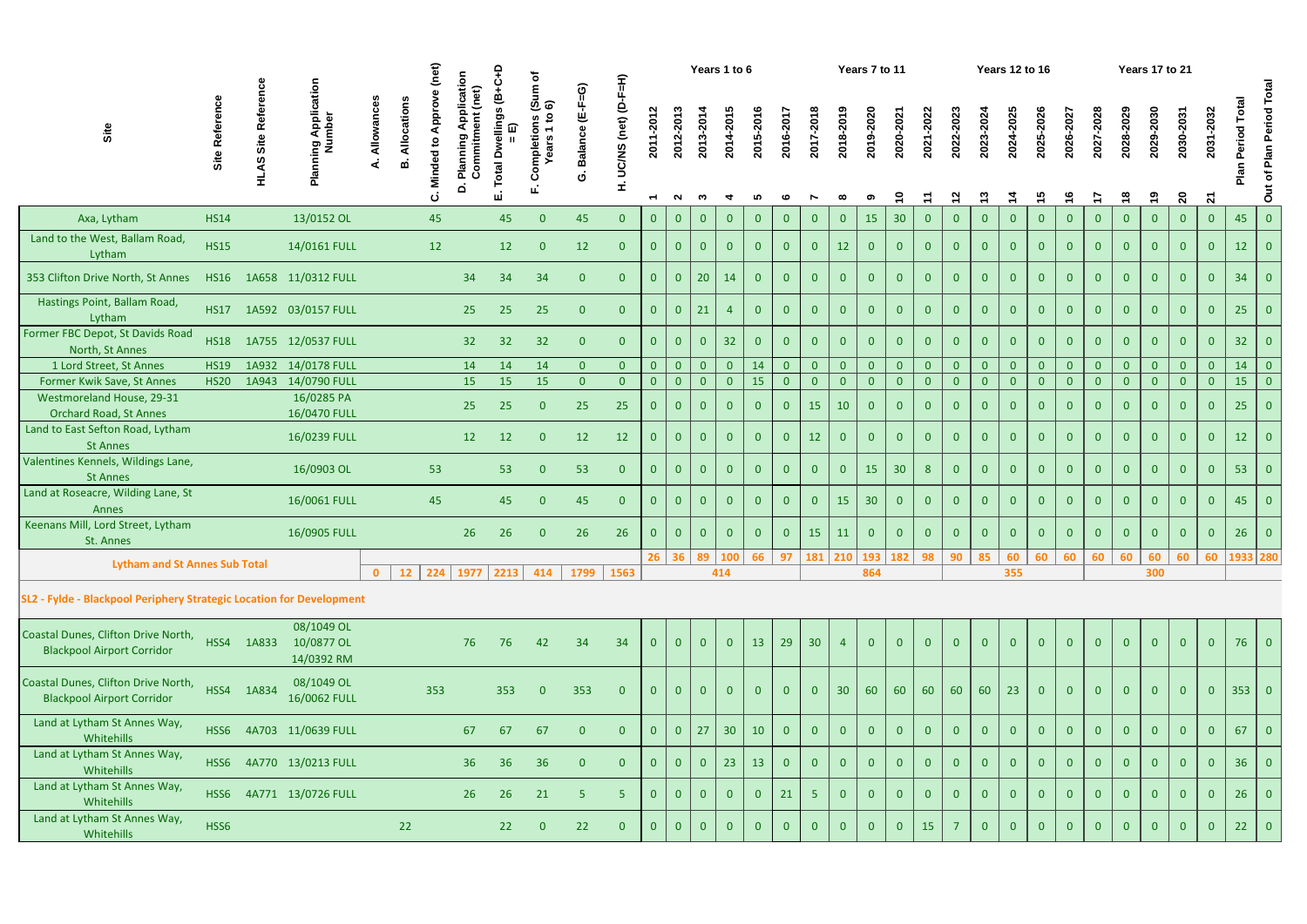| Out of Plan Period Total<br>ဖ ့် ေ<br>2012-2013<br>2011-2012<br>2013-2014<br>2014-2015<br>2015-2016<br>2029-2030<br>2031-2032<br>2017-2018<br>2018-2019<br>2025-2026<br>cation<br>2019-2020<br>2022-2023<br>2027-2028<br>2024-2025<br>2023-2024<br>2028-2029<br>2021-2022<br>2030-2031<br>2020-202<br>2026-202<br>Commitment<br>$\overline{a}$<br>2016-2017<br>Allowan<br>mpletions<br>Site Refer<br>Site<br>⋒<br><b>Period</b><br>Balance<br>Site<br>$rac{1}{4}$<br>ears<br>$\overline{6}$<br>Minded<br>≃<br>otal<br>ပ္ပြ<br>륖<br>$\overline{\mathbf{a}}$<br>I.<br>္င<br>15<br>$\frac{6}{1}$<br>$\frac{8}{1}$<br>$\overline{\mathbf{S}}$<br>$\mathbf{z}$<br><u>ლ</u><br>$\frac{4}{4}$<br>$\mathbf{z}$<br>Ξ<br>$\ddot{ }$<br>$\sim$<br>ო<br>ທ<br>$\overline{\phantom{0}}$<br>12/0717 OL<br>$\overline{0}$<br>128<br>128<br>17<br>30 <sup>°</sup><br>30<br>30<br>145<br><b>Cropper Road East, Whitehills</b><br>MUS1 4A911<br>145<br>145<br>17<br>$\overline{0}$<br>$\mathbf{0}$<br>30<br>$\overline{0}$<br>$\theta$<br>$\mathbf{0}$<br>8 <sup>°</sup><br>$\mathbf{0}$<br>$\overline{0}$<br>$\overline{0}$<br>$\overline{0}$<br>$\mathbf{0}$<br>$\overline{0}$<br>$\mathbf{0}$<br>$\mathbf{0}$<br>$\mathbf{0}$<br>14/0310 RM<br>25<br>25<br>15<br>10<br>25<br>25<br>25<br>$\overline{0}$<br>$\mathbf{0}$<br>$\overline{0}$<br>$\overline{0}$<br>$\overline{0}$<br><b>Cropper Road East, Whitehills</b><br>MUS1<br>13/0753 OL<br>$\overline{0}$<br>$\overline{0}$<br>$\overline{0}$<br>$\overline{0}$<br>$\overline{0}$<br>$\mathbf{0}$<br>$\overline{0}$<br>$\mathbf{0}$<br>$\mathbf{0}$<br>$\theta$<br>$\overline{0}$<br>$\mathbf{0}$<br>$\overline{0}$<br>$\overline{0}$<br>$\Omega$<br>265<br>15<br>30<br>30<br>30 <sup>°</sup><br>30 <sup>°</sup><br>30<br>265<br>$\overline{0}$<br><b>Cropper Road East, Whitehills</b><br>15/0114 OL<br>265<br>265<br>$\overline{0}$<br>$\overline{0}$<br>$\overline{0}$<br>$\mathbf{0}$<br>30<br>30<br>30<br>10<br>MUS1<br>$\mathbf{0}$<br>$\overline{0}$<br>$\overline{0}$<br>$\mathbf{0}$<br>$\overline{0}$<br>$\overline{0}$<br>$\mathbf{0}$<br>$\mathbf{0}$<br>$\mathbf{0}$<br>30<br>80<br>80<br>80<br>80<br>30<br>$\overline{0}$<br>MUS1 4A1050 15/0472 OL<br>80<br>$\overline{0}$<br>15<br>$\overline{0}$<br>$\overline{0}$<br>$\overline{0}$<br>$\overline{0}$<br><b>Cropper Road East, Whitehills</b><br>$\overline{0}$<br>$\mathbf{0}$<br>5 <sup>5</sup><br>$\overline{0}$<br>$\mathbf{0}$<br>$\mathbf{0}$<br>$\mathbf{0}$<br>$\mathbf{0}$<br>$\mathbf{0}$<br>$\mathbf{0}$<br>$\overline{0}$<br>$\overline{0}$<br>$\mathbf{0}$<br>$\bf{0}$<br>Whyndyke Farm, Preston New<br>MUS2<br>30 <sup>°</sup><br>60<br>60<br>60<br>60<br>60<br>11/0221 OL<br>1310<br>60<br>60<br>60<br>60<br>60<br>60<br>1310<br>1310<br>$\overline{0}$<br>$\overline{0}$<br>$\overline{0}$<br>$\mathbf{0}$<br>$\overline{0}$<br>$\overline{0}$<br>60<br>$\overline{0}$<br>$\mathbf{0}$<br>$\mathbf{0}$<br>$\mathbf{0}$<br>Road, Whitehills<br>08/0992 FULL<br>HS21 1A677 12/0499 FULL<br>25<br>25<br>25<br>25<br>15<br>10<br>$\overline{0}$<br>25<br>$\overline{0}$<br>$\overline{0}$<br>$\overline{0}$<br>$\overline{0}$<br>$\overline{0}$<br>$\mathbf{0}$<br>$\overline{0}$<br>$\overline{0}$<br>$\overline{0}$<br>$\mathbf{0}$<br>$\mathbf{0}$<br>$\mathbf{0}$<br>$\mathbf{0}$<br>$\overline{0}$<br>$\overline{0}$<br>$\overline{0}$<br>$\overline{0}$<br>$\bf{0}$<br>$\overline{0}$<br>Road, Squires Gate<br>16/0194 FULL<br>11/0847 OL<br>HS22 4A821<br>14<br>14<br>14<br>14<br>$\overline{0}$<br>$\overline{0}$<br>14<br>$\overline{0}$<br>$\overline{0}$<br>$\overline{0}$<br>14<br>$\overline{0}$<br>$\overline{0}$<br>$\overline{0}$<br>$\overline{0}$<br>$\overline{0}$<br>$\overline{0}$<br>$\overline{0}$<br>$\overline{0}$<br>$\overline{0}$<br>$\overline{0}$<br>$\overline{0}$<br>$\overline{0}$<br>$\mathbf{0}$<br>$\mathbf{0}$<br>$\overline{0}$<br>$\mathbf{0}$<br>$\mathbf{0}$<br>Road, Westby<br>15/0891 RM<br>22<br><b>HS23</b><br>1A873 13/0231 FULL<br>22<br>22<br>22<br>22<br>$\overline{0}$<br>15<br>$\overline{0}$<br>$\overline{0}$<br>$\overline{0}$<br>$\overline{0}$<br>$\overline{0}$<br>$\overline{0}$<br>$\overline{0}$<br>$\overline{0}$<br>$\overline{0}$<br>$\overline{0}$<br>$\overline{0}$<br>$\overline{0}$<br>$\mathbf{0}$<br>$\mathbf{0}$<br>$\mathbf{0}$<br>$\mathbf{0}$<br><sup>7</sup><br>$\overline{0}$<br>$\overline{0}$<br>$\mathbf{0}$<br>$\mathbf{0}$<br>Gate<br>15/0807 OL<br>14<br>$\overline{0}$<br>14<br>14<br>14<br>14<br>$\overline{0}$<br>$\theta$<br>$\overline{0}$<br>$\overline{0}$<br>$\overline{0}$<br>$\overline{0}$<br>$\overline{0}$<br>$\overline{0}$<br>$\overline{0}$<br>$\overline{0}$<br>$\overline{0}$<br>$\overline{0}$<br>$\Omega$<br>$\mathbf{0}$<br>$\mathbf{0}$<br>$\mathbf{0}$<br>$\overline{0}$<br>$\mathbf{0}$<br>$\mathbf{0}$<br>442<br>60<br>60<br>60<br>52<br>$\overline{0}$<br><b>Cropper Road West, Whitehills</b><br>HSS5<br>442<br>442<br>$\overline{0}$<br>30<br>60<br>60<br>$\overline{0}$<br>442<br>$\overline{0}$<br>$\overline{0}$<br>$\overline{0}$<br>60<br>$\mathbf{0}$<br>$\mathbf{0}$<br>$\mathbf{0}$<br>$\mathbf{0}$<br>$\mathbf{0}$<br>$\mathbf{0}$<br>$\mathbf{0}$<br>$\mathbf{0}$<br>$\mathbf{0}$<br>$\mathbf{0}$<br>53<br>27<br>36<br>95<br>210<br>60<br>60<br>$\mathbf{0}$<br>67<br>125<br>189<br>210<br>208<br>173<br>150<br>122<br>60<br>$\Omega$<br>217<br>150<br>150<br><b>Fylde-Blackpool Periphery Sub Total</b><br>464   1942  <br>2739<br>333<br>516<br>2922<br>183<br>183<br>$\mathbf{0}$<br>827<br>900<br>452<br>$360$ 0<br>HSS2 2A1020 13/674 OL<br>360<br>30 <sup>°</sup><br>60<br>60<br>60<br>60<br>30<br>360<br>360<br>360<br>$\overline{0}$<br>$\overline{0}$<br>$\overline{0}$<br>60<br>$\overline{0}$<br>$\overline{0}$<br>$\overline{0}$<br>$\mathbf{0}$<br>$\overline{0}$<br>$\overline{0}$<br>$\overline{0}$<br>$\overline{0}$<br>$\overline{0}$<br>$\overline{0}$<br>$\theta$<br>Warton<br>12/0550 OL<br>Highgate Park, Lytham Road,<br>13/0786 RM<br>$254$ 0<br>HSS7<br>2A879<br>254<br>191<br>30 <sup>°</sup><br>26<br>30 <sup>°</sup><br>30 <sup>°</sup><br>30<br>30<br>254<br>63<br>191<br>$\overline{7}$<br>30 <sup>°</sup><br>$\mathbf{0}$<br>$\mathbf{0}$<br>$\mathbf{0}$<br>30<br>11<br>$\mathbf{0}$<br>$\mathbf{0}$<br>$\bf{0}$<br>$\mathbf{0}$<br>$\mathbf{0}$<br>$\mathbf{0}$<br>$\mathbf{0}$<br>Warton<br>15/706 RM<br>27<br>28<br>82<br>82<br>27<br>$\overline{0}$<br>$\overline{0}$<br>$\overline{0}$<br>Riversleigh Farm, Warton<br>2A985<br>13/0526 FULL<br>82<br>54<br>28<br>28<br>$\overline{0}$<br>$\mathbf{0}$<br>$\overline{0}$<br>$\overline{0}$<br>$\overline{0}$<br><b>HS24</b><br>$\overline{0}$<br>$\overline{0}$<br>$\overline{0}$<br>$\mathbf{0}$<br>$\overline{0}$<br>$\mathbf{0}$<br>$\mathbf{0}$<br>$\overline{0}$<br>$\Omega$<br>$\overline{0}$<br>$\overline{0}$<br>10/0766 OL<br><b>HS25</b><br>75<br>66<br>75<br>$\overline{0}$<br>2A765<br>75<br>9<br>8 <sup>°</sup><br>41<br>10<br>$\overline{0}$<br>$\overline{0}$<br>$\overline{0}$<br>$\overline{0}$<br>-9<br>$\mathbf{0}$<br>-6<br>-9<br>$\mathbf{0}$<br>$\overline{0}$<br>$\mathbf{0}$<br>$\mathbf{0}$<br>$\mathbf{0}$<br>$\mathbf{0}$<br>$\Omega$<br>$\mathbf{0}$<br>$\bf{0}$<br>$\bf{0}$<br>11/0816 RM<br>Phase 1<br>16<br>$\overline{0}$<br>15<br>Georges Garage, Warton<br>14/0833 FULL<br>16<br><b>16</b><br>16<br>$\overline{0}$<br>$\overline{0}$<br>$\overline{0}$<br>$\overline{0}$<br>$\overline{0}$<br>$\overline{0}$<br>$\overline{0}$<br>$\overline{0}$<br>$\overline{0}$<br><b>HS26</b><br>2A955<br>16<br>$\mathbf{0}$<br>$\overline{0}$<br>$\overline{0}$<br>$\overline{0}$<br>$\mathbf{0}$<br>$\mathbf{0}$<br>$\overline{0}$<br>$\mathbf{0}$<br>$\mathbf{0}$<br>$\mathbf{0}$<br>$\mathbf{0}$<br>$\mathbf{1}$<br>Oaklands Caravan Park, 252<br>53<br><b>HS27</b><br>15/194 OL<br>53<br>53<br>53<br>15<br>30<br>8 <sup>°</sup><br>$\overline{0}$<br>$\mathbf{0}$<br>$\overline{0}$<br>$\mathbf{0}$<br>$\mathbf{0}$<br>$\overline{0}$<br>$\Omega$<br>$\overline{0}$<br>$\overline{0}$<br>$\mathbf{0}$<br>$\mathbf{0}$<br>$\mathbf{0}$<br>$\mathbf{0}$<br>$\bf{0}$<br>$\overline{0}$<br>$\mathbf{0}$<br>$\overline{0}$<br>$\overline{0}$<br>$\bf{0}$<br>Lytham Road, Warton<br>30<br>60<br>60<br>375<br>$\overline{0}$<br>15/0410 OL<br>375<br>375<br>375<br>60<br>60<br>60<br>45<br>$\overline{0}$<br>375<br>$\overline{0}$<br>$\overline{0}$<br>$\Omega$<br>$\overline{0}$<br>$\overline{0}$<br>$\mathbf{0}$<br>$\overline{0}$<br>$\mathbf{0}$<br>$\mathbf{0}$<br>$\overline{0}$<br>$\mathbf{0}$<br>$\mathbf{0}$<br>$\overline{0}$<br>$\Omega$<br>Warton<br>15/0562 OL<br>30<br>$115$ 0<br>115<br>115<br>115<br>15<br>30 <sup>°</sup><br>30<br>10<br>$\overline{0}$<br>115<br>$\overline{0}$<br>$\overline{0}$<br>$\overline{0}$<br>$\mathbf{0}$<br>$\mathbf{0}$<br>$\overline{0}$<br>$\mathbf{0}$<br>$\mathbf{0}$<br>$\mathbf{0}$<br>$\overline{0}$<br>$\mathbf{0}$<br>$\mathbf{0}$<br>$\mathbf{0}$<br>$\mathbf{0}$<br>$\overline{0}$<br>$\bf{0}$<br>Warton<br>8<br> 41<br>17<br>63<br>54<br>82<br>61<br>150 210 188<br>$180$ 141<br>90<br>45<br>$\mathbf{0}$<br>$\mathbf{0}$<br>$\mathbf{0}$<br>$\mathbf{0}$<br>$\mathbf{0}$<br>$\mathbf 0$<br>$\mathbf{0}$<br><b>Warton Sub Total</b><br>$1147$ 1094<br>$1277$ 1330<br>183<br>53<br>183<br>691<br>456<br>$\mathbf{0}$<br>$\mathbf{0}$<br>$\bf{0}$ |                                    |  |                                |               | plication |             | um of | $F=G$ |                     |  | Years 1 to 6 |  |  | Years 7 to 11 |  |  | <b>Years 12 to 16</b> |  |  | Years 17 to 21 |  |       |  |
|--------------------------------------------------------------------------------------------------------------------------------------------------------------------------------------------------------------------------------------------------------------------------------------------------------------------------------------------------------------------------------------------------------------------------------------------------------------------------------------------------------------------------------------------------------------------------------------------------------------------------------------------------------------------------------------------------------------------------------------------------------------------------------------------------------------------------------------------------------------------------------------------------------------------------------------------------------------------------------------------------------------------------------------------------------------------------------------------------------------------------------------------------------------------------------------------------------------------------------------------------------------------------------------------------------------------------------------------------------------------------------------------------------------------------------------------------------------------------------------------------------------------------------------------------------------------------------------------------------------------------------------------------------------------------------------------------------------------------------------------------------------------------------------------------------------------------------------------------------------------------------------------------------------------------------------------------------------------------------------------------------------------------------------------------------------------------------------------------------------------------------------------------------------------------------------------------------------------------------------------------------------------------------------------------------------------------------------------------------------------------------------------------------------------------------------------------------------------------------------------------------------------------------------------------------------------------------------------------------------------------------------------------------------------------------------------------------------------------------------------------------------------------------------------------------------------------------------------------------------------------------------------------------------------------------------------------------------------------------------------------------------------------------------------------------------------------------------------------------------------------------------------------------------------------------------------------------------------------------------------------------------------------------------------------------------------------------------------------------------------------------------------------------------------------------------------------------------------------------------------------------------------------------------------------------------------------------------------------------------------------------------------------------------------------------------------------------------------------------------------------------------------------------------------------------------------------------------------------------------------------------------------------------------------------------------------------------------------------------------------------------------------------------------------------------------------------------------------------------------------------------------------------------------------------------------------------------------------------------------------------------------------------------------------------------------------------------------------------------------------------------------------------------------------------------------------------------------------------------------------------------------------------------------------------------------------------------------------------------------------------------------------------------------------------------------------------------------------------------------------------------------------------------------------------------------------------------------------------------------------------------------------------------------------------------------------------------------------------------------------------------------------------------------------------------------------------------------------------------------------------------------------------------------------------------------------------------------------------------------------------------------------------------------------------------------------------------------------------------------------------------------------------------------------------------------------------------------------------------------------------------------------------------------------------------------------------------------------------------------------------------------------------------------------------------------------------------------------------------------------------------------------------------------------------------------------------------------------------------------------------------------------------------------------------------------------------------------------------------------------------------------------------------------------------------------------------------------------------------------------------------------------------------------------------------------------------------------------------------------------------------------------------------------------------------------------------------------------------------------------------------------------------------------------------------------------------------------------------------------------------------------------------------------------------------------------------------------------------------------------------------------------------------------------------------------------------------------------------------------------------------------------------------------------------------------------------------------------------------------------------------------------------------------------------------------------------------------------------------------------------------------------------------------------------------------------------------------------------------------------------------------------------------------------------------------------------------------------------------------------------------------------------------------------------------------------------------------------------------------------------------------------------------------------------------------------------------------------------------------------------------------------------------------------------------------------------------------------------------------------------------------------------------------------------------------------------------------------------------------------------------------------------------------------------------------------------------------------------------------------------------------------------------------------------------------------------------------------------------------------------------------------------------------------------------------------------------------------------------------------------------------------------------------------------------------------------------------------------------------------------------------------------------------------------------------------------------------------------------------------------------------------------------------------------------------------------------------------------------------------------------------------------------------------------------------------------------------------------------------------------------------------------------------------------------------------------------------------------------------------------------------------------------------------------------------------------------------------------------------------------------------------------------------------------------------------------------------------------------------------------------------------------------------------------------------------------------------------------------------------------------------------------------------------------------------------------------------------------------------------------------------------------------------------------------------------------------------------------------------|------------------------------------|--|--------------------------------|---------------|-----------|-------------|-------|-------|---------------------|--|--------------|--|--|---------------|--|--|-----------------------|--|--|----------------|--|-------|--|
|                                                                                                                                                                                                                                                                                                                                                                                                                                                                                                                                                                                                                                                                                                                                                                                                                                                                                                                                                                                                                                                                                                                                                                                                                                                                                                                                                                                                                                                                                                                                                                                                                                                                                                                                                                                                                                                                                                                                                                                                                                                                                                                                                                                                                                                                                                                                                                                                                                                                                                                                                                                                                                                                                                                                                                                                                                                                                                                                                                                                                                                                                                                                                                                                                                                                                                                                                                                                                                                                                                                                                                                                                                                                                                                                                                                                                                                                                                                                                                                                                                                                                                                                                                                                                                                                                                                                                                                                                                                                                                                                                                                                                                                                                                                                                                                                                                                                                                                                                                                                                                                                                                                                                                                                                                                                                                                                                                                                                                                                                                                                                                                                                                                                                                                                                                                                                                                                                                                                                                                                                                                                                                                                                                                                                                                                                                                                                                                                                                                                                                                                                                                                                                                                                                                                                                                                                                                                                                                                                                                                                                                                                                                                                                                                                                                                                                                                                                                                                                                                                                                                                                                                                                                                                                                                                                                                                                                                                                                                                                                                                                                                                                                                                                                                                                                                                                                                                                                                                                                                                                                                                                                                                                                                                                                                                                                                                                                                                                                                                                                                                                                                                                                                                                                                                                                                                                                                                              |                                    |  | Planning Application<br>Number | <b>Approv</b> | (net)     | ellings (B+ |       |       | UC/NS (net) (D-F=H) |  |              |  |  |               |  |  |                       |  |  |                |  | Total |  |
|                                                                                                                                                                                                                                                                                                                                                                                                                                                                                                                                                                                                                                                                                                                                                                                                                                                                                                                                                                                                                                                                                                                                                                                                                                                                                                                                                                                                                                                                                                                                                                                                                                                                                                                                                                                                                                                                                                                                                                                                                                                                                                                                                                                                                                                                                                                                                                                                                                                                                                                                                                                                                                                                                                                                                                                                                                                                                                                                                                                                                                                                                                                                                                                                                                                                                                                                                                                                                                                                                                                                                                                                                                                                                                                                                                                                                                                                                                                                                                                                                                                                                                                                                                                                                                                                                                                                                                                                                                                                                                                                                                                                                                                                                                                                                                                                                                                                                                                                                                                                                                                                                                                                                                                                                                                                                                                                                                                                                                                                                                                                                                                                                                                                                                                                                                                                                                                                                                                                                                                                                                                                                                                                                                                                                                                                                                                                                                                                                                                                                                                                                                                                                                                                                                                                                                                                                                                                                                                                                                                                                                                                                                                                                                                                                                                                                                                                                                                                                                                                                                                                                                                                                                                                                                                                                                                                                                                                                                                                                                                                                                                                                                                                                                                                                                                                                                                                                                                                                                                                                                                                                                                                                                                                                                                                                                                                                                                                                                                                                                                                                                                                                                                                                                                                                                                                                                                                                              |                                    |  |                                |               |           |             |       |       |                     |  |              |  |  |               |  |  |                       |  |  |                |  |       |  |
|                                                                                                                                                                                                                                                                                                                                                                                                                                                                                                                                                                                                                                                                                                                                                                                                                                                                                                                                                                                                                                                                                                                                                                                                                                                                                                                                                                                                                                                                                                                                                                                                                                                                                                                                                                                                                                                                                                                                                                                                                                                                                                                                                                                                                                                                                                                                                                                                                                                                                                                                                                                                                                                                                                                                                                                                                                                                                                                                                                                                                                                                                                                                                                                                                                                                                                                                                                                                                                                                                                                                                                                                                                                                                                                                                                                                                                                                                                                                                                                                                                                                                                                                                                                                                                                                                                                                                                                                                                                                                                                                                                                                                                                                                                                                                                                                                                                                                                                                                                                                                                                                                                                                                                                                                                                                                                                                                                                                                                                                                                                                                                                                                                                                                                                                                                                                                                                                                                                                                                                                                                                                                                                                                                                                                                                                                                                                                                                                                                                                                                                                                                                                                                                                                                                                                                                                                                                                                                                                                                                                                                                                                                                                                                                                                                                                                                                                                                                                                                                                                                                                                                                                                                                                                                                                                                                                                                                                                                                                                                                                                                                                                                                                                                                                                                                                                                                                                                                                                                                                                                                                                                                                                                                                                                                                                                                                                                                                                                                                                                                                                                                                                                                                                                                                                                                                                                                                                              |                                    |  |                                |               |           |             |       |       |                     |  |              |  |  |               |  |  |                       |  |  |                |  |       |  |
| 750 560<br>2362 560<br>$1330$ 0                                                                                                                                                                                                                                                                                                                                                                                                                                                                                                                                                                                                                                                                                                                                                                                                                                                                                                                                                                                                                                                                                                                                                                                                                                                                                                                                                                                                                                                                                                                                                                                                                                                                                                                                                                                                                                                                                                                                                                                                                                                                                                                                                                                                                                                                                                                                                                                                                                                                                                                                                                                                                                                                                                                                                                                                                                                                                                                                                                                                                                                                                                                                                                                                                                                                                                                                                                                                                                                                                                                                                                                                                                                                                                                                                                                                                                                                                                                                                                                                                                                                                                                                                                                                                                                                                                                                                                                                                                                                                                                                                                                                                                                                                                                                                                                                                                                                                                                                                                                                                                                                                                                                                                                                                                                                                                                                                                                                                                                                                                                                                                                                                                                                                                                                                                                                                                                                                                                                                                                                                                                                                                                                                                                                                                                                                                                                                                                                                                                                                                                                                                                                                                                                                                                                                                                                                                                                                                                                                                                                                                                                                                                                                                                                                                                                                                                                                                                                                                                                                                                                                                                                                                                                                                                                                                                                                                                                                                                                                                                                                                                                                                                                                                                                                                                                                                                                                                                                                                                                                                                                                                                                                                                                                                                                                                                                                                                                                                                                                                                                                                                                                                                                                                                                                                                                                                                              |                                    |  |                                |               |           |             |       |       |                     |  |              |  |  |               |  |  |                       |  |  |                |  |       |  |
|                                                                                                                                                                                                                                                                                                                                                                                                                                                                                                                                                                                                                                                                                                                                                                                                                                                                                                                                                                                                                                                                                                                                                                                                                                                                                                                                                                                                                                                                                                                                                                                                                                                                                                                                                                                                                                                                                                                                                                                                                                                                                                                                                                                                                                                                                                                                                                                                                                                                                                                                                                                                                                                                                                                                                                                                                                                                                                                                                                                                                                                                                                                                                                                                                                                                                                                                                                                                                                                                                                                                                                                                                                                                                                                                                                                                                                                                                                                                                                                                                                                                                                                                                                                                                                                                                                                                                                                                                                                                                                                                                                                                                                                                                                                                                                                                                                                                                                                                                                                                                                                                                                                                                                                                                                                                                                                                                                                                                                                                                                                                                                                                                                                                                                                                                                                                                                                                                                                                                                                                                                                                                                                                                                                                                                                                                                                                                                                                                                                                                                                                                                                                                                                                                                                                                                                                                                                                                                                                                                                                                                                                                                                                                                                                                                                                                                                                                                                                                                                                                                                                                                                                                                                                                                                                                                                                                                                                                                                                                                                                                                                                                                                                                                                                                                                                                                                                                                                                                                                                                                                                                                                                                                                                                                                                                                                                                                                                                                                                                                                                                                                                                                                                                                                                                                                                                                                                                              |                                    |  |                                |               |           |             |       |       |                     |  |              |  |  |               |  |  |                       |  |  |                |  |       |  |
|                                                                                                                                                                                                                                                                                                                                                                                                                                                                                                                                                                                                                                                                                                                                                                                                                                                                                                                                                                                                                                                                                                                                                                                                                                                                                                                                                                                                                                                                                                                                                                                                                                                                                                                                                                                                                                                                                                                                                                                                                                                                                                                                                                                                                                                                                                                                                                                                                                                                                                                                                                                                                                                                                                                                                                                                                                                                                                                                                                                                                                                                                                                                                                                                                                                                                                                                                                                                                                                                                                                                                                                                                                                                                                                                                                                                                                                                                                                                                                                                                                                                                                                                                                                                                                                                                                                                                                                                                                                                                                                                                                                                                                                                                                                                                                                                                                                                                                                                                                                                                                                                                                                                                                                                                                                                                                                                                                                                                                                                                                                                                                                                                                                                                                                                                                                                                                                                                                                                                                                                                                                                                                                                                                                                                                                                                                                                                                                                                                                                                                                                                                                                                                                                                                                                                                                                                                                                                                                                                                                                                                                                                                                                                                                                                                                                                                                                                                                                                                                                                                                                                                                                                                                                                                                                                                                                                                                                                                                                                                                                                                                                                                                                                                                                                                                                                                                                                                                                                                                                                                                                                                                                                                                                                                                                                                                                                                                                                                                                                                                                                                                                                                                                                                                                                                                                                                                                                              |                                    |  |                                |               |           |             |       |       |                     |  |              |  |  |               |  |  |                       |  |  |                |  |       |  |
|                                                                                                                                                                                                                                                                                                                                                                                                                                                                                                                                                                                                                                                                                                                                                                                                                                                                                                                                                                                                                                                                                                                                                                                                                                                                                                                                                                                                                                                                                                                                                                                                                                                                                                                                                                                                                                                                                                                                                                                                                                                                                                                                                                                                                                                                                                                                                                                                                                                                                                                                                                                                                                                                                                                                                                                                                                                                                                                                                                                                                                                                                                                                                                                                                                                                                                                                                                                                                                                                                                                                                                                                                                                                                                                                                                                                                                                                                                                                                                                                                                                                                                                                                                                                                                                                                                                                                                                                                                                                                                                                                                                                                                                                                                                                                                                                                                                                                                                                                                                                                                                                                                                                                                                                                                                                                                                                                                                                                                                                                                                                                                                                                                                                                                                                                                                                                                                                                                                                                                                                                                                                                                                                                                                                                                                                                                                                                                                                                                                                                                                                                                                                                                                                                                                                                                                                                                                                                                                                                                                                                                                                                                                                                                                                                                                                                                                                                                                                                                                                                                                                                                                                                                                                                                                                                                                                                                                                                                                                                                                                                                                                                                                                                                                                                                                                                                                                                                                                                                                                                                                                                                                                                                                                                                                                                                                                                                                                                                                                                                                                                                                                                                                                                                                                                                                                                                                                                              | Land to the rear of 23-63 Westgate |  |                                |               |           |             |       |       |                     |  |              |  |  |               |  |  |                       |  |  |                |  |       |  |
|                                                                                                                                                                                                                                                                                                                                                                                                                                                                                                                                                                                                                                                                                                                                                                                                                                                                                                                                                                                                                                                                                                                                                                                                                                                                                                                                                                                                                                                                                                                                                                                                                                                                                                                                                                                                                                                                                                                                                                                                                                                                                                                                                                                                                                                                                                                                                                                                                                                                                                                                                                                                                                                                                                                                                                                                                                                                                                                                                                                                                                                                                                                                                                                                                                                                                                                                                                                                                                                                                                                                                                                                                                                                                                                                                                                                                                                                                                                                                                                                                                                                                                                                                                                                                                                                                                                                                                                                                                                                                                                                                                                                                                                                                                                                                                                                                                                                                                                                                                                                                                                                                                                                                                                                                                                                                                                                                                                                                                                                                                                                                                                                                                                                                                                                                                                                                                                                                                                                                                                                                                                                                                                                                                                                                                                                                                                                                                                                                                                                                                                                                                                                                                                                                                                                                                                                                                                                                                                                                                                                                                                                                                                                                                                                                                                                                                                                                                                                                                                                                                                                                                                                                                                                                                                                                                                                                                                                                                                                                                                                                                                                                                                                                                                                                                                                                                                                                                                                                                                                                                                                                                                                                                                                                                                                                                                                                                                                                                                                                                                                                                                                                                                                                                                                                                                                                                                                                              | Former Clock Garage, Preston New   |  |                                |               |           |             |       |       |                     |  |              |  |  |               |  |  |                       |  |  |                |  |       |  |
|                                                                                                                                                                                                                                                                                                                                                                                                                                                                                                                                                                                                                                                                                                                                                                                                                                                                                                                                                                                                                                                                                                                                                                                                                                                                                                                                                                                                                                                                                                                                                                                                                                                                                                                                                                                                                                                                                                                                                                                                                                                                                                                                                                                                                                                                                                                                                                                                                                                                                                                                                                                                                                                                                                                                                                                                                                                                                                                                                                                                                                                                                                                                                                                                                                                                                                                                                                                                                                                                                                                                                                                                                                                                                                                                                                                                                                                                                                                                                                                                                                                                                                                                                                                                                                                                                                                                                                                                                                                                                                                                                                                                                                                                                                                                                                                                                                                                                                                                                                                                                                                                                                                                                                                                                                                                                                                                                                                                                                                                                                                                                                                                                                                                                                                                                                                                                                                                                                                                                                                                                                                                                                                                                                                                                                                                                                                                                                                                                                                                                                                                                                                                                                                                                                                                                                                                                                                                                                                                                                                                                                                                                                                                                                                                                                                                                                                                                                                                                                                                                                                                                                                                                                                                                                                                                                                                                                                                                                                                                                                                                                                                                                                                                                                                                                                                                                                                                                                                                                                                                                                                                                                                                                                                                                                                                                                                                                                                                                                                                                                                                                                                                                                                                                                                                                                                                                                                                              | Land South of Bridgeside, Squires  |  |                                |               |           |             |       |       |                     |  |              |  |  |               |  |  |                       |  |  |                |  |       |  |
|                                                                                                                                                                                                                                                                                                                                                                                                                                                                                                                                                                                                                                                                                                                                                                                                                                                                                                                                                                                                                                                                                                                                                                                                                                                                                                                                                                                                                                                                                                                                                                                                                                                                                                                                                                                                                                                                                                                                                                                                                                                                                                                                                                                                                                                                                                                                                                                                                                                                                                                                                                                                                                                                                                                                                                                                                                                                                                                                                                                                                                                                                                                                                                                                                                                                                                                                                                                                                                                                                                                                                                                                                                                                                                                                                                                                                                                                                                                                                                                                                                                                                                                                                                                                                                                                                                                                                                                                                                                                                                                                                                                                                                                                                                                                                                                                                                                                                                                                                                                                                                                                                                                                                                                                                                                                                                                                                                                                                                                                                                                                                                                                                                                                                                                                                                                                                                                                                                                                                                                                                                                                                                                                                                                                                                                                                                                                                                                                                                                                                                                                                                                                                                                                                                                                                                                                                                                                                                                                                                                                                                                                                                                                                                                                                                                                                                                                                                                                                                                                                                                                                                                                                                                                                                                                                                                                                                                                                                                                                                                                                                                                                                                                                                                                                                                                                                                                                                                                                                                                                                                                                                                                                                                                                                                                                                                                                                                                                                                                                                                                                                                                                                                                                                                                                                                                                                                                                              | Spengarth, Cropper Road, Westby    |  |                                |               |           |             |       |       |                     |  |              |  |  |               |  |  |                       |  |  |                |  |       |  |
|                                                                                                                                                                                                                                                                                                                                                                                                                                                                                                                                                                                                                                                                                                                                                                                                                                                                                                                                                                                                                                                                                                                                                                                                                                                                                                                                                                                                                                                                                                                                                                                                                                                                                                                                                                                                                                                                                                                                                                                                                                                                                                                                                                                                                                                                                                                                                                                                                                                                                                                                                                                                                                                                                                                                                                                                                                                                                                                                                                                                                                                                                                                                                                                                                                                                                                                                                                                                                                                                                                                                                                                                                                                                                                                                                                                                                                                                                                                                                                                                                                                                                                                                                                                                                                                                                                                                                                                                                                                                                                                                                                                                                                                                                                                                                                                                                                                                                                                                                                                                                                                                                                                                                                                                                                                                                                                                                                                                                                                                                                                                                                                                                                                                                                                                                                                                                                                                                                                                                                                                                                                                                                                                                                                                                                                                                                                                                                                                                                                                                                                                                                                                                                                                                                                                                                                                                                                                                                                                                                                                                                                                                                                                                                                                                                                                                                                                                                                                                                                                                                                                                                                                                                                                                                                                                                                                                                                                                                                                                                                                                                                                                                                                                                                                                                                                                                                                                                                                                                                                                                                                                                                                                                                                                                                                                                                                                                                                                                                                                                                                                                                                                                                                                                                                                                                                                                                                                              |                                    |  |                                |               |           |             |       |       |                     |  |              |  |  |               |  |  |                       |  |  |                |  |       |  |
|                                                                                                                                                                                                                                                                                                                                                                                                                                                                                                                                                                                                                                                                                                                                                                                                                                                                                                                                                                                                                                                                                                                                                                                                                                                                                                                                                                                                                                                                                                                                                                                                                                                                                                                                                                                                                                                                                                                                                                                                                                                                                                                                                                                                                                                                                                                                                                                                                                                                                                                                                                                                                                                                                                                                                                                                                                                                                                                                                                                                                                                                                                                                                                                                                                                                                                                                                                                                                                                                                                                                                                                                                                                                                                                                                                                                                                                                                                                                                                                                                                                                                                                                                                                                                                                                                                                                                                                                                                                                                                                                                                                                                                                                                                                                                                                                                                                                                                                                                                                                                                                                                                                                                                                                                                                                                                                                                                                                                                                                                                                                                                                                                                                                                                                                                                                                                                                                                                                                                                                                                                                                                                                                                                                                                                                                                                                                                                                                                                                                                                                                                                                                                                                                                                                                                                                                                                                                                                                                                                                                                                                                                                                                                                                                                                                                                                                                                                                                                                                                                                                                                                                                                                                                                                                                                                                                                                                                                                                                                                                                                                                                                                                                                                                                                                                                                                                                                                                                                                                                                                                                                                                                                                                                                                                                                                                                                                                                                                                                                                                                                                                                                                                                                                                                                                                                                                                                                              |                                    |  |                                |               |           |             |       |       |                     |  |              |  |  |               |  |  |                       |  |  |                |  |       |  |
|                                                                                                                                                                                                                                                                                                                                                                                                                                                                                                                                                                                                                                                                                                                                                                                                                                                                                                                                                                                                                                                                                                                                                                                                                                                                                                                                                                                                                                                                                                                                                                                                                                                                                                                                                                                                                                                                                                                                                                                                                                                                                                                                                                                                                                                                                                                                                                                                                                                                                                                                                                                                                                                                                                                                                                                                                                                                                                                                                                                                                                                                                                                                                                                                                                                                                                                                                                                                                                                                                                                                                                                                                                                                                                                                                                                                                                                                                                                                                                                                                                                                                                                                                                                                                                                                                                                                                                                                                                                                                                                                                                                                                                                                                                                                                                                                                                                                                                                                                                                                                                                                                                                                                                                                                                                                                                                                                                                                                                                                                                                                                                                                                                                                                                                                                                                                                                                                                                                                                                                                                                                                                                                                                                                                                                                                                                                                                                                                                                                                                                                                                                                                                                                                                                                                                                                                                                                                                                                                                                                                                                                                                                                                                                                                                                                                                                                                                                                                                                                                                                                                                                                                                                                                                                                                                                                                                                                                                                                                                                                                                                                                                                                                                                                                                                                                                                                                                                                                                                                                                                                                                                                                                                                                                                                                                                                                                                                                                                                                                                                                                                                                                                                                                                                                                                                                                                                                                              | <b>SL3 - Warton</b>                |  |                                |               |           |             |       |       |                     |  |              |  |  |               |  |  |                       |  |  |                |  |       |  |
|                                                                                                                                                                                                                                                                                                                                                                                                                                                                                                                                                                                                                                                                                                                                                                                                                                                                                                                                                                                                                                                                                                                                                                                                                                                                                                                                                                                                                                                                                                                                                                                                                                                                                                                                                                                                                                                                                                                                                                                                                                                                                                                                                                                                                                                                                                                                                                                                                                                                                                                                                                                                                                                                                                                                                                                                                                                                                                                                                                                                                                                                                                                                                                                                                                                                                                                                                                                                                                                                                                                                                                                                                                                                                                                                                                                                                                                                                                                                                                                                                                                                                                                                                                                                                                                                                                                                                                                                                                                                                                                                                                                                                                                                                                                                                                                                                                                                                                                                                                                                                                                                                                                                                                                                                                                                                                                                                                                                                                                                                                                                                                                                                                                                                                                                                                                                                                                                                                                                                                                                                                                                                                                                                                                                                                                                                                                                                                                                                                                                                                                                                                                                                                                                                                                                                                                                                                                                                                                                                                                                                                                                                                                                                                                                                                                                                                                                                                                                                                                                                                                                                                                                                                                                                                                                                                                                                                                                                                                                                                                                                                                                                                                                                                                                                                                                                                                                                                                                                                                                                                                                                                                                                                                                                                                                                                                                                                                                                                                                                                                                                                                                                                                                                                                                                                                                                                                                                              | Land Opposite Blackfield End Farm, |  |                                |               |           |             |       |       |                     |  |              |  |  |               |  |  |                       |  |  |                |  |       |  |
|                                                                                                                                                                                                                                                                                                                                                                                                                                                                                                                                                                                                                                                                                                                                                                                                                                                                                                                                                                                                                                                                                                                                                                                                                                                                                                                                                                                                                                                                                                                                                                                                                                                                                                                                                                                                                                                                                                                                                                                                                                                                                                                                                                                                                                                                                                                                                                                                                                                                                                                                                                                                                                                                                                                                                                                                                                                                                                                                                                                                                                                                                                                                                                                                                                                                                                                                                                                                                                                                                                                                                                                                                                                                                                                                                                                                                                                                                                                                                                                                                                                                                                                                                                                                                                                                                                                                                                                                                                                                                                                                                                                                                                                                                                                                                                                                                                                                                                                                                                                                                                                                                                                                                                                                                                                                                                                                                                                                                                                                                                                                                                                                                                                                                                                                                                                                                                                                                                                                                                                                                                                                                                                                                                                                                                                                                                                                                                                                                                                                                                                                                                                                                                                                                                                                                                                                                                                                                                                                                                                                                                                                                                                                                                                                                                                                                                                                                                                                                                                                                                                                                                                                                                                                                                                                                                                                                                                                                                                                                                                                                                                                                                                                                                                                                                                                                                                                                                                                                                                                                                                                                                                                                                                                                                                                                                                                                                                                                                                                                                                                                                                                                                                                                                                                                                                                                                                                                              |                                    |  |                                |               |           |             |       |       |                     |  |              |  |  |               |  |  |                       |  |  |                |  |       |  |
|                                                                                                                                                                                                                                                                                                                                                                                                                                                                                                                                                                                                                                                                                                                                                                                                                                                                                                                                                                                                                                                                                                                                                                                                                                                                                                                                                                                                                                                                                                                                                                                                                                                                                                                                                                                                                                                                                                                                                                                                                                                                                                                                                                                                                                                                                                                                                                                                                                                                                                                                                                                                                                                                                                                                                                                                                                                                                                                                                                                                                                                                                                                                                                                                                                                                                                                                                                                                                                                                                                                                                                                                                                                                                                                                                                                                                                                                                                                                                                                                                                                                                                                                                                                                                                                                                                                                                                                                                                                                                                                                                                                                                                                                                                                                                                                                                                                                                                                                                                                                                                                                                                                                                                                                                                                                                                                                                                                                                                                                                                                                                                                                                                                                                                                                                                                                                                                                                                                                                                                                                                                                                                                                                                                                                                                                                                                                                                                                                                                                                                                                                                                                                                                                                                                                                                                                                                                                                                                                                                                                                                                                                                                                                                                                                                                                                                                                                                                                                                                                                                                                                                                                                                                                                                                                                                                                                                                                                                                                                                                                                                                                                                                                                                                                                                                                                                                                                                                                                                                                                                                                                                                                                                                                                                                                                                                                                                                                                                                                                                                                                                                                                                                                                                                                                                                                                                                                                              |                                    |  |                                |               |           |             |       |       |                     |  |              |  |  |               |  |  |                       |  |  |                |  |       |  |
|                                                                                                                                                                                                                                                                                                                                                                                                                                                                                                                                                                                                                                                                                                                                                                                                                                                                                                                                                                                                                                                                                                                                                                                                                                                                                                                                                                                                                                                                                                                                                                                                                                                                                                                                                                                                                                                                                                                                                                                                                                                                                                                                                                                                                                                                                                                                                                                                                                                                                                                                                                                                                                                                                                                                                                                                                                                                                                                                                                                                                                                                                                                                                                                                                                                                                                                                                                                                                                                                                                                                                                                                                                                                                                                                                                                                                                                                                                                                                                                                                                                                                                                                                                                                                                                                                                                                                                                                                                                                                                                                                                                                                                                                                                                                                                                                                                                                                                                                                                                                                                                                                                                                                                                                                                                                                                                                                                                                                                                                                                                                                                                                                                                                                                                                                                                                                                                                                                                                                                                                                                                                                                                                                                                                                                                                                                                                                                                                                                                                                                                                                                                                                                                                                                                                                                                                                                                                                                                                                                                                                                                                                                                                                                                                                                                                                                                                                                                                                                                                                                                                                                                                                                                                                                                                                                                                                                                                                                                                                                                                                                                                                                                                                                                                                                                                                                                                                                                                                                                                                                                                                                                                                                                                                                                                                                                                                                                                                                                                                                                                                                                                                                                                                                                                                                                                                                                                                              | Nine Acres Nursery, Harbour Lane   |  |                                |               |           |             |       |       |                     |  |              |  |  |               |  |  |                       |  |  |                |  |       |  |
|                                                                                                                                                                                                                                                                                                                                                                                                                                                                                                                                                                                                                                                                                                                                                                                                                                                                                                                                                                                                                                                                                                                                                                                                                                                                                                                                                                                                                                                                                                                                                                                                                                                                                                                                                                                                                                                                                                                                                                                                                                                                                                                                                                                                                                                                                                                                                                                                                                                                                                                                                                                                                                                                                                                                                                                                                                                                                                                                                                                                                                                                                                                                                                                                                                                                                                                                                                                                                                                                                                                                                                                                                                                                                                                                                                                                                                                                                                                                                                                                                                                                                                                                                                                                                                                                                                                                                                                                                                                                                                                                                                                                                                                                                                                                                                                                                                                                                                                                                                                                                                                                                                                                                                                                                                                                                                                                                                                                                                                                                                                                                                                                                                                                                                                                                                                                                                                                                                                                                                                                                                                                                                                                                                                                                                                                                                                                                                                                                                                                                                                                                                                                                                                                                                                                                                                                                                                                                                                                                                                                                                                                                                                                                                                                                                                                                                                                                                                                                                                                                                                                                                                                                                                                                                                                                                                                                                                                                                                                                                                                                                                                                                                                                                                                                                                                                                                                                                                                                                                                                                                                                                                                                                                                                                                                                                                                                                                                                                                                                                                                                                                                                                                                                                                                                                                                                                                                                              |                                    |  |                                |               |           |             |       |       |                     |  |              |  |  |               |  |  |                       |  |  |                |  |       |  |
|                                                                                                                                                                                                                                                                                                                                                                                                                                                                                                                                                                                                                                                                                                                                                                                                                                                                                                                                                                                                                                                                                                                                                                                                                                                                                                                                                                                                                                                                                                                                                                                                                                                                                                                                                                                                                                                                                                                                                                                                                                                                                                                                                                                                                                                                                                                                                                                                                                                                                                                                                                                                                                                                                                                                                                                                                                                                                                                                                                                                                                                                                                                                                                                                                                                                                                                                                                                                                                                                                                                                                                                                                                                                                                                                                                                                                                                                                                                                                                                                                                                                                                                                                                                                                                                                                                                                                                                                                                                                                                                                                                                                                                                                                                                                                                                                                                                                                                                                                                                                                                                                                                                                                                                                                                                                                                                                                                                                                                                                                                                                                                                                                                                                                                                                                                                                                                                                                                                                                                                                                                                                                                                                                                                                                                                                                                                                                                                                                                                                                                                                                                                                                                                                                                                                                                                                                                                                                                                                                                                                                                                                                                                                                                                                                                                                                                                                                                                                                                                                                                                                                                                                                                                                                                                                                                                                                                                                                                                                                                                                                                                                                                                                                                                                                                                                                                                                                                                                                                                                                                                                                                                                                                                                                                                                                                                                                                                                                                                                                                                                                                                                                                                                                                                                                                                                                                                                                              |                                    |  |                                |               |           |             |       |       |                     |  |              |  |  |               |  |  |                       |  |  |                |  |       |  |
|                                                                                                                                                                                                                                                                                                                                                                                                                                                                                                                                                                                                                                                                                                                                                                                                                                                                                                                                                                                                                                                                                                                                                                                                                                                                                                                                                                                                                                                                                                                                                                                                                                                                                                                                                                                                                                                                                                                                                                                                                                                                                                                                                                                                                                                                                                                                                                                                                                                                                                                                                                                                                                                                                                                                                                                                                                                                                                                                                                                                                                                                                                                                                                                                                                                                                                                                                                                                                                                                                                                                                                                                                                                                                                                                                                                                                                                                                                                                                                                                                                                                                                                                                                                                                                                                                                                                                                                                                                                                                                                                                                                                                                                                                                                                                                                                                                                                                                                                                                                                                                                                                                                                                                                                                                                                                                                                                                                                                                                                                                                                                                                                                                                                                                                                                                                                                                                                                                                                                                                                                                                                                                                                                                                                                                                                                                                                                                                                                                                                                                                                                                                                                                                                                                                                                                                                                                                                                                                                                                                                                                                                                                                                                                                                                                                                                                                                                                                                                                                                                                                                                                                                                                                                                                                                                                                                                                                                                                                                                                                                                                                                                                                                                                                                                                                                                                                                                                                                                                                                                                                                                                                                                                                                                                                                                                                                                                                                                                                                                                                                                                                                                                                                                                                                                                                                                                                                                              | Land North of Freckleton Bypass,   |  |                                |               |           |             |       |       |                     |  |              |  |  |               |  |  |                       |  |  |                |  |       |  |
|                                                                                                                                                                                                                                                                                                                                                                                                                                                                                                                                                                                                                                                                                                                                                                                                                                                                                                                                                                                                                                                                                                                                                                                                                                                                                                                                                                                                                                                                                                                                                                                                                                                                                                                                                                                                                                                                                                                                                                                                                                                                                                                                                                                                                                                                                                                                                                                                                                                                                                                                                                                                                                                                                                                                                                                                                                                                                                                                                                                                                                                                                                                                                                                                                                                                                                                                                                                                                                                                                                                                                                                                                                                                                                                                                                                                                                                                                                                                                                                                                                                                                                                                                                                                                                                                                                                                                                                                                                                                                                                                                                                                                                                                                                                                                                                                                                                                                                                                                                                                                                                                                                                                                                                                                                                                                                                                                                                                                                                                                                                                                                                                                                                                                                                                                                                                                                                                                                                                                                                                                                                                                                                                                                                                                                                                                                                                                                                                                                                                                                                                                                                                                                                                                                                                                                                                                                                                                                                                                                                                                                                                                                                                                                                                                                                                                                                                                                                                                                                                                                                                                                                                                                                                                                                                                                                                                                                                                                                                                                                                                                                                                                                                                                                                                                                                                                                                                                                                                                                                                                                                                                                                                                                                                                                                                                                                                                                                                                                                                                                                                                                                                                                                                                                                                                                                                                                                                              | Clifton House Farm, Lytham Road,   |  |                                |               |           |             |       |       |                     |  |              |  |  |               |  |  |                       |  |  |                |  |       |  |
|                                                                                                                                                                                                                                                                                                                                                                                                                                                                                                                                                                                                                                                                                                                                                                                                                                                                                                                                                                                                                                                                                                                                                                                                                                                                                                                                                                                                                                                                                                                                                                                                                                                                                                                                                                                                                                                                                                                                                                                                                                                                                                                                                                                                                                                                                                                                                                                                                                                                                                                                                                                                                                                                                                                                                                                                                                                                                                                                                                                                                                                                                                                                                                                                                                                                                                                                                                                                                                                                                                                                                                                                                                                                                                                                                                                                                                                                                                                                                                                                                                                                                                                                                                                                                                                                                                                                                                                                                                                                                                                                                                                                                                                                                                                                                                                                                                                                                                                                                                                                                                                                                                                                                                                                                                                                                                                                                                                                                                                                                                                                                                                                                                                                                                                                                                                                                                                                                                                                                                                                                                                                                                                                                                                                                                                                                                                                                                                                                                                                                                                                                                                                                                                                                                                                                                                                                                                                                                                                                                                                                                                                                                                                                                                                                                                                                                                                                                                                                                                                                                                                                                                                                                                                                                                                                                                                                                                                                                                                                                                                                                                                                                                                                                                                                                                                                                                                                                                                                                                                                                                                                                                                                                                                                                                                                                                                                                                                                                                                                                                                                                                                                                                                                                                                                                                                                                                                                              |                                    |  |                                |               |           |             |       |       |                     |  |              |  |  |               |  |  |                       |  |  |                |  |       |  |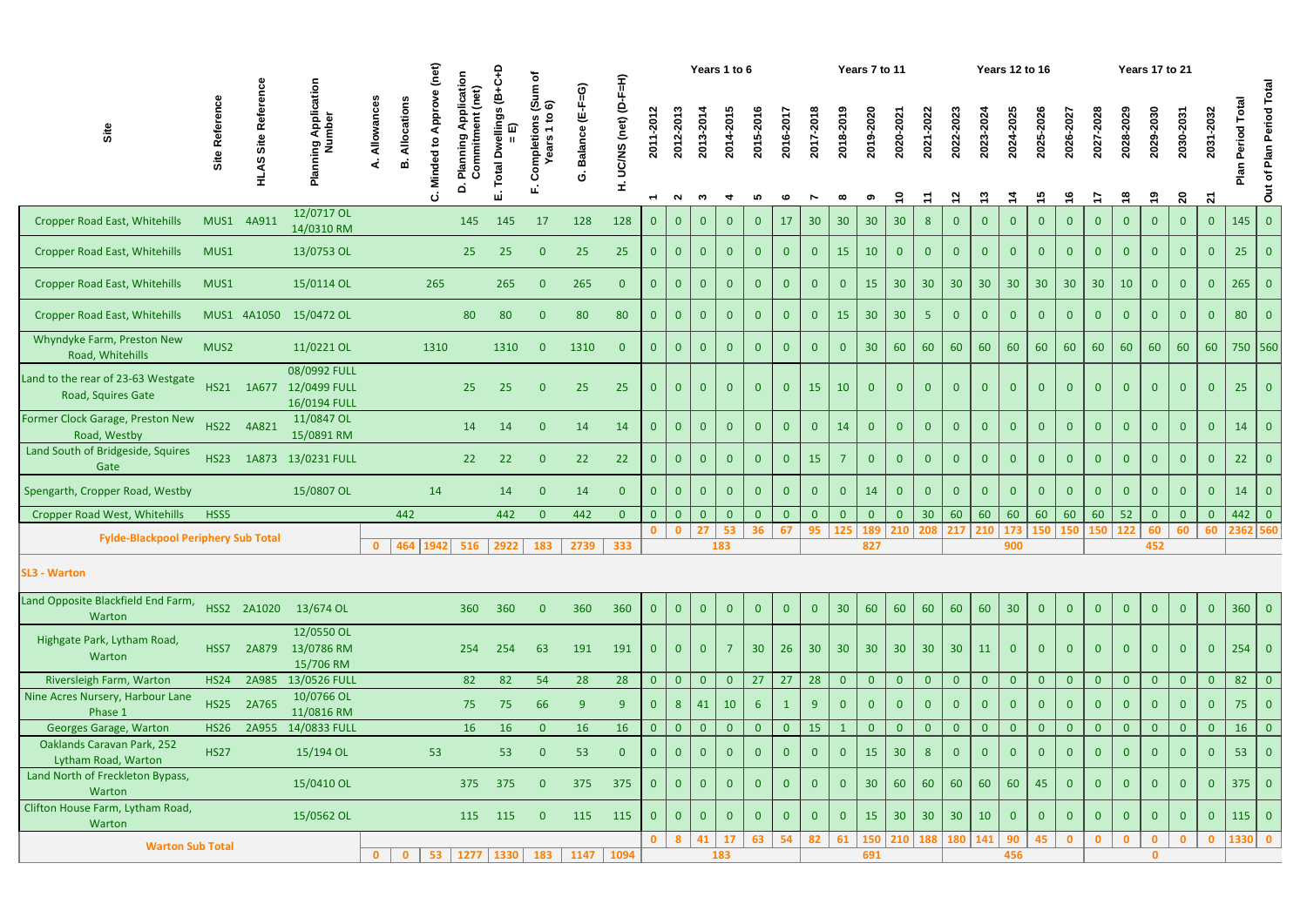| ≏<br>C<br>ত<br>≘<br>ミ                                                                                                                                                                                                                                                                                                                                                              | Years 1 to 6                                                                                                                                                                                                                                                  | Years 7 to 11                                                                                                                                                                                                                                                                                                                                           | Ye                                                                          |
|------------------------------------------------------------------------------------------------------------------------------------------------------------------------------------------------------------------------------------------------------------------------------------------------------------------------------------------------------------------------------------|---------------------------------------------------------------------------------------------------------------------------------------------------------------------------------------------------------------------------------------------------------------|---------------------------------------------------------------------------------------------------------------------------------------------------------------------------------------------------------------------------------------------------------------------------------------------------------------------------------------------------------|-----------------------------------------------------------------------------|
| ි<br>⊕<br>ഗ<br><u> ທີ່ ຣ</u><br>4<br>o<br>ə<br>N<br>ຕ<br>电<br>ഗ<br>ਛ<br>o<br>$\widehat{t}$<br>o<br>흐<br>$\mathbf{S}$<br>$\mathsf{S}$<br>≃<br>-<br>ω<br>⋍<br>$\overline{\sigma}$<br>こ<br>Ñ<br>ᅮ<br>œ<br>5<br>문로<br>⋚<br>ပ္ဘ<br>ala<br>$\overline{a}$<br>$\overline{20}$<br>ъ<br>ഋ<br>≏<br>ທ<br>ູ້ທ<br>≃<br>മ<br>τ<br>ပ<br>--<br>Σ<br>$\Omega$<br>щ<br>ш<br>ပ<br>$\overline{ }$<br>N | ഥ<br>ڡ<br>œ<br>$\overline{\mathbf{S}}$<br>$\overline{\mathbf{S}}$<br>$\overline{20}$<br>$\mathbf{S}$<br>ຊ<br>ഹ<br>ڡ<br>ო<br>┳<br>r<br>$\overline{2}$<br>$\bullet$<br>ຊ<br>$\boldsymbol{S}$<br>$\bullet$<br>ิ<br>$\mathbf{\tilde{N}}$<br>ო<br>ഹ<br>؈<br>┳<br>~ | 2023<br>o<br>ຶ<br>ี<br>ิ<br>N<br>$\bullet$<br>$\overline{20}$<br>$\overline{20}$<br>ន<br>$\mathbf{\Omega}$<br>œ<br>2022<br>$\bullet$<br>တ<br>$\sim$<br>$\sim$<br>$\overline{\phantom{0}}$<br>$\overline{\phantom{0}}$<br>$\overline{20}$<br>0<br>$\overline{20}$<br>$\bullet$<br>$\mathbf{\Omega}$<br>$\mathbf{\Omega}$<br>$\sim$<br>o<br>$\infty$<br>ග | $\mathbf{z}$<br>$\mathbf{\tilde{N}}$<br>$\mathbf{\tilde{N}}$<br>$\sim$<br>ొ |

|                                                                       |                | ence                  | (net)<br>Years 1 to 6<br>Years 7 to 11<br>≏<br>plication<br>$(Sum of$<br>$6)$ |              |            |                          |                                                             |                          |                                                                       |                             |                           |                                       |                |                |                    |                |                |                 | <b>Years 12 to 16</b> |                 |                                       |                |                           | Years 17 to 21             |                     |                 |                            |                 |                            |                      |                           |                           |                 |                          |
|-----------------------------------------------------------------------|----------------|-----------------------|-------------------------------------------------------------------------------|--------------|------------|--------------------------|-------------------------------------------------------------|--------------------------|-----------------------------------------------------------------------|-----------------------------|---------------------------|---------------------------------------|----------------|----------------|--------------------|----------------|----------------|-----------------|-----------------------|-----------------|---------------------------------------|----------------|---------------------------|----------------------------|---------------------|-----------------|----------------------------|-----------------|----------------------------|----------------------|---------------------------|---------------------------|-----------------|--------------------------|
| Site                                                                  | Site Reference | Refer<br>AS Site<br>륖 | Planning Application<br>Number                                                | Allowance    | Allocation | Approv<br>Minded to<br>ن | (net)<br>Commitment<br>Apr<br>Plannin<br>$\dot{\mathbf{a}}$ | ellings (B+<br>⋒<br>otal | $\mathbf{S}$<br>Completions<br>$\overline{\phantom{0}}$<br>ears<br>ட் | $(E-F=G)$<br><b>Balance</b> | UC/NS (net) (D-F=H)<br>£, | 2011-2012<br>$\overline{\phantom{0}}$ | 2012-2013<br>N | 2013-2014<br>ຕ | 2014-2015          | 2015-2016      | 2016-201       | 2017-2018       | 2018-2019             | 2019-2020       | 2020-2021<br>S                        | 2021-2022      | 2022-2023<br>$\mathbf{z}$ | 2023-2024<br>$\frac{3}{2}$ | 2024-202            | 2025-2026<br>15 | 2026-2027<br>$\frac{6}{1}$ | 2027-202        | 2028-2029<br>$\frac{8}{1}$ | 2029-2030<br>စ္      | 2030-2031<br>$\mathbf{S}$ | 2031-2032<br>$\mathbf{z}$ | Total<br>Period | Out of Plan Period Total |
| <b>SL4 - Kirkham and Wesham</b>                                       |                |                       |                                                                               |              |            |                          |                                                             |                          |                                                                       |                             |                           |                                       |                |                |                    |                |                |                 |                       |                 |                                       |                |                           |                            |                     |                 |                            |                 |                            |                      |                           |                           |                 |                          |
| The Pastures, Fleetwood Road,<br>Wesham                               | HSS8           | 3A890                 | 11/0763 OL<br>14/0041 RM<br>14/0779 OL<br>16/0195 FULL                        |              |            |                          | 264                                                         | 264                      | 66                                                                    | 198                         | 198                       | $\mathbf{0}$                          | $\overline{0}$ | $\overline{0}$ | $\overline{0}$     | 19             | 47             | 30              | 30 <sup>°</sup>       | 30 <sup>°</sup> | 30 <sup>°</sup>                       | 30             | 30                        | 18                         | $\overline{0}$      | $\overline{0}$  | $\overline{0}$             | $\overline{0}$  | $\overline{0}$             | $\overline{0}$       | $\overline{0}$            | $\overline{0}$            |                 | $264$ 0                  |
| Land North of Blackpool Road,<br>Kirkham                              | HSS9           | 3A894                 | 12/419 OL<br>14/613 RM                                                        |              |            |                          | 117                                                         | 117                      | 27                                                                    | 90                          | 90                        | $\mathbf{0}$                          | $\overline{0}$ | $\Omega$       | $\overline{0}$     | 17             | 10             | 30 <sup>°</sup> | 30 <sub>2</sub>       | 30 <sub>2</sub> | $\overline{0}$                        | $\mathbf{0}$   | $\Omega$                  | $\overline{0}$             |                     | $\overline{0}$  | $\overline{0}$             | $\overline{0}$  | $\overline{0}$             | $\overline{0}$       | $\overline{0}$            |                           | 117             | $\overline{0}$           |
| Land North of Blackpool Road,<br>Kirkham                              | HSS9           | 3A895                 | 12/0635 OL                                                                    |              |            |                          | 180                                                         | 180                      | 9                                                                     | 171                         | 171                       | $\mathbf{0}$                          | $\overline{0}$ | $\bf{0}$       | $\overline{0}$     | $\overline{0}$ | 9              | 30              | 30                    | 30              | 30 <sup>°</sup>                       | 30             | 21                        | $\overline{0}$             | $\mathbf{0}$        | $\overline{0}$  | $\overline{0}$             | $\overline{0}$  | $\overline{0}$             | $\overline{0}$       | $\overline{0}$            | $\Omega$                  | 180             | $\overline{0}$           |
| Land North of Blackpool Road,<br><b>Kirkham</b>                       | HSS9           |                       | 15/0177 FULL                                                                  |              | 291        |                          |                                                             | 291                      | $\overline{0}$                                                        | 291                         | $\overline{0}$            | $\overline{0}$                        | $\overline{0}$ | $\mathbf{0}$   | $\overline{0}$     | $\overline{0}$ | $\overline{0}$ | $\overline{0}$  | $\overline{0}$        | 15              | 30 <sup>°</sup>                       | 30             | 30                        | 30                         | 30                  | 30              | 30 <sup>°</sup>            | 30 <sup>°</sup> | 30 <sup>°</sup>            | 6 <sup>1</sup>       | $\overline{0}$            | $\Omega$                  | 291             | $\overline{0}$           |
| Willowfields, Derby Road, Wesham HSS10 3A355 05/0742 RM               |                |                       |                                                                               |              |            |                          | 113                                                         | 113                      | 113                                                                   | $\overline{0}$              | $\overline{0}$            | 73                                    |                | 21   11        | $\mathbf{1}$       | $\mathbf{1}$   | $6^{\circ}$    | $\mathbf{0}$    | $\overline{0}$        | $\overline{0}$  | $\overline{0}$                        | $\overline{0}$ | $\mathbf{0}$              | $\overline{0}$             | $\overline{0}$      | $\overline{0}$  | $\overline{0}$             | $\overline{0}$  | $\overline{0}$             | $\overline{0}$       | $\overline{0}$            | $\overline{0}$            | 113             | $\overline{0}$           |
| Sunnybank Mill, Kirkham                                               | <b>HS28</b>    |                       |                                                                               |              | 31         |                          |                                                             | 31                       | $\overline{0}$                                                        | 31                          | $\overline{0}$            | $\overline{0}$                        | $\overline{0}$ | $\overline{0}$ | $\overline{0}$     | $\overline{0}$ | $\overline{0}$ | $\overline{0}$  | $\overline{0}$        | $\overline{0}$  | $\overline{0}$                        | 15             | 16                        | $\overline{0}$             | $\overline{0}$      | $\overline{0}$  | $\overline{0}$             | $\overline{0}$  | $\overline{0}$             | $\overline{0}$       | $\overline{0}$            | $\overline{0}$            | 31              | $\vert 0 \vert$          |
| <b>Crossacres land between Weeton</b><br>Road/ Fleetwood Road, Wesham | <b>HS29</b>    |                       | 3A360 05/1060 FULL                                                            |              |            |                          | 13                                                          | 13                       | 13                                                                    | $\overline{0}$              | $\overline{0}$            | 9                                     | $\overline{0}$ | $\overline{0}$ | $\overline{0}$     | $\overline{0}$ | $\overline{4}$ | $\mathbf{0}$    | $\overline{0}$        | $\overline{0}$  | $\overline{0}$                        | $\overline{0}$ | $\bf{0}$                  | $\overline{0}$             | $\overline{0}$      | $\overline{0}$  | $\overline{0}$             | $\overline{0}$  | $\overline{0}$             | $\Omega$             | $\overline{0}$            |                           | 13              | $\overline{0}$           |
| Pennine View, Weeton Road,<br>Wesham                                  | <b>HS30</b>    |                       | 3A891 13/0364 OL                                                              |              | 12         |                          |                                                             | 12                       | $\overline{0}$                                                        | 12                          | $\overline{0}$            | $\overline{0}$                        | $\overline{0}$ | $\overline{0}$ | $\overline{0}$     | $\overline{0}$ | $\overline{0}$ | $\Omega$        | $\overline{0}$        | $\overline{0}$  | $\overline{0}$                        | 12             | $\overline{0}$            | $\overline{0}$             | $\overline{0}$      | $\overline{0}$  | $\overline{0}$             | $\overline{0}$  | $\mathbf{0}$               | $\overline{0}$       | $\overline{0}$            |                           | 12              | $\overline{0}$           |
| Former Fylde Council Offices,<br>Derby Road, Wesham                   |                |                       | HS31 3A897 13/0449 FULL                                                       |              |            |                          | 24                                                          | 24                       | 24                                                                    | $\Omega$                    | $\overline{0}$            | $\overline{0}$                        | $\overline{0}$ | $\overline{0}$ |                    | 7              | 16             | $\mathbf{0}$    | $\overline{0}$        | $\overline{0}$  | $\overline{0}$                        | $\mathbf{0}$   | $\mathbf{0}$              | $\overline{0}$             | $\mathbf{0}$        | $\overline{0}$  | $\overline{0}$             | $\mathbf{0}$    | $\mathbf{0}$               | $\overline{0}$       | $\overline{0}$            | $\overline{0}$            | 24              | $\overline{0}$           |
| West End Residential Park,<br>Kirkham                                 | <b>HS32</b>    |                       | 12/0376 COU                                                                   |              |            | 27                       |                                                             | 27                       | $\overline{0}$                                                        | 27                          | $\overline{0}$            | $\overline{0}$                        | $\overline{0}$ | $\overline{0}$ | $\overline{0}$     | $\bf{0}$       | $\mathbf{0}$   | $\overline{0}$  | 15                    | 12              | $\overline{0}$                        | $\overline{0}$ |                           | $\overline{0}$             |                     | $\overline{0}$  | $\overline{0}$             | $\overline{0}$  | $\overline{0}$             | $\overline{0}$       | $\overline{0}$            |                           | 27              | $\overline{0}$           |
| Arundel Lodge Nursing Home, 1<br><b>Station Road, Wesham</b>          | <b>HS33</b>    |                       | 3A819 12/0700 FULL                                                            |              |            |                          | 11                                                          | 11                       | 11                                                                    | $\overline{0}$              | $\overline{0}$            | $\overline{0}$                        | $\overline{0}$ | $\overline{0}$ | $\overline{0}$     | 11             | $\overline{0}$ | $\Omega$        | $\overline{0}$        | $\overline{0}$  | $\overline{0}$                        | $\overline{0}$ | $\overline{0}$            | $\overline{0}$             | $\Omega$            | $\overline{0}$  | $\overline{0}$             | $\mathbf{0}$    | $\overline{0}$             | $\overline{0}$       | $\overline{0}$            | $\Omega$                  | 11              | $\overline{0}$           |
| Crossroads, Kirkham                                                   | <b>HS34</b>    |                       | 3A231 08/0891 FULL                                                            |              |            |                          | 12                                                          | 12                       | 12                                                                    | $\overline{0}$              | $\overline{0}$            | 12                                    | $\overline{0}$ | $\overline{0}$ | $\overline{0}$     | $\overline{0}$ | $\overline{0}$ | $\mathbf{0}$    | $\overline{0}$        | $\mathbf{0}$    | $\overline{0}$                        | $\overline{0}$ | $\overline{0}$            | $\overline{0}$             | $\mathbf{0}$        | $\overline{0}$  | $\overline{0}$             | $\overline{0}$  | $\overline{0}$             | $\overline{0}$       | $\overline{0}$            | $\overline{0}$            | 12              | $\overline{0}$           |
| Henthorne Builders, Orders Lane,<br>Kirkham                           | <b>HS35</b>    |                       | 3A744 09/0822 FULL                                                            |              |            |                          | 26                                                          | 26                       | 26                                                                    | $\overline{0}$              | $\overline{0}$            | $\mathbf{0}$                          | 26             | 0              | $\overline{0}$     | $\bf{0}$       | $\overline{0}$ |                 | $\overline{0}$        |                 | $\mathbf{0}$                          | $\overline{0}$ |                           | $\overline{0}$             |                     |                 | $\overline{0}$             | $\overline{0}$  | $\overline{0}$             |                      |                           |                           | 26              | $\overline{0}$           |
| St Georges Hotel, Station Road,<br><b>Kirkham</b>                     | <b>HS36</b>    |                       | 3A818 12/0505 FULL                                                            |              |            |                          | 11                                                          | 11                       | 11                                                                    | $\overline{0}$              | $\overline{0}$            | $\overline{0}$                        | $\overline{0}$ | 11             | $\overline{0}$     | $\Omega$       | $\overline{0}$ | $\Omega$        | $\overline{0}$        |                 | $\overline{0}$                        | $\overline{0}$ |                           | $\overline{0}$             |                     | $\Omega$        | $\overline{0}$             | $\overline{0}$  | $\overline{0}$             | $\Omega$             | $\overline{0}$            |                           | 11              | $\overline{0}$           |
| Land at Brookfarm, Dowbridge,<br>Kirkham (Newton)                     |                |                       | 15/0547 OL                                                                    |              |            |                          | 170                                                         | 170                      | $\overline{0}$                                                        | 170                         | 170                       | $\overline{0}$                        | $\overline{0}$ | $\overline{0}$ | $\overline{0}$     | $\mathbf{0}$   | $\mathbf{0}$   | $\overline{0}$  | 15                    | 30 <sup>°</sup> | 30 <sup>°</sup>                       | 30             | 30 <sup>°</sup>           | 30 <sup>°</sup>            | 5 <sup>5</sup>      | $\overline{0}$  | $\overline{0}$             | $\overline{0}$  | $\mathbf{0}$               | $\overline{0}$       | $\overline{0}$            | $\mathbf{0}$              |                 | $170$ 0                  |
| Campbells Caravans, Blackpool<br>Road, Kirkham                        |                |                       | 16/0112 OL                                                                    |              |            | 30 <sup>°</sup>          |                                                             | 30 <sup>°</sup>          | $\overline{0}$                                                        | 30                          | $\overline{0}$            | $\overline{0}$                        | $\overline{0}$ | $\overline{0}$ | $\overline{0}$     | $\mathbf{0}$   | $\overline{0}$ | $\overline{0}$  | $\overline{0}$        | 15              | 15                                    | $\overline{0}$ | $\bf{0}$                  | $\overline{0}$             | $\overline{0}$      | $\overline{0}$  | $\overline{0}$             | $\overline{0}$  | $\mathbf{0}$               | $\overline{0}$       | $\overline{0}$            |                           | 30 <sup>°</sup> | $\overline{0}$           |
| <b>Kirkham and Wesham Sub Total</b>                                   |                |                       |                                                                               | $\mathbf{0}$ | 334        | 57                       | 941                                                         |                          | 312                                                                   | 1020                        | 629                       |                                       |                | 94   47   22   | $2^{\circ}$<br>312 | 55             | 92             |                 |                       | 654             | 90   120   162   135   147   127   78 |                |                           |                            | $35 \mid 30$<br>300 |                 | 30                         | 30              | 30 <sub>o</sub>            | 6 <sup>1</sup><br>66 | $\overline{\mathbf{0}}$   | $\mathbf{0}$              |                 | $1332$ 0                 |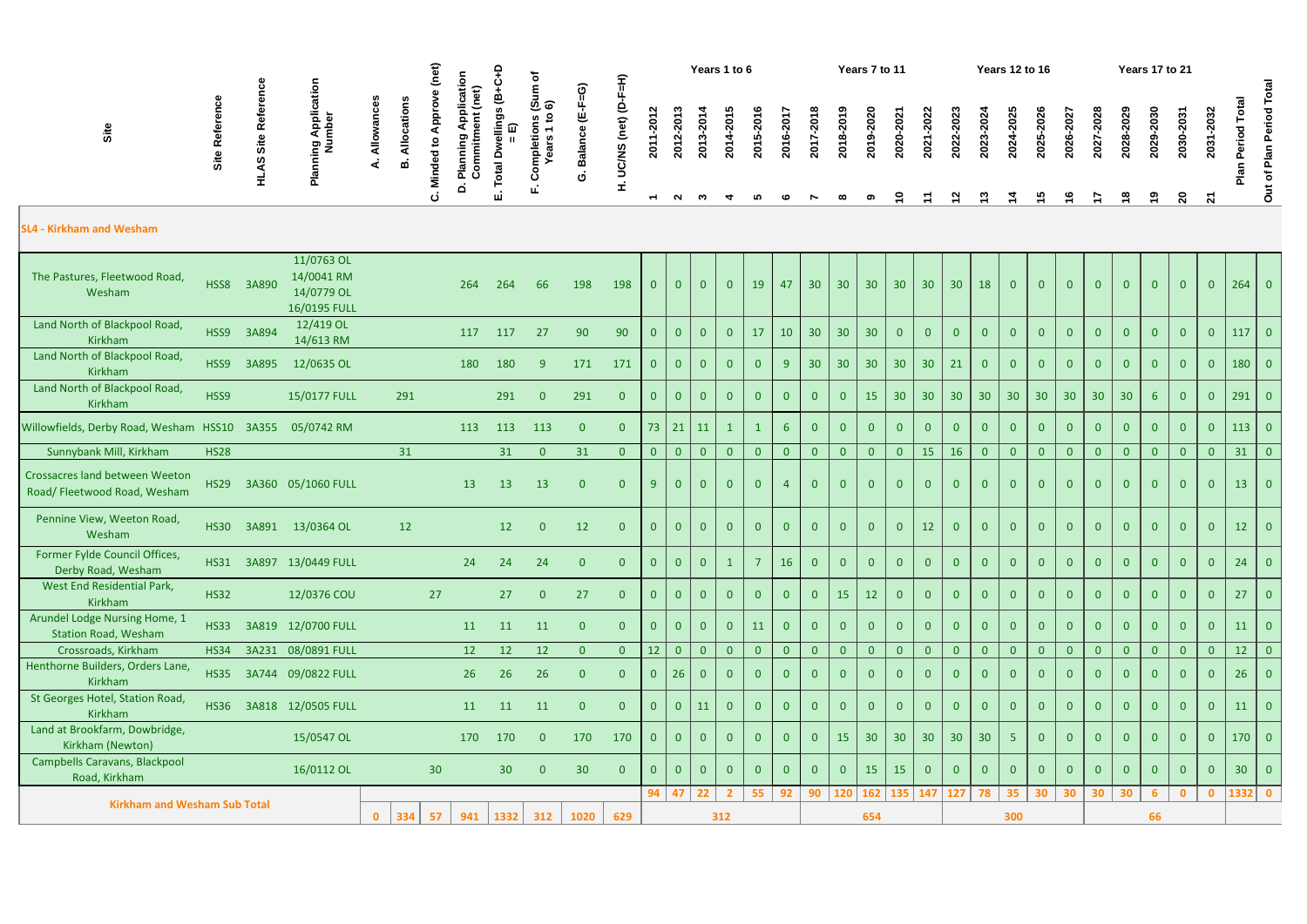|                                                      |                |                            |                                        |                 |                 | (net)<br>Φ                   |                                                   | ۽                                               |                                           |                      | Years 1 to 6             |                                       |                     |                |                |                |                |                |                 | Years 7 to 11   |                |                            |                           |                            | <b>Years 12 to 16</b>      |                            |                            |                         |                             | Years 17 to 21 |                                      |                           |                         |                          |
|------------------------------------------------------|----------------|----------------------------|----------------------------------------|-----------------|-----------------|------------------------------|---------------------------------------------------|-------------------------------------------------|-------------------------------------------|----------------------|--------------------------|---------------------------------------|---------------------|----------------|----------------|----------------|----------------|----------------|-----------------|-----------------|----------------|----------------------------|---------------------------|----------------------------|----------------------------|----------------------------|----------------------------|-------------------------|-----------------------------|----------------|--------------------------------------|---------------------------|-------------------------|--------------------------|
| Site                                                 | Site Reference | <b>HLAS Site Reference</b> | Planning Application<br>Number         | Allowances<br>∢ | Allocation<br>ø | <b>Minded to Approv</b><br>ن | Application<br>(net)<br>Commitment<br>D. Planning | vellings (B+C+<br>= E)<br>ó<br><b>otal</b><br>ш | Completions (Sum of<br>Years 1 to 6)<br>ш | Balance (E-F=G)<br>Ġ | UC/NS (net) (D-F=H)<br>£ | 2011-2012<br>$\overline{\phantom{0}}$ | 2012-2013<br>$\sim$ | 2013-2014<br>ო | 2014-2015      | 2015-2016<br>ທ | 2016-2017      | 2017-2018      | 2018-2019       | 2019-2020       | 2020-2021<br>ဍ | 2021-2022<br>$\mathcal{L}$ | 2022-2023<br>$\mathbf{z}$ | 2023-2024<br>$\frac{1}{2}$ | 2024-2025<br>$\frac{4}{4}$ | 2025-2026<br>$\frac{5}{1}$ | 2026-2027<br>$\frac{6}{1}$ | 2027-2028<br>$\ddot{ }$ | 2028-2029<br>$\frac{8}{18}$ | 2029-2030<br>္ | 2030-2031<br>$\overline{\mathbf{S}}$ | 2031-2032<br>$\mathbf{z}$ | Total<br>Period<br>Plan | Out of Plan Period Total |
| <b>Non Strategic Locations for Development</b>       |                |                            |                                        |                 |                 |                              |                                                   |                                                 |                                           |                      |                          |                                       |                     |                |                |                |                |                |                 |                 |                |                            |                           |                            |                            |                            |                            |                         |                             |                |                                      |                           |                         |                          |
| <b>Freckleton</b>                                    |                |                            |                                        |                 |                 |                              |                                                   |                                                 |                                           |                      |                          |                                       |                     |                |                |                |                |                |                 |                 |                |                            |                           |                            |                            |                            |                            |                         |                             |                |                                      |                           |                         |                          |
| The Refuge, Ruskin Road,<br>Freckleton               | <b>HS37</b>    | 2A880                      | 13/0262 OL<br>16/0609 FULL             |                 |                 |                              | 11                                                | 11                                              | $\overline{0}$                            | 11                   | 11                       | $\overline{0}$                        | $\overline{0}$      | $\overline{0}$ | $\overline{0}$ | $\overline{0}$ | $\overline{0}$ | 11             | $\overline{0}$  | $\overline{0}$  | $\overline{0}$ | $\overline{0}$             | $\mathbf{0}$              | $\overline{0}$             | $\overline{0}$             | $\overline{0}$             | $\overline{0}$             | $\overline{0}$          | $\overline{0}$              | $\overline{0}$ | $\overline{0}$                       | $\overline{0}$            | 11                      | $\overline{0}$           |
| Land rear of High Meadows, Lower<br>Lane, Freckleton | <b>HS38</b>    |                            |                                        |                 | 13              |                              |                                                   | 13                                              | $\overline{0}$                            | 13                   | $\overline{0}$           | $\bf{0}$                              | $\overline{0}$      | $\overline{0}$ | $\overline{0}$ | $\overline{0}$ | $\overline{0}$ | $\overline{0}$ | $\mathbf{0}$    | $\overline{0}$  | $\overline{0}$ | 13                         | $\mathbf{0}$              | $\overline{0}$             | $\overline{0}$             | $\mathbf{0}$               | $\overline{0}$             | $\mathbf{0}$            | $\overline{0}$              | $\mathbf{0}$   | $\overline{0}$                       | $\theta$                  | 13                      | $\overline{0}$           |
| <b>Elswick</b>                                       |                |                            |                                        |                 |                 |                              |                                                   |                                                 |                                           |                      |                          |                                       |                     |                |                |                |                |                |                 |                 |                |                            |                           |                            |                            |                            |                            |                         |                             |                |                                      |                           |                         |                          |
| Neighbourhood Development Plan<br>allocation         |                |                            |                                        |                 | 50              |                              |                                                   | 50                                              | $\overline{0}$                            | 50                   | $\overline{0}$           | $\bf{0}$                              | $\overline{0}$      | $\overline{0}$ | $\overline{0}$ | $\overline{0}$ | $\overline{0}$ | $\overline{0}$ | $\overline{0}$  | $\overline{0}$  | $\overline{0}$ | 15                         | 30                        | 5 <sub>1</sub>             | $\overline{0}$             | $\overline{0}$             | $\overline{0}$             | $\overline{0}$          | $\overline{0}$              | $\overline{0}$ | $\overline{0}$                       | $\overline{0}$            | 50                      | 0                        |
| <b>Staining</b>                                      |                |                            |                                        |                 |                 |                              |                                                   |                                                 |                                           |                      |                          |                                       |                     |                |                |                |                |                |                 |                 |                |                            |                           |                            |                            |                            |                            |                         |                             |                |                                      |                           |                         |                          |
| Land South of Chain Lane, Staining HS39              |                |                            | 4A977 12/0765 FULL                     |                 |                 |                              | 42                                                | 42                                              | 42                                        | $\overline{0}$       | $\overline{0}$           | $\bf{0}$                              | $\overline{0}$      | $\overline{0}$ | $\overline{0}$ | 19             | 23             | $\mathbf{0}$   | $\overline{0}$  | $\overline{0}$  | $\mathbf{0}$   | $\overline{0}$             | $\mathbf{0}$              | $\overline{0}$             | $\overline{0}$             | $\overline{0}$             | $\overline{0}$             | $\overline{0}$          | $\overline{0}$              | $\overline{0}$ | $\overline{0}$                       | $\mathbf{0}$              | 42                      | $\overline{0}$           |
| Land at Kings Close, Staining                        |                | HS40 4A978                 | 13/0590 OL<br>15/0901 RM               |                 |                 |                              | 30 <sup>°</sup>                                   | 30 <sup>°</sup>                                 | $\overline{0}$                            | 30 <sup>°</sup>      | 30                       | $\bf{0}$                              | $\overline{0}$      | $\overline{0}$ | $\overline{0}$ | $\overline{0}$ | $\overline{0}$ | 15             | 15              | $\mathbf{0}$    | $\overline{0}$ | $\overline{0}$             | $\bf{0}$                  | $\mathbf{0}$               | $\overline{0}$             | $\mathbf{0}$               | $\mathbf{0}$               | $\mathbf{0}$            | $\overline{0}$              | $\overline{0}$ | $\mathbf{0}$                         | $\theta$                  | 30 <sup>°</sup>         | $\overline{0}$           |
| Thornfield Caravan Park, Staining HS41               |                |                            |                                        |                 | 28              |                              |                                                   | 28                                              | $\mathbf{0}$                              | 28                   | $\overline{0}$           | $\overline{0}$                        | $\overline{0}$      | $\overline{0}$ | $\overline{0}$ | $\overline{0}$ | $\overline{0}$ | $\overline{0}$ | $\overline{0}$  | $\overline{0}$  | $\overline{0}$ | 15                         | 13                        | $\overline{0}$             | $\overline{0}$             | $\overline{0}$             | $\overline{0}$             | $\overline{0}$          | $\mathbf{0}$                | $\overline{0}$ | $\overline{0}$                       | $\mathbf{0}$              | 28                      | $\overline{0}$           |
| Baines Farm, Mill Lane, Staining                     |                |                            | HS42 4A752 08/0716 FULL                |                 |                 |                              | 11                                                | 11                                              | 11                                        | $\mathbf{0}$         | $\overline{0}$           | $\mathbf{1}$                          | 10                  | $\overline{0}$ | $\overline{0}$ | $\overline{0}$ | $\overline{0}$ | $\overline{0}$ | $\overline{0}$  | $\overline{0}$  | $\overline{0}$ | $\overline{0}$             | $\overline{0}$            | $\overline{0}$             | $\overline{0}$             | $\overline{0}$             | $\overline{0}$             | $\overline{0}$          | $\overline{0}$              | $\overline{0}$ | $\overline{0}$                       | $\overline{0}$            | 11                      | $\overline{0}$           |
| Land Adj to 18 Chain Lane, Staining HS43 4A774       |                |                            | 11/0131 FULL<br>13/0470 FULL           |                 |                 |                              | 30 <sup>°</sup>                                   | 30 <sup>°</sup>                                 | 30                                        | $\overline{0}$       | $\overline{0}$           | $\overline{0}$                        | $\mathbf{1}$        | 18             | 11             | $\overline{0}$ | $\overline{0}$ | $\overline{0}$ | $\overline{0}$  | $\mathbf{0}$    | $\overline{0}$ | $\overline{0}$             | $\mathbf{0}$              | $\overline{0}$             | $\overline{0}$             | $\mathbf{0}$               | $\overline{0}$             | $\overline{0}$          | $\overline{0}$              | $\overline{0}$ | $\overline{0}$                       | $\overline{0}$            | 30 <sup>°</sup>         | $\vert 0 \vert$          |
| <b>Wrea Green</b>                                    |                |                            |                                        |                 |                 |                              |                                                   |                                                 |                                           |                      |                          |                                       |                     |                |                |                |                |                |                 |                 |                |                            |                           |                            |                            |                            |                            |                         |                             |                |                                      |                           |                         |                          |
| Land off Willow Drive, Wrea Green HSS11 4A1037       |                |                            | 15/0458 OL<br>14/0302 OL<br>16/0280 RM |                 |                 |                              | 86                                                | 86                                              | $\overline{0}$                            | 86                   | 86                       | $\mathbf{0}$                          | $\overline{0}$      | $\overline{0}$ | $\overline{0}$ | $\overline{0}$ | $\overline{0}$ | 15             | 30 <sup>°</sup> | 30 <sup>°</sup> | 11             | $\overline{0}$             | $\bf{0}$                  | $\overline{0}$             | $\overline{0}$             | $\mathbf{0}$               | $\overline{0}$             | $\overline{0}$          | $\overline{0}$              | $\overline{0}$ | $\overline{0}$                       | $\mathbf{0}$              | 86                      | $\overline{0}$           |
| Land Adj Richmond Avenue, Wrea<br>Green              |                | HS44 4A822                 | 12/0408 OL<br>13/0097 RM               |                 |                 |                              | 54                                                | 54                                              | 52                                        | $\overline{2}$       | $\overline{2}$           | $\overline{0}$                        | $\overline{0}$      | $\overline{0}$ | 5 <sub>1</sub> | 29             | 18             | 2 <sup>2</sup> | $\overline{0}$  | $\mathbf{0}$    | $\mathbf{0}$   | $\overline{0}$             | $\bf{0}$                  | $\overline{0}$             | $\overline{0}$             | $\mathbf{0}$               | $\overline{0}$             | $\mathbf{0}$            | $\overline{0}$              | $\overline{0}$ | $\overline{0}$                       | $\mathbf 0$               | 54                      | $\overline{0}$           |
| Rear of 54 Bryning Lane, Wrea<br>Green               | <b>HS45</b>    |                            | 4A969 12/0456 OL                       |                 |                 |                              | 25                                                | 25                                              | $\mathbf{0}$                              | 25                   | 25                       | $\bf{0}$                              | $\overline{0}$      | $\overline{0}$ | $\overline{0}$ | $\overline{0}$ | $\overline{0}$ | $\mathbf{0}$   | 15              | 10              | $\overline{0}$ | $\mathbf{0}$               | $\overline{0}$            | $\overline{0}$             | $\overline{0}$             | $\mathbf{0}$               | $\overline{0}$             | $\mathbf{0}$            | $\mathbf{0}$                | $\mathbf{0}$   | $\mathbf{0}$                         | $\mathbf{0}$              | 25                      | $\overline{0}$           |
| North View Farm, 22 Ribby Road,<br><b>Wrea Green</b> |                |                            | HS46 4A970 13/0507 OL                  |                 |                 |                              | 42                                                | 42                                              | 14                                        | 28                   | 28                       | $\mathbf{0}$                          | $\overline{0}$      | $\overline{0}$ | $\overline{0}$ | -4             | 10             | 28             | $\overline{0}$  | $\overline{0}$  | $\overline{0}$ | $\overline{0}$             | $\overline{0}$            | $\overline{0}$             | $\overline{0}$             | $\overline{0}$             | $\overline{0}$             | $\overline{0}$          | $\overline{0}$              | $\overline{0}$ | $\overline{0}$                       | $\overline{0}$            | 42                      | $\overline{0}$           |
| Land North of North View Farm,<br><b>Wrea Green</b>  | <b>HS47</b>    |                            |                                        |                 | 15              |                              |                                                   | <b>15</b>                                       | $\overline{0}$                            | 15                   | $\overline{0}$           | $\mathbf{0}$                          | $\overline{0}$      | $\overline{0}$ | $\overline{0}$ | $\mathbf{0}$   | $\mathbf{0}$   | $\overline{0}$ | $\mathbf{0}$    | $\mathbf{0}$    | $\overline{0}$ | <b>15</b>                  | $\mathbf{0}$              | $\mathbf{0}$               | $\overline{0}$             | $\mathbf{0}$               | $\mathbf{0}$               | $\mathbf{0}$            | $\mathbf{0}$                | $\overline{0}$ | $\mathbf{0}$                         | $\mathbf 0$               | 15                      | $\overline{0}$           |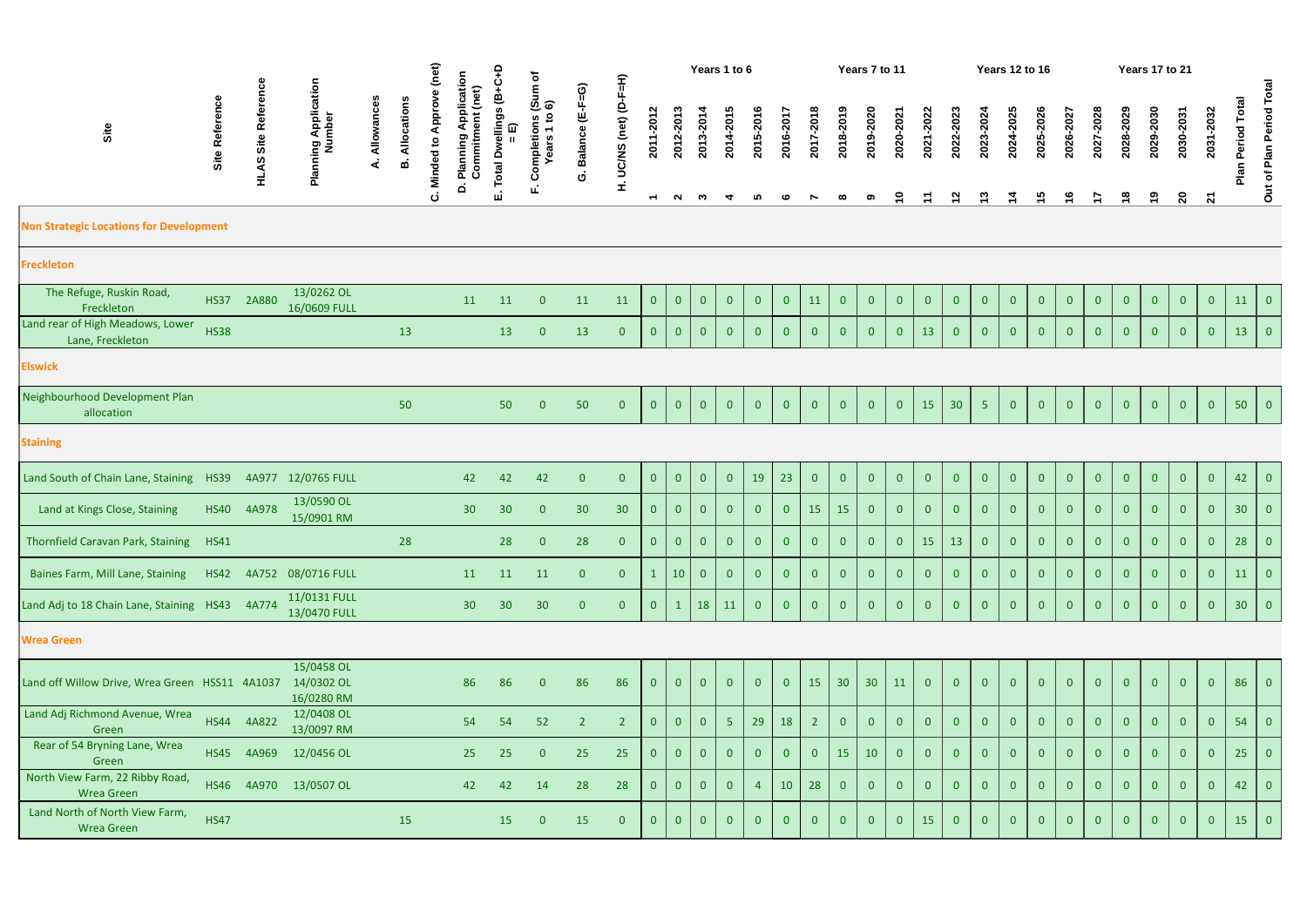|                                                                                              |                | ence                   |                                |                 |                   | (net)                  |                                                     | ۽                                       |                                             |                           |                          |                             |                     |                | Years 1 to 6                      |                |                |                             |                       | Years 7 to 11  |                                   |                         |                           |                            | <b>Years 12 to 16</b>      |                 |                            |                            |                            | Years 17 to 21          |                                      |                           |                 |                          |
|----------------------------------------------------------------------------------------------|----------------|------------------------|--------------------------------|-----------------|-------------------|------------------------|-----------------------------------------------------|-----------------------------------------|---------------------------------------------|---------------------------|--------------------------|-----------------------------|---------------------|----------------|-----------------------------------|----------------|----------------|-----------------------------|-----------------------|----------------|-----------------------------------|-------------------------|---------------------------|----------------------------|----------------------------|-----------------|----------------------------|----------------------------|----------------------------|-------------------------|--------------------------------------|---------------------------|-----------------|--------------------------|
| Site                                                                                         | Site Reference | <b>HLAS Site Refer</b> | Planning Application<br>Number | Allowances<br>∢ | Allocations<br>മ് | Minded to Approve<br>ن | Application<br>(net)<br>Commitment<br>Planning<br>ö | I Dwellings (B+C+<br>= E)<br>Total<br>ш | Completions (Sum of<br>Years 1 to 6)<br>шī. | Balance (E-F=G)<br>ن<br>0 | UC/NS (net) (D-F=H)<br>£ | 2011-2012<br>$\overline{ }$ | 2012-2013<br>$\sim$ | 2013-2014<br>ო | 2014-2015<br>$\blacktriangleleft$ | 2015-2016<br>5 | 2016-2017<br>ဖ | 2017-2018<br>$\overline{ }$ | 2018-2019<br>$\infty$ | 2019-2020<br>ග | 2020-2021<br>$\tilde{\mathbf{r}}$ | 2021-2022<br>$\ddot{r}$ | 2022-2023<br>$\mathbf{z}$ | 2023-2024<br>$\frac{1}{2}$ | 2024-2025<br>$\frac{1}{4}$ | 2025-2026<br>15 | 2026-2027<br>$\frac{6}{1}$ | 2027-2028<br>$\frac{1}{2}$ | 2028-2029<br>$\frac{8}{1}$ | 2029-2030<br><u>ဇ</u> ာ | 2030-2031<br>$\overline{\mathbf{S}}$ | 2031-2032<br>$\mathbf{z}$ | Period Total    | Out of Plan Period Total |
| Former Wareings, Ribby Road,<br><b>Wrea Green</b>                                            | <b>HS48</b>    |                        | 4A753 10/0709 FULL             |                 |                   |                        | 13                                                  | 13                                      | 13                                          | $\overline{0}$            | $\mathbf{0}$             | 10                          | 3 <sup>1</sup>      | $\overline{0}$ | $\overline{0}$                    | $\overline{0}$ | $\overline{0}$ | $\overline{0}$              | $\overline{0}$        | $\overline{0}$ | $\overline{0}$                    | $\mathbf{0}$            | $\mathbf{0}$              | $\overline{0}$             | $\overline{0}$             | $\mathbf{0}$    | $\overline{0}$             | $\overline{0}$             | $\mathbf{0}$               | $\overline{0}$          | $\overline{0}$                       | $\mathbf{0}$              | 13              | $\overline{0}$           |
| <b>Clifton</b>                                                                               |                |                        |                                |                 |                   |                        |                                                     |                                         |                                             |                           |                          |                             |                     |                |                                   |                |                |                             |                       |                |                                   |                         |                           |                            |                            |                 |                            |                            |                            |                         |                                      |                           |                 |                          |
| Land North of Preston Road,<br>Clifton                                                       | <b>HS49</b>    |                        | 15/0763 OL<br>16/0488 RM       |                 |                   |                        | 74                                                  | 74                                      | $\overline{0}$                              | 74                        | 74                       | $\overline{0}$              | $\overline{0}$      | $\overline{0}$ | $\overline{0}$                    | $\overline{0}$ | $\overline{0}$ | 15                          | 30 <sup>°</sup>       | 29             | $\overline{0}$                    | $\overline{0}$          | $\overline{0}$            | $\overline{0}$             | $\overline{0}$             | $\mathbf{0}$    | $\overline{0}$             | $\overline{0}$             | $\overline{0}$             | $\overline{0}$          | $\overline{0}$                       | $\overline{0}$            | 74              | $\overline{0}$           |
| Land East of Rowan Close, Ash<br>Lane, Clifton                                               | <b>HS50</b>    |                        | 15/0165 OL                     |                 |                   | 30 <sup>°</sup>        |                                                     | 30 <sup>°</sup>                         | $\mathbf{0}$                                | 30                        | $\overline{0}$           | $\overline{0}$              | $\overline{0}$      | $\overline{0}$ | $\overline{0}$                    | $\overline{0}$ | $\overline{0}$ | $\overline{0}$              | $\overline{0}$        | 15             | 15                                | $\overline{0}$          | $\overline{0}$            | $\overline{0}$             | $\overline{0}$             | $\overline{0}$  | $\overline{0}$             | $\overline{0}$             | $\overline{0}$             | $\overline{0}$          | $\overline{0}$                       | $\overline{0}$            | 30 <sup>°</sup> | $\overline{0}$           |
| <b>Newton</b>                                                                                |                |                        |                                |                 |                   |                        |                                                     |                                         |                                             |                           |                          |                             |                     |                |                                   |                |                |                             |                       |                |                                   |                         |                           |                            |                            |                 |                            |                            |                            |                         |                                      |                           |                 |                          |
| Newton Hall, School Lane, Newton HS51                                                        |                |                        |                                |                 | 86                |                        |                                                     | 86                                      | $\overline{0}$                              | 86                        | $\overline{0}$           | $\overline{0}$              | $\overline{0}$      | $\overline{0}$ | $\overline{0}$                    | $\overline{0}$ | $\overline{0}$ | $\overline{0}$              | $\overline{0}$        | $\overline{0}$ | $\overline{0}$                    | 15                      | 30                        | 30 <sup>°</sup>            | 11                         | $\overline{0}$  | $\overline{0}$             | $\overline{0}$             | $\overline{0}$             | $\overline{0}$          | $\overline{0}$                       | $\overline{0}$            | 86              | $\overline{0}$           |
| Cobweb Barn, Oak Lane, Newton                                                                | <b>HS52</b>    |                        |                                |                 | 29                |                        |                                                     | 29                                      | $\overline{0}$                              | 29                        | $\overline{0}$           | $\mathbf{0}$                | $\overline{0}$      | $\overline{0}$ | $\overline{0}$                    | $\overline{0}$ | $\overline{0}$ | $\overline{0}$              | $\overline{0}$        | $\overline{0}$ | $\overline{0}$                    | 15                      | 14                        | $\overline{0}$             | $\overline{0}$             | $\mathbf{0}$    | $\mathbf{0}$               | $\overline{0}$             | $\overline{0}$             | $\overline{0}$          | $\mathbf{0}$                         | $\mathbf{0}$              | 29              | $\overline{0}$           |
| <b>Singleton</b>                                                                             |                |                        |                                |                 |                   |                        |                                                     |                                         |                                             |                           |                          |                             |                     |                |                                   |                |                |                             |                       |                |                                   |                         |                           |                            |                            |                 |                            |                            |                            |                         |                                      |                           |                 |                          |
| Singleton Village, Singleton                                                                 | <b>HS53</b>    |                        |                                |                 | 15                |                        |                                                     | 15                                      | $\overline{0}$                              | 15                        | $\overline{0}$           | $\overline{0}$              | $\overline{0}$      | $\overline{0}$ | $\overline{0}$                    | $\overline{0}$ | $\overline{0}$ | $\overline{0}$              | $\overline{0}$        | $\overline{0}$ | $\overline{0}$                    | 15                      | $\overline{0}$            | $\overline{0}$             | $\overline{0}$             | $\overline{0}$  | $\overline{0}$             | $\overline{0}$             | $\overline{0}$             | $\overline{0}$          | $\overline{0}$                       | $\overline{0}$            | 15              | $\overline{0}$           |
| <b>Weeton</b>                                                                                |                |                        |                                |                 |                   |                        |                                                     |                                         |                                             |                           |                          |                             |                     |                |                                   |                |                |                             |                       |                |                                   |                         |                           |                            |                            |                 |                            |                            |                            |                         |                                      |                           |                 |                          |
| The Laurels and Willow House,<br>Mythop Road, Weeton                                         | <b>HS54</b>    |                        | 4A913 12/0772 FULL             |                 |                   |                        | 20                                                  | 20                                      | 20                                          | $\overline{0}$            | $\overline{0}$           | $\overline{0}$              | $\overline{0}$      | $\overline{0}$ | 5 <sub>1</sub>                    | 11             | $\overline{4}$ | $\overline{0}$              | $\overline{0}$        | $\overline{0}$ | $\mathbf{0}$                      | $\overline{0}$          | $\mathbf{0}$              | $\overline{0}$             | $\mathbf{0}$               | $\overline{0}$  | $\overline{0}$             | $\overline{0}$             | $\mathbf{0}$               | $\mathbf{0}$            | $\overline{0}$                       | $\mathbf{0}$              | 20              | $\overline{0}$           |
| Land West of Church Road,<br>Weeton                                                          |                |                        | 16/0811 OL                     |                 |                   | 25                     |                                                     | 25                                      | $\overline{0}$                              | 25                        | $\overline{0}$           | $\overline{0}$              | $\overline{0}$      | $\overline{0}$ | $\mathbf{0}$                      | $\overline{0}$ | $\overline{0}$ | $\overline{0}$              | $\overline{0}$        | 15             | 10                                | $\overline{0}$          | $\overline{0}$            | $\mathbf{0}$               | $\overline{0}$             | $\mathbf{0}$    | $\overline{0}$             | $\overline{0}$             | $\overline{0}$             | $\overline{0}$          | $\mathbf{0}$                         | $\overline{0}$            | 25              | $\vert 0 \vert$          |
| <b>Greenhalgh</b>                                                                            |                |                        |                                |                 |                   |                        |                                                     |                                         |                                             |                           |                          |                             |                     |                |                                   |                |                |                             |                       |                |                                   |                         |                           |                            |                            |                 |                            |                            |                            |                         |                                      |                           |                 |                          |
| The Rowans (Former Blue Anchor<br>Inn), Fleetwood Road, Greenhalgh<br><b>Phase 1 &amp; 2</b> |                | HS55 4A820             |                                |                 |                   |                        | 17                                                  | 17                                      | 17                                          | $\mathbf{0}$              | $\overline{0}$           | $\overline{0}$              | $\overline{0}$      | 12             | 2 <sup>1</sup>                    | $\overline{0}$ | $\overline{3}$ | $\overline{0}$              | $\overline{0}$        | $\overline{0}$ | $\overline{0}$                    | $\overline{0}$          | $\overline{0}$            | $\overline{0}$             | $\overline{0}$             | $\mathbf{0}$    | $\overline{0}$             | $\overline{0}$             | $\mathbf{0}$               | $\overline{0}$          | $\overline{0}$                       | $\overline{0}$            | 17              | $\vert 0 \vert$          |
| <b>Little Eccleston</b>                                                                      |                |                        |                                |                 |                   |                        |                                                     |                                         |                                             |                           |                          |                             |                     |                |                                   |                |                |                             |                       |                |                                   |                         |                           |                            |                            |                 |                            |                            |                            |                         |                                      |                           |                 |                          |
| Sunnydale Nurseries, Garstang<br>Road, Little Eccleston                                      |                | HS56 4A1031            | 15/0124 OL<br>16/0817 RM       |                 |                   | 41                     |                                                     | 41                                      | $\overline{0}$                              | 41                        | $\overline{0}$           | $\overline{0}$              | $\overline{0}$      | $\overline{0}$ | $\mathbf{0}$                      | $\overline{0}$ | $\mathbf{0}$   | $\mathbf{0}$                | 15                    | 26             | $\overline{0}$                    | $\overline{0}$          | $\overline{0}$            | $\overline{0}$             | $\overline{0}$             | $\overline{0}$  | $\overline{0}$             | $\overline{0}$             | $\overline{0}$             | $\overline{0}$          | $\overline{0}$                       | $\overline{0}$            | 41              | $\vert$ 0 $\vert$        |